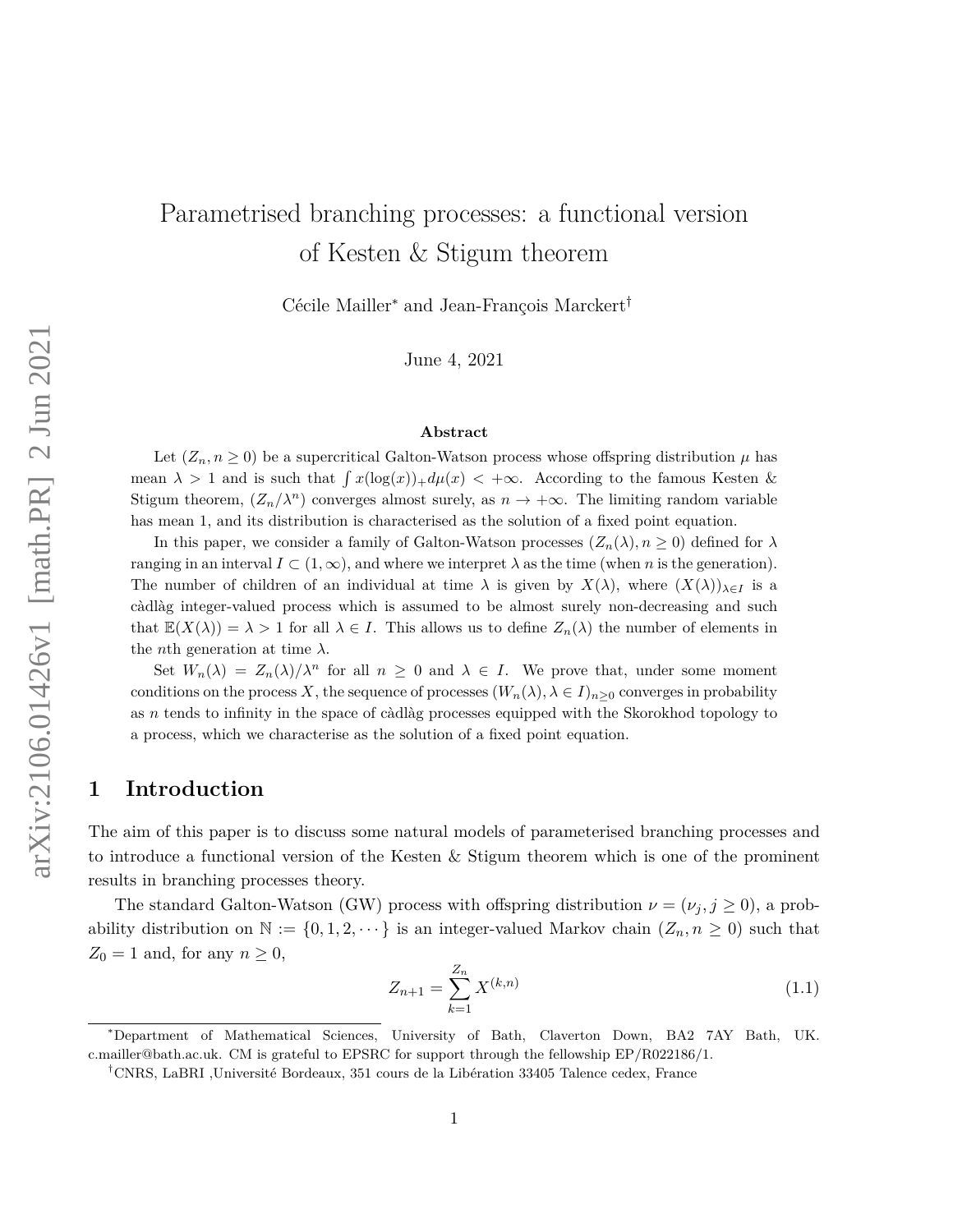where the  $(X^{(k,n)}, k, n \geq 0)$  are i.i.d. random variables with distribution *ν*. It is standard to interpret a GW process as describing the evolution of a population structured in generations: for all  $n \geq 0$ ,  $Z_{n+1}$  is seen as the number of individuals in the  $(n+1)$ -th generation of a population, and more precisely, *X*(*k,n*) is the number of children of the *k*-th individual of the *n*-th generation. From this classical point of view, the GW process is the sequence of generation sizes of a the genealogical tree of the branching process (also called the family tree).

**Theorem 1.1** (Kesten & Stigum [11]). *Consider*  $(Z_n, n \geq 0)$  *a GW process with offspring distribution*  $\nu$ *, whose mean*  $\lambda$  *is finite.* 

*If the process is supercritical, that is*  $\lambda > 1$ *, the sequence*  $(W_n, n \geq 0)$  *defined by* 

$$
W_n = Z_n / \lambda^n, \quad \text{for all } n \ge 0,
$$
\n
$$
(1.2)
$$

*converges almost surely to a random variable W, and*  $\mathbb{P}(W > 0) > 0$  *iff*  $\mathbb{E}(X \log^+(X)) < +\infty$  (where  $X \sim \nu$ ). Moreover, in this case,  $EW = 1$ , and  $P(W = 0) = q$  where q is the extinction probability of *the branching process*  $Z$ *, that is*  $q = \mathbb{P}(\exists k : Z_k = 0)$ *. The value of*  $q$  *is characterised as the smallest non-negative root of*  $q = f(q)$  *where*  $f$  *is the probability generating function of*  $X \sim \nu$ :

$$
f(y) = \mathbb{E}(y^X).
$$

The original version of the theorem was written in the multi-type case (see Section 1.5 for references and more details). In fact the process  $(W_n, n \geq 0)$  is a non-negative martingale so that the a.s. convergence of  $W_n$  to a random variable *W* is granted. Since branching processes can be decomposed at their first generation, the limit *W* is solution to a fixed point equation:

$$
W \stackrel{(d)}{=} \lambda^{-1} \sum_{j=1}^{Z_1} W^{(j)} \tag{1.3}
$$

where the  $W^{(j)}$  are independent copies of W, independent of  $Z_1$ . In other words, the characteristic function  $x \mapsto \Phi(x) = \mathbb{E}(e^{ixW})$  (for  $x \in \mathbb{R}$ ) is solution of

$$
\Phi(x) = f(\Phi(x/\lambda)), \quad \text{for all } x \in \mathbb{R}.
$$
 (1.4)

However, the functional equation (1.4) (or distribution equation (1.3)) does not fully characterise  $\Phi$ , since for any constant  $c$ ,  $cW$  is also solution of  $(1.3)$ . By Seneta [21, Th. 3.1], the solution of  $(1.4)$  is unique up to constant factors. Furthermore, by Kesten-Stigum,  $\mathbb{E}(X(\log X)_+) < \infty \Leftrightarrow \mathbb{E}(W) = 1$ , which implies that, in that case,  $W$  is the unique solution of  $(1.4)$  with mean 1.

#### **1.1 A process of GW processes: definition of the model**

We mainly aim at addressing the following question: Kesten & Stigum's theorem is a "onedimensional result", since it concerns the limit of the one-dimensional sequence  $(W_n, n \ge 0)$ . There are some natural models in which appears a family of GW processes parameterised by a second parameter, which can be interpreted as a "time" parameter. (We give such an example after the definition.)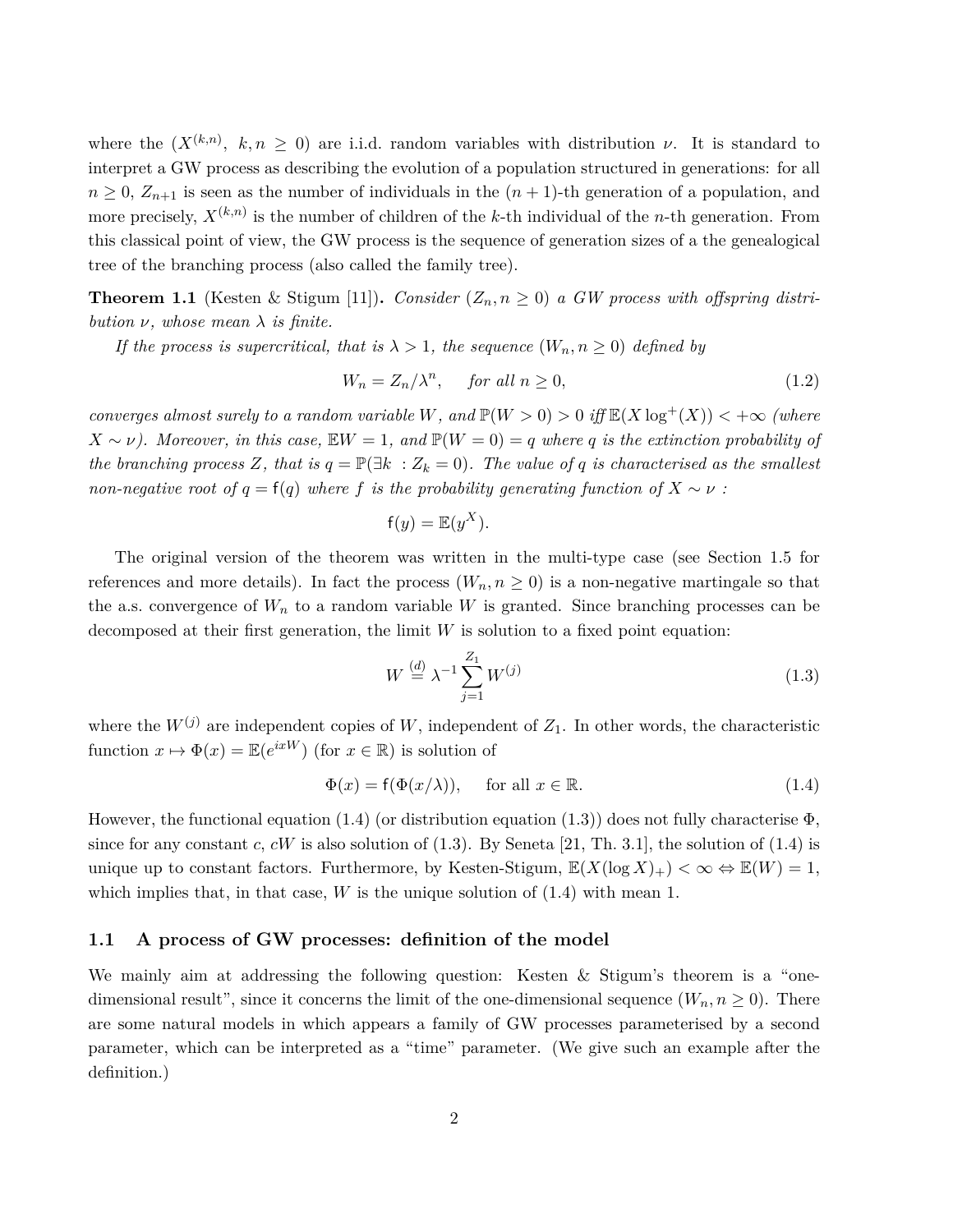**Definition 1.2.** *Let*  $I \subset [0,\infty)$ *, and*  $(X(\lambda))_{\lambda \in I}$  *an almost surely non-decreasing, integer-valued*  $p$ rocess taking its values in the set of càdlàg functions  $D(I,\mathbb{R}^+)$  equipped with the Skorokhod topology *on all compact subsets of I. We define*  $(Z_n(\lambda))_{\lambda \in I}$  *as the process satisfying*  $Z_0(\lambda) = 1$  *for all*  $\lambda \in I$ *, and, for all*  $n \geq 0$ *,* 

$$
Z_{n+1}(\lambda) = \sum_{k=1}^{Z_n(\lambda)} X^{(k,n)}(\lambda)
$$
\n(1.5)

*where*  $(X^{(k,n)}, k, n \ge 1)$  *is a sequence of i.i.d. copies of the process* X.

In standard GW processes, *n* is called the generation: this is the index *n* in  $Z_n(\lambda)$ . We choose to call  $\lambda$  the time, and X the offspring process of Z.

**A first example:** Arguably the simplest of these is when the number of children of a node at time  $\lambda$  is  $X(\lambda)$ , where X is a simple Poisson process on  $[0, \infty)$ . At any given time  $\lambda$ , the branching process  $(Z_n(\lambda), n \geq 0)$  is a simple Galton process whose offspring distribution is Poisson( $\lambda$ ). For each  $n, \lambda \to Z_n(\lambda)$  is almost surely non-decreasing, since the number of children of each individual in the tree is non-decreasing as a function of  $\lambda$ . In fact, as  $\lambda$  increases, the process of family trees forms a growing family of trees for the inclusion order. Consider a node of the tree *u* which, say, is created at time *t*. As a node of the tree at time *t*, its number of children is distributed as  $X(t)$ , so that the subtree  $T_u^t$  rooted at *u* (at time *t*) has the same distribution as a global family tree  $T_t^t$ of a Galton-Watson process with offspring distribution Poisson(*t*). More examples will be given in Section 2.

**A motivation:** This kind of model arises for example, when one studies the Erdős-Renyi graph  $G(N, p)$  for  $p = \lambda/N$  and *N* large. A vertex *u* has a Binomial $(N-1, p)$  random number of neighbors in the graph, approximately Poisson( $\lambda$ ) distributed when *N* is large. For any fixed  $r > 0$ , the subgraph of *G*(*N, p*) induced by the vertices at graph distance smaller than *r* to *u* is well approximated by a Galton-Watson process with offspring distribution  $Poisson(\lambda)$  (restricted to its r first generations). In many applications (starting from the study of coalescence processes, or as the study of the cluster sizes of  $G(N, p)$ , *p* is seen as a varying parameter: to each of the  $N(N-1)/2$  edges *e* of the complete graph  $K_N$ , assign a weight  $w_e$ , where the  $w_e$  are i.i.d. uniform on [0, 1]. The graph  $\mathcal{G}(N, p)$ obtained by keeping only the edges *e* of  $K_N$  such that  $w_e \leq p$  has same distribution as  $G(N, p)$ , and  $p \mapsto \mathcal{G}(N, p)$  is a graph process which is non-decreasing for the inclusion order. Now, if one wants to study the evolution of  $\mathcal{G}(N, \lambda/N)$  in the ball of radius r around a given node, when  $N \to +\infty$ , for  $\lambda \in [a, b]$ , then one has to deal with our model: the offspring distribution of the involved nodes, asymptotically, are Poisson process  $X = (X(\lambda), \lambda \in [a, b])$ .

Kesten & Stigum's theorem implies that the 1-dimensional marginals of the process  $(W_n(\lambda), \lambda \in$ *I*)<sub>*n*>0</sub>, for parameters  $\lambda$  such that  $\mathbb{E}(X(\lambda)) > 1$ , converge almost surely. In our model, the  $(W_n(\lambda))$ for different values of  $\lambda$  are coupled, so that a natural question is: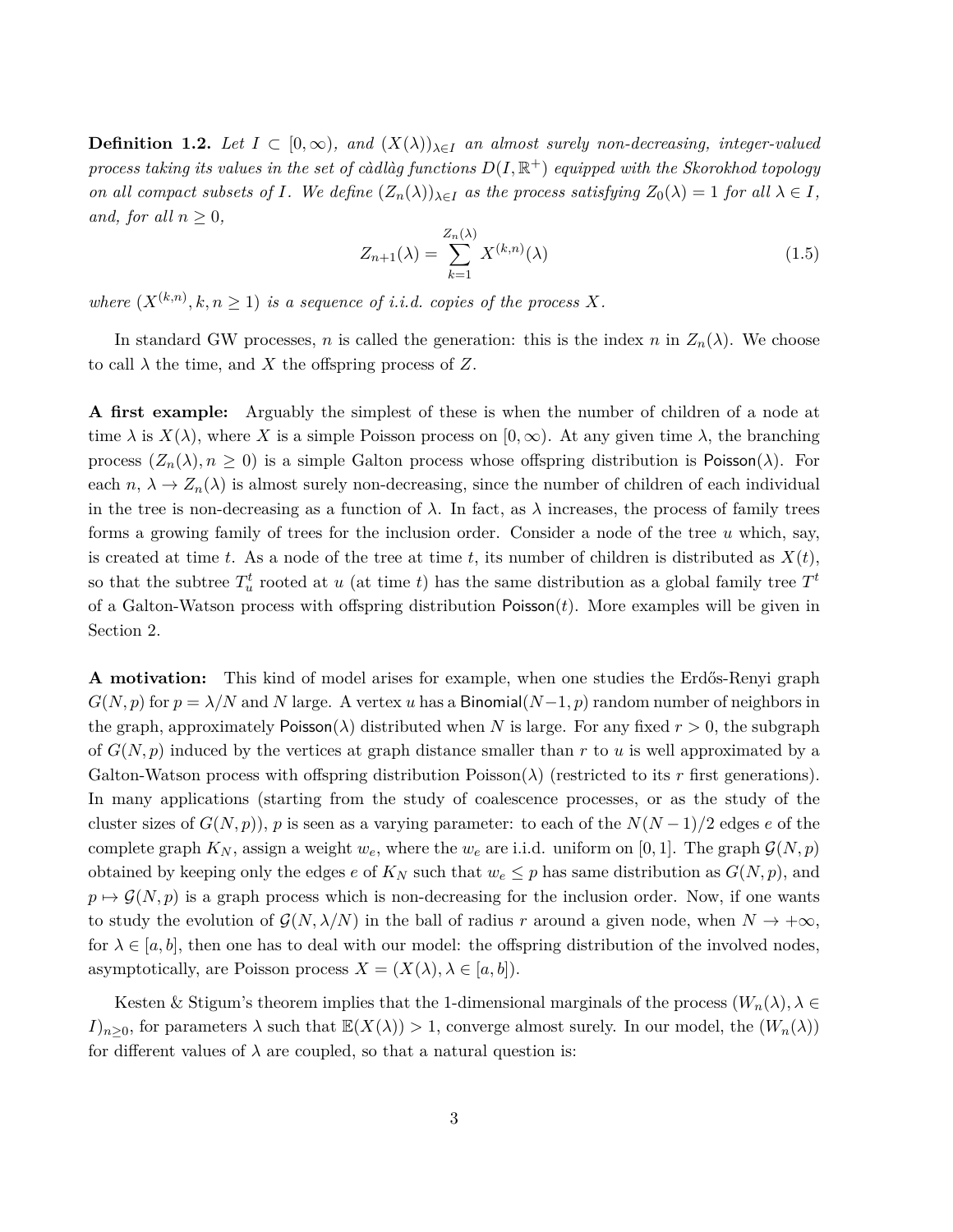Does  $(W_n(\lambda), \lambda \in I)$ , seen as a sequence of processes indexed by *I* converges in distribution, or in a stronger sense, as  $n \to +\infty$ ?

Of course, we are also interested in the description of the limit, if it exists.

In our main result we assume some properties of the process *X*; we packed these hypothesis into two groups **(HReg)** and **(HMom)** ; one concerns "the regularity of *X*", and the other "some moments properties":

**(HReg)** : a.s., the process X is càdlàg on an interval  $I \subset (1, +\infty)$ ; on this interval X is a.s. non decreasing, takes its values in  $\mathbb{N} = \{0, 1, 2, \dots\}$ , and, for any  $\lambda \in I$ ,

————————————————————

$$
\mathbb{E}(X(\lambda)) = \lambda.
$$

——————————

Under this hypothesis,  $(Z_n(\lambda), n \geq 0)_{\lambda \in I}$  is a process of GW processes, where for each  $\lambda > 1$ ,  $(Z_n(\lambda), n \geq 0)$  is a supercritical GW process, whose offspring distribution has mean  $\lambda$ . Analogously to (1.2), we define the process of processes  $(W_n(\lambda), \lambda \in I)_{n>1}$  by

$$
W_n(\lambda) = Z_n(\lambda) / \lambda^n, \quad \lambda \in I, n \ge 0.
$$

- **Remark 1.3** (Comments on **(HReg)** )**.** *(i) If we remove the non-decreasing property for X then, disappearance of individuals could occur when λ grows; this leads to some complications since the identity of disappearing individuals in their generation matters. We prefer to avoid these complications, even if these models can be defined and investigated.*
- *(ii) Any càdlàg, non decreasing and non negative process Y taking its values in* N*, defined on an interval I*<sup>'</sup>, and satisfying  $\mathbb{E}(Y(\lambda)) < +\infty$ , and  $\lambda \to \mathbb{E}(Y(\lambda))$  *continuous increasing, is the time-changed of a process X satisfying* (HReg). It suffices to set  $X(\lambda) = Y(g(\lambda))$  where  $g(\lambda) = y$  *if*  $\mathbb{E}(Y(y)) = \lambda$  *(that is g is the inverse of the map*  $\lambda \mapsto \mathbb{E}(Y(\lambda))$ *).* For  $\lambda_1 < \cdots < \lambda_d \in I$ , set

$$
\Delta X(\lambda_j) := X(\lambda_j) - X(\lambda_{j-1})
$$

with, by convention,  $\lambda_0 = 0$ , and  $X(\lambda_0) = X(0) = 0$ .

Denote by  $\mathsf{Fac}^{\Delta}$  the factorial moments of the increments of *X* defined as usual by

$$
\mathsf{Fac}_{\beta_1,\cdots,\beta_d}^{\Delta}(\lambda_1,\cdots,\lambda_d)=\mathbb{E}\left(\prod_{j=1}^d(\Delta X_{\lambda_j})_{(\beta_j)}\right)
$$

where  $(x)_{(r)} = x(x-1)\cdots(x-r+1)$ ; for example

$$
\mathsf{Fac}^{\Delta}_{3,2,1}(\lambda_1,\lambda_2,\lambda_3) = \mathbb{E}\left[ (\Delta X(\lambda_1))(\Delta X(\lambda_1) - 1)(\Delta X(\lambda_1) - 2)(\Delta X(\lambda_2))(\Delta X(\lambda_2) - 1)(\Delta X(\lambda_3))\right].
$$

**Convention**: we often write  $\mathsf{Fac}^{\Delta}_{\beta_1,\cdots,\beta_d}$  instead of  $\mathsf{Fac}^{\Delta}_{\beta_1,\cdots,\beta_d}(\lambda_1,\ldots,\lambda_d)$ ; all along the paper, when we need to fix some times, we always choose  $(\lambda_1, \ldots, \lambda_d)$  so that this notation is not ambiguous.

When  $(\textbf{HReg})$  holds,  $\textsf{Fac}^{\Delta}_{1,0} = \textsf{Fac}^{\Delta}_{1,0}(\lambda_1, \lambda_2) = \lambda_1$  and  $\textsf{Fac}^{\Delta}_{0,1} = \textsf{Fac}^{\Delta}_{0,1}(\lambda_1, \lambda_2) = \lambda_2 - \lambda_1$ .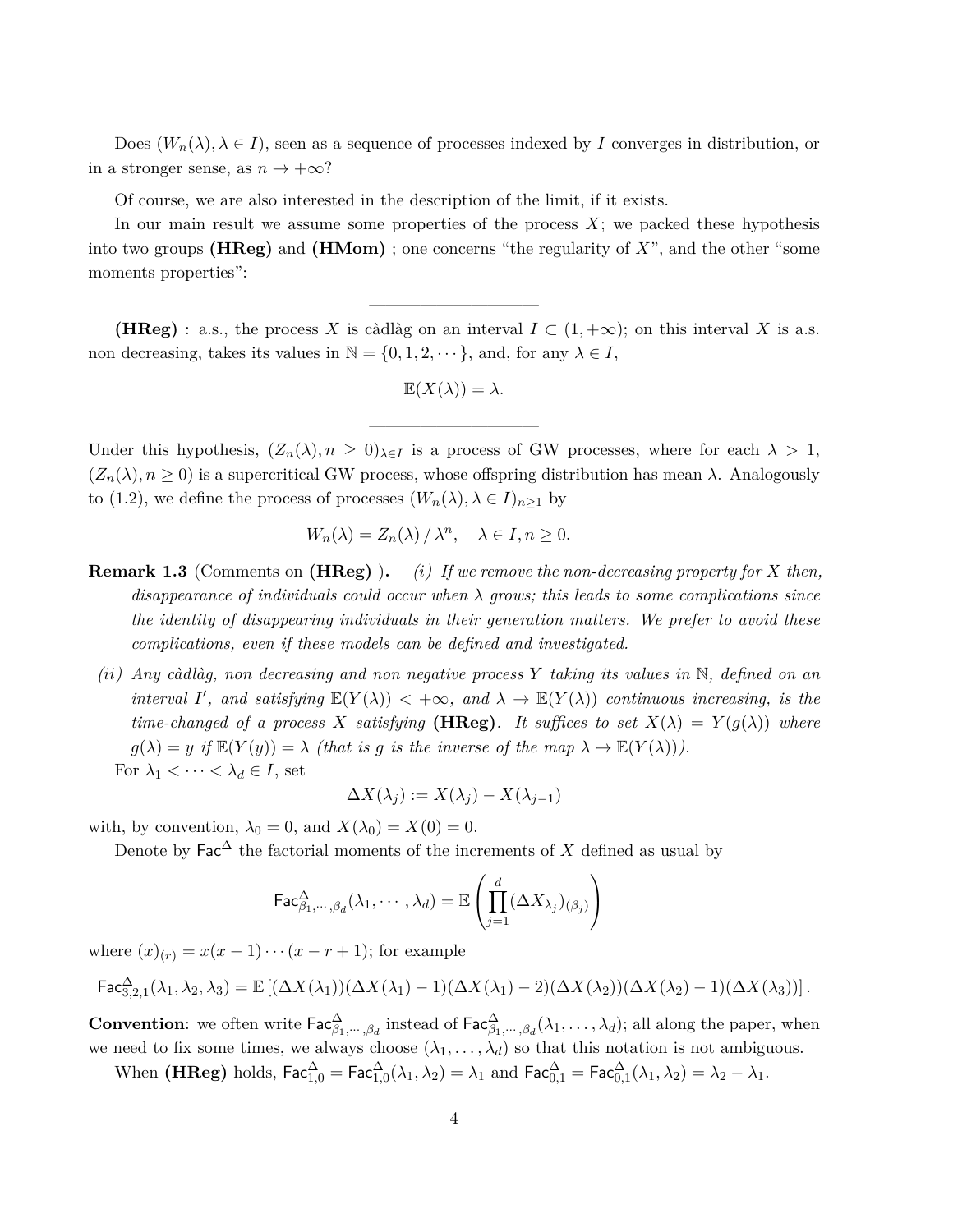**Lemma 1.4.** *Assuming* **(HReg)** *, the process*  $((Z_n(\lambda), \lambda \in I), n \ge 0)$  *is (a.s.) well defined, and for each*  $n, \lambda \mapsto Z_n(\lambda)$  *is a.s. càdlàg and non-decreasing.* 

**Proof.** (1.5) ensures that for each  $(\lambda, n)$ ,  $Z_{n+1}(\lambda)$  is a.s. finite, which implies it is well defined. The other properties are clearly inherited from those of *X*.  $\Box$ 

Good control on the increments of *X* will be needed to control the moments of increments of  $W_n$ , which is central in our proof of convergence of  $W_n$ , mainly, in the tightness argument.

——————————

**(HMom)** : There exists  $\kappa \in (1/2, 1)$  such that for any  $[a, b] \subset I$ , there exists a constant *C* such that, for all  $a \leq \lambda_1 \leq \lambda_2 \leq \lambda_3 \leq b$ 

$$
\mathsf{Fac}^{\Delta}_{x,y,z}(\lambda_1, \lambda_2, \lambda_3) \leq C(\lambda_3 - \lambda_1)^{\kappa}, \text{ for } (x, y, z), 1 \leq x + y + z \leq 4, y \geq 1 \text{ or } z \geq 1, \quad (1.6)
$$
  

$$
\mathsf{Fac}^{\Delta}_{0,y,z}(\lambda_1, \lambda_2, \lambda_3) \leq C(\lambda_3 - \lambda_1)^{2\kappa}, \text{ for } (y, z), 1 \leq y \leq 2 \text{ and } 1 \leq z \leq 2. \quad (1.7)
$$

The following lemma, which we prove in Section 5.1, gives sufficient conditions for 
$$
(1.6)
$$
 and  $(1.7)$  to hold. These are convenient when checking  $(1.6)$  and  $(1.7)$  in practice.

——————————

**Lemma 1.5. (HMom)** *is equivalent to the following condition: There exists*  $\kappa \in (1/2, 1)$  *such that for any*  $[a, b] \subset I$ *, there exists a constant C*' such that for any  $a \leq \lambda_1 \leq \lambda_2 \leq \lambda_3 \leq b$ ,

$$
\mathbb{E}\left[ (\Delta X(\lambda_2))^2 (\Delta X(\lambda_3))^2 \right] \le C' (\lambda_3 - \lambda_1)^{2\kappa} \tag{1.8}
$$

*and*

$$
\mathbb{E}\Big[(\Delta X(\lambda_3))X(\lambda_3)^3\Big] \le C'(\lambda_3 - \lambda_2)^{\kappa}.\tag{1.9}
$$

#### **1.2 Main results**

For all time  $\lambda$ , we let  $q_\lambda$  denote the non-increasing extinction probability of the process  $(Z_n(\lambda), n \geq$ 0). We start by stating the convergence of the finite dimensional distribution (FDD) convergence of the process  $W_n(\lambda)$  when  $n \to +\infty$ : this is an almost sure convergence.

**Proposition 1.6.** Assume (HReg). For any  $d \geq 1$ , for  $\lambda_1 \leq \cdots \leq \lambda_d$  in I,  $(W_n(\lambda_i), 1 \leq i \leq d)$ *converges a.s. when*  $n \to +\infty$  *to some d-tuple of non-negative random variables*  $(W(\lambda_i), 1 \leq i \leq d)$ *.* Furthermore, if  $\mathbb{E}(X(\lambda_i)\log^+(X(\lambda_i))) < +\infty$ , then  $q_{\lambda_i} = \mathbb{P}(W(\lambda_i) > 0) > 0$  and  $\mathbb{E}(W(\lambda_i)) = 1$ .

**Proof.** Kesten & Stigum's theorem implies the result for each marginal. Now, on any probability space on which are defined some random variables  $\alpha, (\alpha_i, i \ge 0), \beta, (\beta_i, i \ge 0)$ , if  $\alpha_n \xrightarrow[n]{(as.)} \alpha$  and  $\beta_n \xrightarrow[n]{(as.)} \beta \text{ then } (\alpha_n, \beta_n) \xrightarrow[n]{(as.)} (\alpha, \beta).$  $\Box$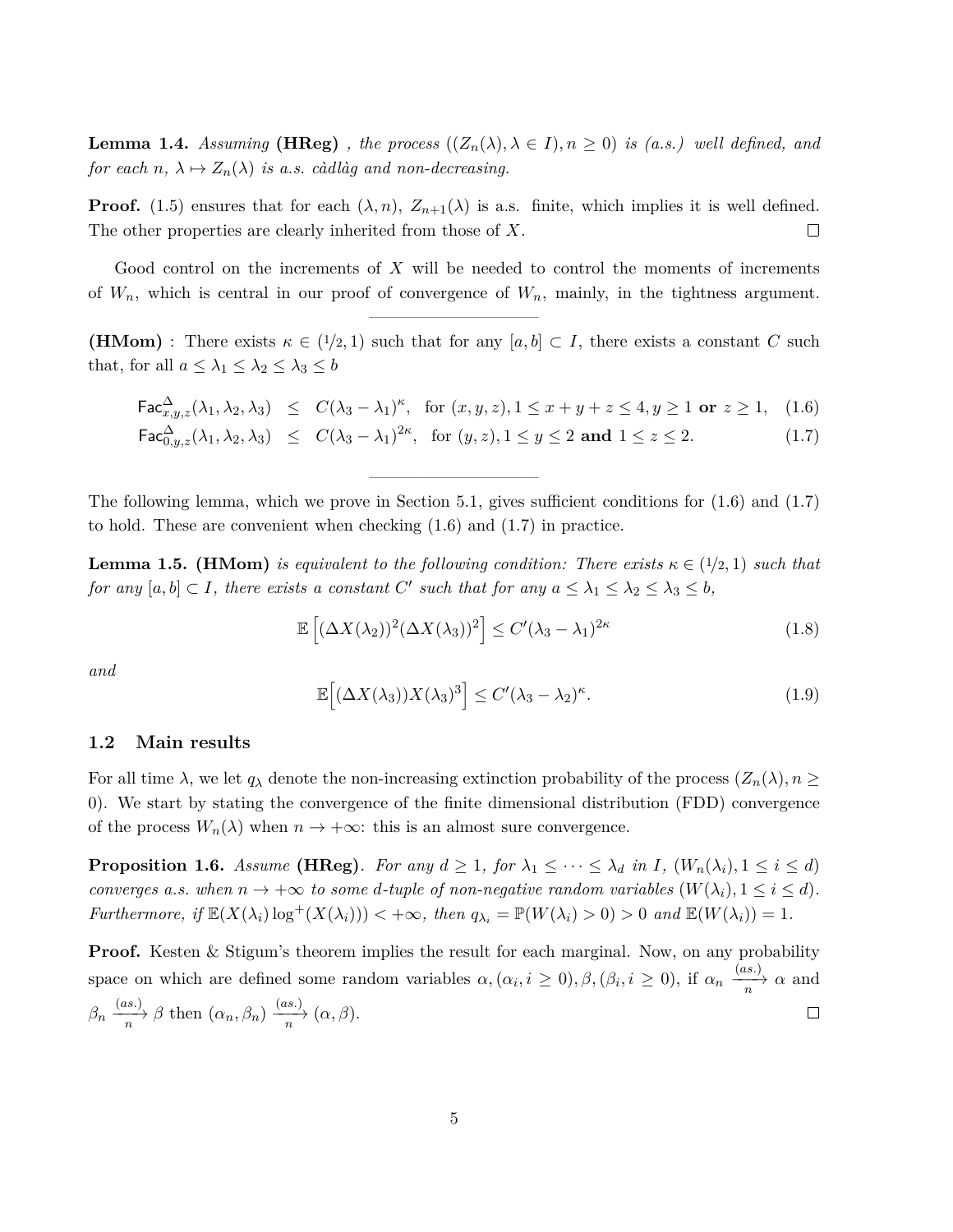To state our main result, we use the following convention:

$$
\lambda_0 = X(0) = W(0) = W_n(0) = Z_0(0) = 0 \tag{1.10}
$$

even if we use, in general  $X(\lambda)$ ,  $W_n(\lambda)$  and  $W(\lambda)$  for  $\lambda > 1$  elsewhere (notice, for example that  $Z_0(\lambda) = 1$  for  $\lambda \in I$ , but we set  $Z_0(0) = 0$ . These conventions are only used to work more easily with increments (for example,  $\Delta W_n(\lambda_i) = W_n(\lambda_i) - W_n(\lambda_{i-1}) = W_n(\lambda_1)$  when  $i = 1$ ).

**Theorem 1.7.** *If the offspring process X satisfies* **(HReg)** *and* **(HMom)***, then*

$$
(W_n(\lambda), \lambda \in I) \xrightarrow[n \to +\infty]{\text{proba.}} (W(\lambda), \lambda \in I)
$$

*in*  $D(I, \mathbb{R}^+)$  *equipped with the Skorokhod topology on each compact subsets of I, where the process W has a distribution characterised by the following properties:*

• *for any*  $\lambda \in I$ ,  $\mathbb{E}(W(\lambda)) = 1$ ,

• *its FDD are solution to the following fixed point equation: for any*  $d \geq 1$ *, any*  $\lambda_1 \leq \cdots \leq \lambda_d$  *in I,* 

$$
(W(\lambda_1),\ldots,W(\lambda_d))\stackrel{(d)}{=} \left(\frac{1}{\lambda_1}\sum_{i=1}^{X(\lambda_1)}W^{(i)}(\lambda_1),\ldots,\frac{1}{\lambda_d}\sum_{i=1}^{X(\lambda_d)}W^{(i)}(\lambda_d)\right),\tag{1.11}
$$

where, on the right-hand side,  $(W^{(i)}(\lambda_1), \ldots, W^{(i)}(\lambda_d))_{i \geq 1}$  are i.i.d. copies of  $(W(\lambda_1), \ldots, W(\lambda_d))$ , *independent of X.*

- **Remark 1.8.** *(i) We require*  $I \subset (1, +\infty)$  *so that, for each*  $\lambda \in I$ *, the GW process*  $(W_n(\lambda), n \ge 0)$ *is supercritical, but the subcritical case can be treated too, but it is trivial. For*  $\lambda < 1$ ,  $(W_n(\lambda))$ *converges a.s. to 0, so that*  $W_n(\lambda)/\lambda^n$  *converges to 0 in*  $D[0,1)$  *on all compact set, and this is true also at* 1*, if we exclude the case*  $\mathbb{P}(X(1) = 1) = 1$ *.*
- *(ii) The point of view "convergence of Fourier transforms" is discussed in Section 1.3.1.*
- *(iii)* The method we use to prove convergence uses a tightness argument: for any  $\varepsilon > 0$ , there exists *a compact K of*  $D([a, b])$  *such that*  $\mathbb{P}(W_n \in K) \geq 1 - \varepsilon$  *for every n. This argument is not strong enough to prove almost sure convergence of* (*Wn*)*, but it can be conjectured that almost sure convergence holds, possibly under additional regularity assumptions on X.*
- *(iv) The sufficient condition* **(HMom)** *comes from our proof strategy using control of moments; it is probably not optimal. In Section 4 we explain that the moments can be exactly computed, but because of their complexity, this calculation does not lead to an explicit criterion (which, however would also need fourth moments for X, when it is not clear that they are needed).*
- (*v*) The process *W* is in  $D(I, \mathbb{R}^+)$ *, so that it has at most countably-many discontinuities (see Billingsley [4, Section 13]). As λ grows, more and more individuals appear in the family tree. When a new node appears, it appears together with an infinite subtree with positive probability, which provokes a jump of the process W. In fact after leaving 0, the set of jumps of W is dense in I... so that W stops to be continuous as soon as it leaves 0.*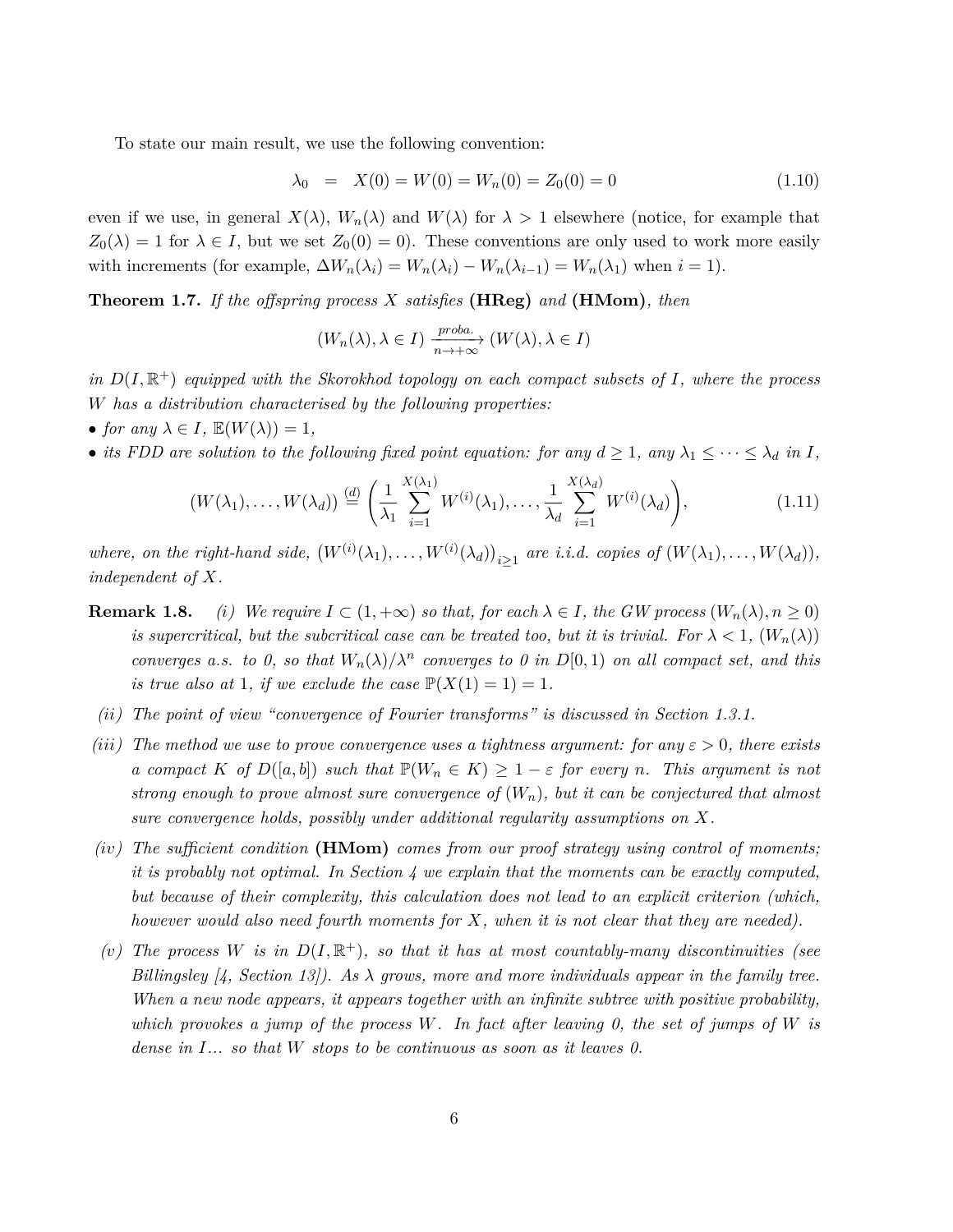To establish the convergence in  $D(I, \mathbb{R}^+)$  from Proposition 1.6, we mainly need a tightness argument (see Section 3.1), and a lemma to deal with the convergence in probability (Lemma 3.3).

#### **1.3 On the identification of the limiting process**

As usual when dealing with martingales, we know the existence of the limit before knowing anything about it. Using a branching property argument similar to the one leading to (1.4), it is possible to characterise the limit as the solution of a fixed point equation (as expressed in Theorem 1.7 and Proposition 1.10).

Indeed, as in the 1-D case, generation  $n + 1$  is formed by the sum of the descendants after *n* generations of the children of the root: fix  $[a, b] \subset I$ ,  $d \ge 1$  and  $(\lambda_1, \dots, \lambda_d)$  such that  $a \le \lambda_1 \le$  $\cdots \leq \lambda_d \leq b$ . For all *n*, jointly for  $1 \leq i \leq d$ ,

$$
Z_{n+1}(\lambda_i) = \sum_{i=1}^{X(\lambda_i)} Z_n^{(i)}(\lambda_i),
$$

where  $(Z_n^{(i)}: n \geq 0)_{i \geq 1}$  is a sequence of i.i.d. copies of  $(Z_n: n \geq 0)$ , independent of the offspring process *X*. This implies that, jointly for  $1 \leq i \leq d$ ,

$$
W_{n+1}(\lambda_i) = \frac{1}{\lambda_i} \sum_{i=1}^{X(\lambda_i)} W_n^{(i)}(\lambda_i),
$$
\n(1.12)

where  $(W_n^{(i)}: n \geq 0)_{i \geq 1}$  is a sequence of i.i.d. copies of  $(W_n: n \geq 0)$ , independent of the offspring process *X*. Taking the limit as  $n \to +\infty$  (since this limit exists by Kesten & Stigum), we get that the limit satisfies (1.11) (see also Proposition 1.10). For the same reason as in the 1-dimensional case, Equation (1.11) does not characterise the law of  $(W(\lambda_1), \cdots, W(\lambda_d))$ . The law of  $(W(\lambda_1), \dots, W(\lambda_d))$  is characterised as the unique solution of (1.11) having constant mean 1 and finite second moments thanks to the following lemma (proved in Section 5) in which  $\mathcal{M}_2(1,\ldots,1)$ denotes the set of probability distributions on  $[0, \infty)^d$  having mean  $(1, \ldots, 1)$  and whose marginals all have finite second moments.

Note that, under the assumptions of Theorem 1.7, *W* indeed has constant mean 1, and finite second moment since, by [14, Theorem 2.0],  $\mathbb{E}X(\lambda)^2 < +\infty$  implies  $\mathbb{E}W(\lambda)^2 < +\infty$ .

**Lemma 1.9.** *Assume* (HReg) and  $\mathbb{E}X(\lambda)^2 < +\infty$  for all  $\lambda \in I$ . Let  $d \geq 1$  and  $1 < \lambda_1 < \cdots < \lambda_d$ *in I.* We define  $\Psi = \Psi_{\lambda_1,\dots,\lambda_d}$ :  $\mathcal{M}_2(1,\dots,1) \rightarrow \mathcal{M}_2(1,\dots,1)$  as

$$
\Psi(\mu) = \text{Law}\left(\frac{1}{\lambda_1} \sum_{i=1}^{X(\lambda_1)} U_1^{(i)}, \dots, \frac{1}{\lambda_d} \sum_{i=1}^{X(\lambda_d)} U_d^{(i)}\right),
$$

*where the*  $((U_1^{(i)}))$  $\{a_1^{(i)}, \ldots, b_d^{(i)})\}_{i\geq 1}$ 's are i.i.d. copies of  $(U_1, \ldots, U_d) \sim \mu$ , independent of the offspring *process X. Then* Ψ *is a contraction for the L* <sup>2</sup> *Wasserstein metric, and in particular,* Ψ *admits a unique fixed point in*  $\mathcal{M}_2(1,\ldots,1)$ *.*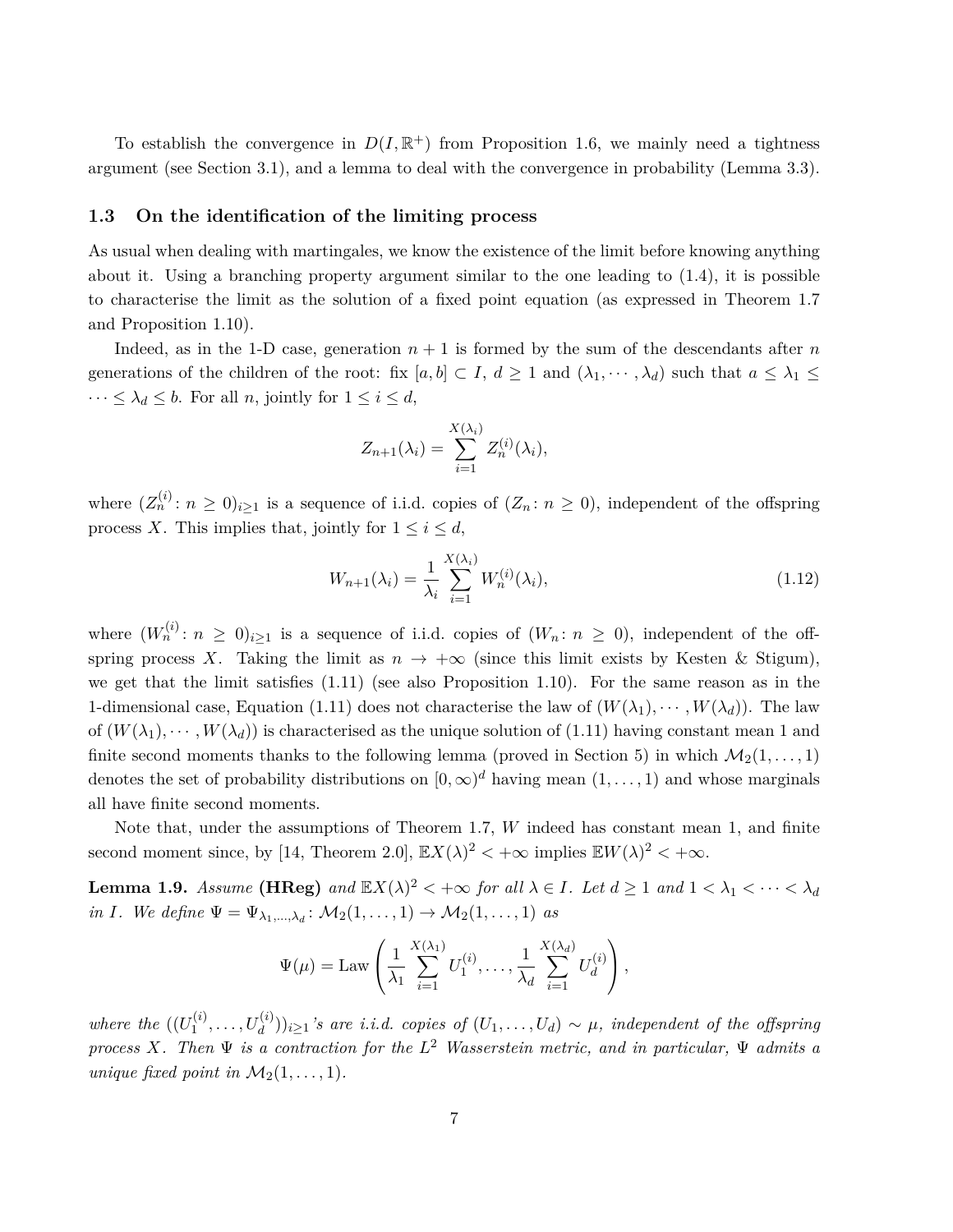#### **1.3.1 Convergence of the FDD of** *W<sup>n</sup>* **with Fourier transforms**

We introduce some tools that will play a role in the tightness proof and in some explicit computations that follow. For all sequences  $(y_i, i \in [a, b])$  indexed by any interval  $[a, b] = [a, b] \cap \mathbb{Z}$ , the corresponding increment sequence is denoted

$$
\Delta y_i := y_i - y_{i-1}, \quad \text{for } i \in [a+1, b].
$$

We often write  $y[a, b]$  instead of  $(y_a, y_{a+1}, \dots, y_b)$ . For all integers  $d \ge 1$  and real numbers  $\lambda_1$  $\lambda_2 < \cdots < \lambda_d$  in *I*, consider the following generating function of the FDD of *X* and of its increments:

$$
\begin{array}{rcl}\n\mathsf{f}_{\lambda[\![1,d]\!]}(z[\![1,d]\!]) & := & \mathbb{E}\left[\prod_{j=1}^d z_i^{X(\lambda_i)}\right], \\
\mathsf{f}_{\lambda[\![1,d]\!]}^{\Delta}(z[\![1,d]\!]) & := & \mathbb{E}\left[\prod_{j=1}^d z_j^{\Delta X(\lambda_j)}\right].\n\end{array}
$$

These generating functions are at least defined on  $\overline{B_{\mathbb{C}}(0,1)^d}$  (and of course, each of them can be expressed with the other). Define the Fourier transform of  $(W_n(\lambda_i), 1 \leq i \leq d)$  by

$$
\Phi_{\lambda[\![1,d]\!]}^{(n)}(x[\![1,d]\!]) \ := \ \mathbb{E}\left[\exp\left(\mathrm{i}\sum_{j=1}^d x_j W_n(\lambda_j)\right)\right].\tag{1.13}
$$

For any integers *r* and *d* such that  $1 \le r \le d$ , and any sequence  $(x_1, \ldots, x_d)$  define

$$
\Upsilon_r^d(x,\lambda) = \left[ \underbrace{0,\cdots,0}_{r-1 \text{ terms}}, x_r/\lambda_r,\cdots,x_d/\lambda_d \right].
$$
\n(1.14)

The following proposition provides a recursive way to compute  $\Phi^{(n)}$ .

**Proposition 1.10.** For any  $\lambda_1 < \lambda_2 < \cdots < \lambda_d$  in *I*, any  $x[[1, d]] \in \mathbb{R}^d$ ,

$$
\Phi_{\lambda[\![1,d]\!]}^{(0)}(x[\![1,d]\!])=\exp\left[i(x_1+\cdots+x_d)\right].
$$

*and for*  $n > 1$ *,* 

$$
\Phi_{\lambda[\![1,d]\!]}^{(n)}(x[\![1,d]\!]) = \mathsf{f}_{\lambda[\![1,d]\!]}^{\Delta} \left[ \Phi_{\lambda[\![1,d]\!]}^{(n-1)}(\Upsilon_1^d(x,\lambda)), \cdots, \Phi_{\lambda[\![1,d]\!]}^{(n-1)}(\Upsilon_d^d(x,\lambda)) \right]. \tag{1.15}
$$

*Moreover*,  $\Phi_{\lambda \mathbb{I}_1}^{(n)}$  $\lambda[\![1,d]\!]$ *converges pointwise on*  $\mathbb{R}^d$  *to a function*  $\Phi_{\lambda[\![1,d]\!]}$  *fixed point equation of* 

$$
\Phi_{\lambda[\![1,d]\!]}(x[\![1,d]\!]) = \mathsf{f}^{\Delta}_{\lambda[\![1,d]\!]} \left[ \Phi_{\lambda[\![1,d]\!]}(\Upsilon_1^d(x,\lambda)), \cdots, \Phi_{\lambda[\![1,d]\!]}(\Upsilon_d^d(x,\lambda)) \right]. \tag{1.16}
$$

As discussed in the beginning of Section 1.3,  $\Phi_{\lambda[\![1,d]\!]}$  is moreover the unique solution to (1.16) with mean  $(1, \dots, 1)$  if X has a finite variance.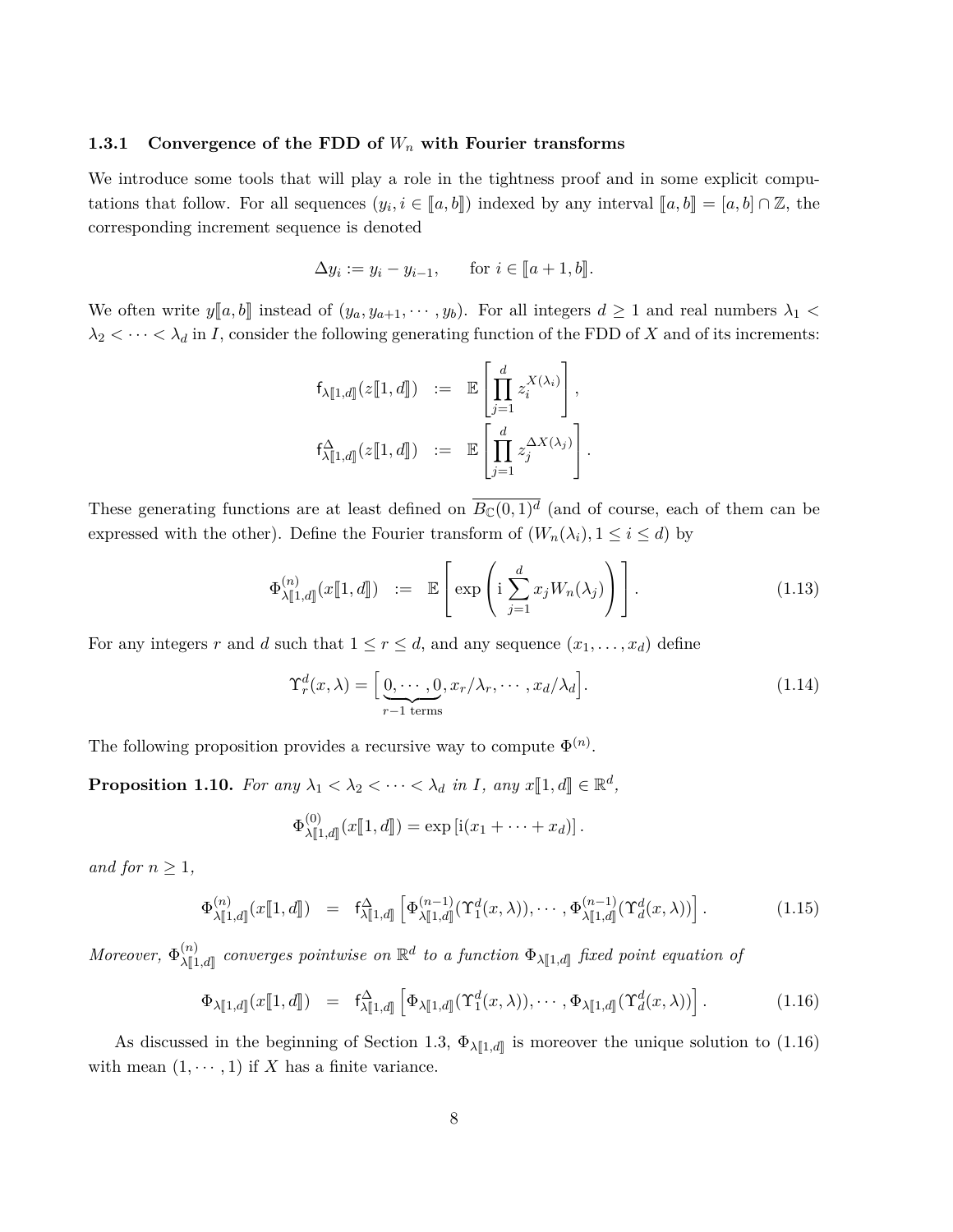#### **1.4 On explicit computations**

There are two characteristics of the limiting process *W* that are simple to compute:

• the law of  $T_{(0, +\infty)}(W) := \inf\{\lambda : W_{\lambda} > 0\}$  the entrance time of W in  $(0, +\infty)$  since,

$$
\mathbb{P}\left(T_{(0,+\infty)}(W) > x\right) = q_x, \quad x \in I
$$

the extinction probability of the process  $(Z_n(x))_{n\geq 0}$  (the smallest non-negative root of  $q = \mathbb{E}(X(x)^q)$ ). • the joint moments  $\mathbb{E} \left( \prod_{j=1}^m W_{\lambda_j}^{k_j} \right)$  $\binom{k_j}{\lambda_j}$  for some fixed *m*, some fixed positive integers  $(k_1, \ldots, k_j)$ , fixed time  $\lambda_1 < \cdots < \lambda_m$  for which this quantity exists. This is detailed in Section 4: it relies mainly on Lemma 3.7 which allows to see that there are some polynomial relations between the  $\mathbb{E} \left( \prod_{j=1}^m W_{\lambda_j}^{d_j} \right)$ *λj* for  $d_j \leq k_j$ , which can be linearized in all generality. Another method consists in extracting the moments using  $(1.16)$  (we present some of these computations in  $(3.4)$ ).

The computation of the FDD of the processes *W* proves to be quite technical, since the main tool we have are the Formulae (1.16), which are implicit. In dimension 1,2,3:

$$
\Phi_{\lambda_1}(x_1) = f_{\lambda_1}^{\Delta} \left[ \Phi_{\lambda_1} \left( \frac{x_1}{\lambda_1} \right) \right]
$$
\n
$$
\Phi_{\lambda_1, \lambda_2}(x_1, x_2) = f_{\lambda_1, \lambda_2}^{\Delta} \left[ \Phi_{\lambda_1, \lambda_2} \left( \frac{x_1}{\lambda_1}, \frac{x_2}{\lambda_2} \right), \Phi_{\lambda_1, \lambda_2} \left( 0, \frac{x_2}{\lambda_2} \right) \right]
$$
\n
$$
\Phi_{\lambda[3]}(x_1, x_2, x_3) = f_{\lambda[3]}^{\Delta} \left[ \Phi_{\lambda[3]} \left( \frac{x_1}{\lambda_1}, \frac{x_2}{\lambda_2}, \frac{x_3}{\lambda_3} \right), \Phi_{\lambda[3]} \left( 0, \frac{x_2}{\lambda_2}, \frac{x_3}{\lambda_3} \right), \Phi_{\lambda[3]} \left( 0, 0, \frac{x_3}{\lambda_3} \right) \right].
$$
\n(1.17)

These equations are related, by consistence; the last equation can be rewritten

$$
\Phi_{\lambda[3]}(x_1, x_2, x_3) = f^{\Delta}_{\lambda[3]} \left[ \Phi_{\lambda[3]} \left( \frac{x_1}{\lambda_1}, \frac{x_2}{\lambda_2}, \frac{x_3}{\lambda_3} \right), \Phi_{\lambda_2, \lambda_3} \left( \frac{x_2}{\lambda_2}, \frac{x_3}{\lambda_3} \right), \Phi_{\lambda_3} \left( \frac{x_3}{\lambda_3} \right) \right].
$$

The identification of the marginal distributions is difficult too; write

$$
\Phi_{\lambda} = q_{\lambda} + (1 - q_{\lambda})\Psi_{\lambda} \tag{1.18}
$$

where  $\Psi_{\lambda}$  is the Fourier transform of  $\mathcal{L}(W_{\lambda} | W_{\lambda} > 0)$ . Since  $q_{\lambda}$  is known (implicitly, in general), computing  $\Psi_{\lambda}$  is the only real issue: it is solution with mean  $1/(1 - q_{\lambda})$  of

$$
q_{\lambda} + (1 - q_{\lambda})\Psi_{\lambda}(x) = f_{\lambda} [q_{\lambda} + (1 - q_{\lambda})\Psi_{\lambda}(x/\lambda)], \qquad (1.19)
$$

so that

$$
\Psi_{\lambda}(x) = \frac{f_{\lambda}[q_{\lambda} + (1-q_{\lambda})\Psi_{\lambda}(x/\lambda)] - q_{\lambda}}{1-q_{\lambda}},
$$

and then, by expanding  $f_{\lambda}(y) = \sum_{m \geq 0} \mathbb{P}(X_{\lambda} = m) y^m$ , we find

$$
\Psi_{\lambda}(x) = g_{\lambda}(\Psi_{\lambda}(x/\lambda)) \tag{1.20}
$$

where  $g_{\lambda}$  is the probability generating function of  $p(\lambda) = (p_m(\lambda), m \ge 0)$  with

$$
p_0(\lambda) = 0, \text{ and, for } j \ge 1, \quad p_j(\lambda) = (1 - q_\lambda)^{j-1} \sum_{m \ge j} \mathbb{P}(X_\lambda = m) \binom{m}{j} q_\lambda^{m-j}.
$$
 (1.21)

In words,  $\Psi_{\lambda}$  is the Fourier transform of the limiting martingale of a second Galton-Watson process with offspring distribution  $p(\lambda)$ , which naturally extincts with probability 0 since  $p_0(\lambda) = 0$ .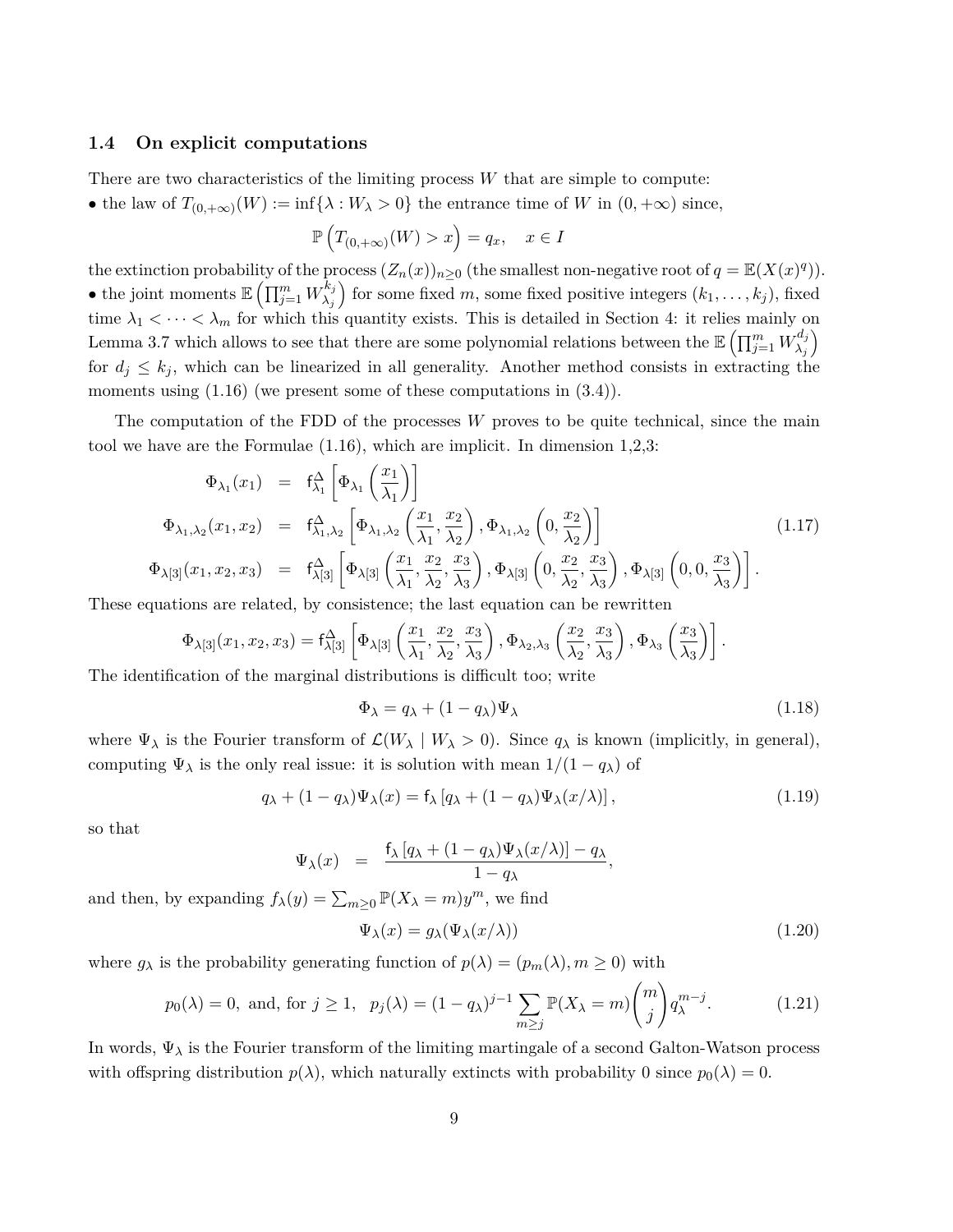We will discuss three examples in Section 2.

**Remark 1.11.** An alternative equation on  $\Psi_{\lambda}$  can be written using the spinal decomposition of the *GW* process  $(Z_n(\lambda), n \geq 0)$  conditioned on non extinction, which  $(Z_n(\lambda), n \geq 0)$  denotes. Indeed,  $\Psi_{\lambda}$  *is the solution of*  $\Phi_{\lambda}^{\mathsf{Sp}}$  $\frac{S_p}{\lambda}(x)/(1-q_\lambda) = \frac{1}{i}$  $\frac{d}{dx}\Psi_{\lambda}(x)$  *with*  $\Psi_{\lambda}(0) = 1$ *, where*  $\Phi_{\lambda}^{\mathsf{Sp}}$ *λ is the Fourier transform of the limiting distribution of*  $\tilde{Z}_n(\lambda)/\lambda^n$ . Furthermore, by decomposition at the root,  $\Phi_{\lambda}^{\text{Sp}}$ *λ is characterised as the solution of*  $\Phi_{\lambda}^{\text{sp}}$  $\Phi_{\lambda}^{\mathsf{sp}}(x) = \Phi_{\lambda}^{\mathsf{sp}}(x/\lambda) \tilde{f}_{\lambda}(\Phi(x/\lambda))$  where  $\tilde{f}$  *is the probability generating function of*  $\widetilde{X} - 1$ , where  $\mathbb{P}(\widetilde{X}_{\lambda} = k) = k \mathbb{P}(X_{\lambda} = k) / \lambda$  ( $\forall k \ge 0$ ). Using these two equations together, *we get another another fixed point equation that characterises* Ψ*λ. Except possibly in some particular cases, the formula obtained this way is not more convenient than (1.19).*

#### **1.5 Discussion of the related literature**

Branching processes have been widely studied in probability theory. They were originally introduced as models for the evolution of populations (see, e.g., Haccou & al. [7], and Kimmel & Axelrod [12]). They appear also as combinatorial structures called trees, which are one of the simplest models for complex networks. Simple families of trees such as uniform planar rooted binary trees with *n* internal nodes, uniform rooted planar trees with *n* nodes, and uniform rooted labeled trees with *n* are equal in distribution to Galton-Watson trees conditioned on having size *n*. Their asymptotic behaviour is thus well-known (Aldous [1], see also [17, 13]). We refer also to Devroye [6] where the theory of branching processes is applied to the analysis of models of random trees such as the binary search tree, Cayley trees, and Catalan trees. Branching processes are also a useful tool to study random graphs such as the Erdős-Reyni random graph and scale-free random graphs such as the configuration model and the Barábasi & Albert model (see Bollobás & Riordan [5] for a survey on using branching processes to analyse random graphs). For a mathematical exposition of some of the existing results on branching processes, we refer the reader to, e.g., the surveys of Athreya and Ney [3], Asmussen and Hering [2], and Lyons and Peres [16], in chronological order.

**Discussion on Bellman-Harris and Crump-Mode-Jagers processes:** In this paper, we focus on discrete-time GW processes, meaning that for each  $\lambda$ ,  $(Z_n(\lambda), n \geq 0)$  is a discrete-time Markov chain. We do not cover the case of continuous-time GW processes (in which each individual has an exponentially-distributed life-time and creates offspring at its death) or their age-dependent generalisations called Bellman-Harris processes (in which the life-time has a non-exponential distributions - see, e.g. [3, Chapter IV]). Another generalisation of continuous-time GW processes are the Crump-Mode-Jagers (CMJ) processes (see, e.g., Jagers [8], Nerman [19], or Jagers and Nerman [9]) in which individuals can create offspring during their whole life-time, for example according to a Poisson process. Most of these processes exhibit a martingale limit (in the CMJ case, only if the so-called Malthusian parameter exists, see [19]); as far as we know, none of these continuoustime branching processes and their martingale limits have been studied as processes indexed by a parameter as we do here.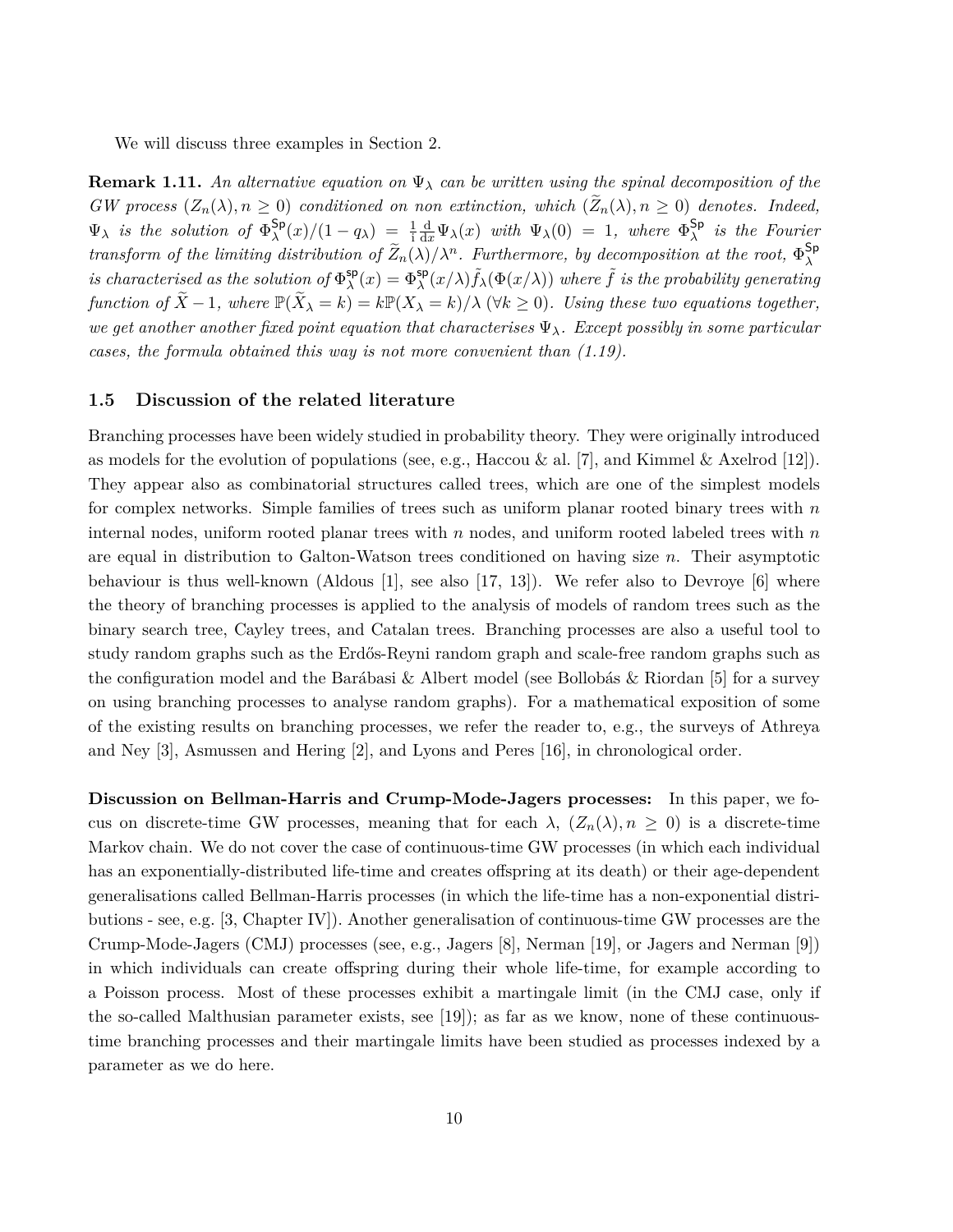**Our model seen as a pruned multi-type Galton-Watson tree:** It is possible to represent the family trees of our Galton-Watson processes at time  $\lambda_1 \leq \lambda_2 \leq \cdots \leq \lambda_k$  as pruned multi-type Galton-Watson trees (see, e.g., Athreya & Ney [3, Chapter V] for a survey, and Janson [10] for recent limiting theorems). Indeed, sample the GW tree  $(Z_n(\lambda_k), n \geq 0)$ , and, for each node *u* with offspring process  $X_u$ , for all  $1 \leq i \leq k$ , colour in colour *i* the children of *u* that appeared when the time parameter belongs to  $(\lambda_{i-1}, \lambda_i]$  (set  $\lambda_0 = 0$ ). The number of the children of *u* of colour *i* is given by  $X_u(\lambda_i) - X_u(\lambda_{i-1})$ . To get the family tree at time  $\lambda_i$  from this multi-type tree, we remove all the nodes of color  $\geq i+1$ . However, it is unclear whether the theory of multi-type GW processes could be used to analyse the process  $(Z_n(t), n \geq 0)_{t \in I}$ .

**Discussion on smoothing (or fixed point) equations:** Fixed point equations analogous to (1.11) are standard in the theory of branching processes (see, e.g., Liu [15] and the references therein). They are called fixed point or smoothing equations. In Lemma 1.9, we use the so-called contraction method (see, e.g., Rösler & Rüschendorf [20] for a survey, and Neininger & Sulzbach [18] where the contraction method is used on functional spaces) to show uniqueness of the solution with fixed mean and finite variance: it is quite straightforward in this case because almost sure convergence of  $(W_n(\lambda))_{n\geq 1}$  as *n* tends to infinity is known a priori.

#### **2 Three examples**

#### **2.1 The binary coupling**

We call this the "binary" coupling because, for each time parameter  $\lambda$ , the GW family tree associated to  $(Z_n(\lambda), n \ge 0)$  is binary. Let  $U \sim$  Uniform[0, 1] and consider the càdlàg process  $(\text{Bin}(\lambda), \lambda \in I_{\text{Bin}})$ , where

$$
\text{Bin}(\lambda) \ := \ 2 \, \mathbb{I}_{U \leq \lambda/2}, \text{ for any } \lambda \in I_{\text{Bin}} := (1, 2].
$$

The process Bin is a non-decreasing process that is constant in  $I_{\text{Bin}}$ , except at the random time  $\lambda = 2U$  at which it jumps from 0 to 2. Moreover, since  $\mathbb{I}_{U \leq \lambda/2}$  ∼ Bernoulli( $\lambda/2$ ), we have

$$
\mathbb{E}\mathsf{Bin}(\lambda) = \lambda.
$$

The interval  $I_{\text{Bin}}$  is the range of time parameters  $\lambda$  for which  $\mathbb{E}(\text{Bin}(\lambda)) > 1$ . Thus,  $(\text{Bin}(\lambda))_{\lambda \in I_{\text{Bin}}}$ can be used as the offspring process in Definition 1.2.

To describe the distribution of  $(\text{Bin}(\lambda_1), \dots, \text{Bin}(\lambda_d))$  for  $0 \leq \lambda_1 < \dots < \lambda_d \leq 2$ , set  $\text{Fl} = \inf\{k :$  $\text{Bin}(\lambda_k) = 2$ , the first index where  $\text{Bin}(\lambda_k)$  is equal to 2; we have

$$
\mathbb{P}(\mathsf{FI} = k) = (\lambda_k - \lambda_{k-1})/2, \text{ for } k \in [\![1, d]\!]
$$
\n(2.1)

and  $\mathbb{P}(\mathsf{FI} = +\infty) = \mathbb{P}(\mathsf{Bin}(\lambda_d) = 0) = 1 - \lambda_d/2.$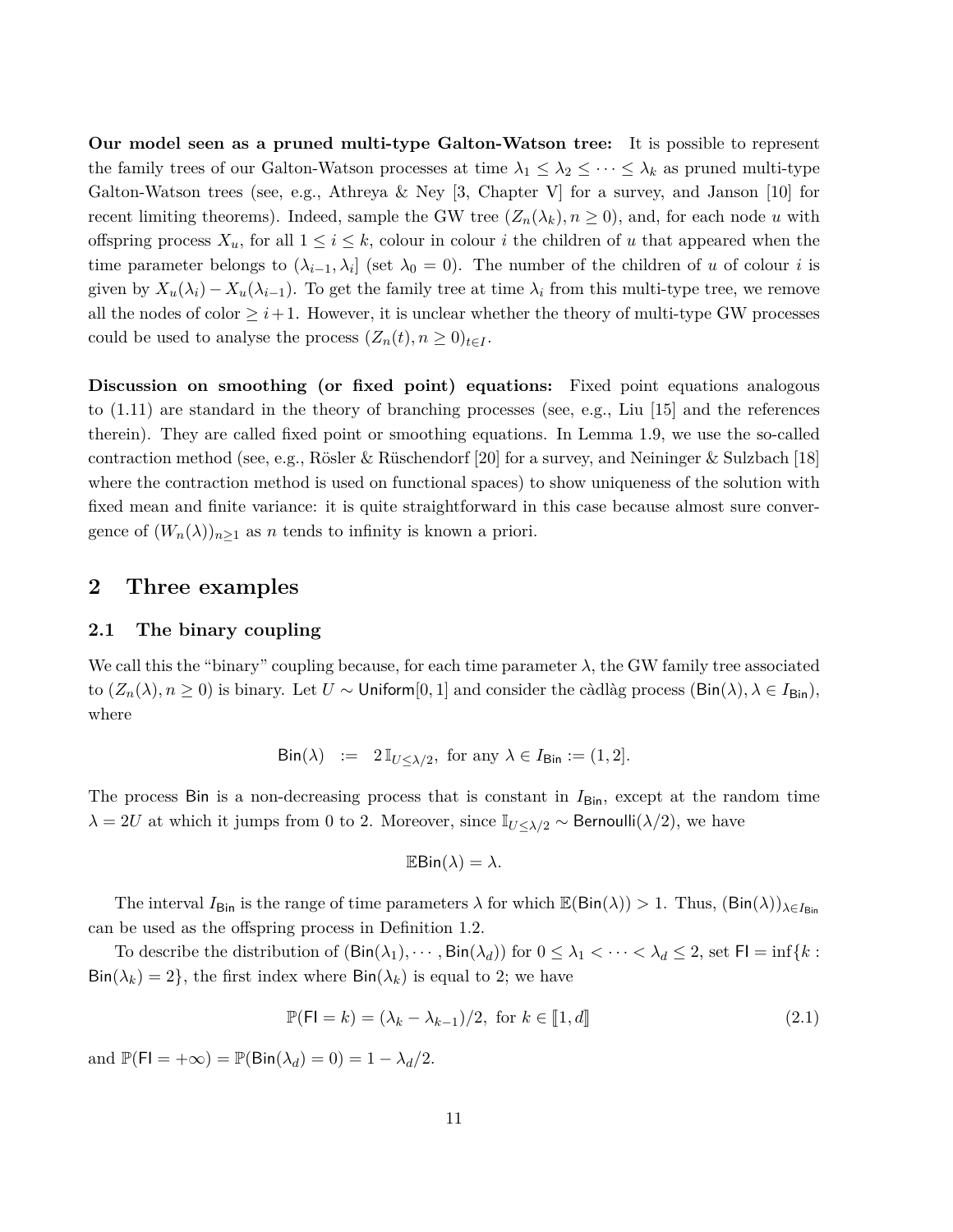For  $\lambda_1 \leq \cdots \leq \lambda_m$  elements of  $I^m_{\text{Bin}}$ ,

$$
\mathsf{f}_{\lambda_1,\cdots,\lambda_m}^{\mathsf{Bin}}(x_1,\cdots,x_m) = (1-\lambda_m/2) + \sum_{k=1}^m \frac{\lambda_k - \lambda_{k-1}}{2} \prod_{i=k}^m x_i^2.
$$

**Proposition 2.1.** *The process* Bin *satisfies* **(HReg)** *and* **(HMom)***, so that Theorem 1.7 applies when the offspring process*  $X = \text{Bin}$ *, on*  $I_{\text{Bin}} = (1/2, 1]$ *.* 

**Proof.** It is straightforward to check that **(HReg)** holds. Now, we check **(HMom)** using Lemma 1.5: we have  $\text{Fac}_{0,2,2}^{\Delta}=0$  (since either  $\Delta X(\lambda_2)=0$  or  $\Delta X(\lambda_3)=0$ ), which implies (1.8). To prove that (1.9) holds, write  $\mathbb{E}_{\text{Bin}}((\Delta X(\lambda_3))X(\lambda_3)^3) = 16 \mathbb{P}_{\text{Bin}}(X(\lambda_3) = 1, X(\lambda_2) = 0) = 8\Delta\lambda_3.$  $\Box$ 

We now comment on the properties of the limiting process  $(W(\lambda), \lambda \in I_{\text{Bin}})$ . We first look at the one-dimensional marginal distributions. From Equation (1.4), we get that, for all  $x \in \mathbb{R}$ ,  $\lambda \in (1, 2]$ ,

$$
\Phi_{\lambda}(x) = 1 - \frac{\lambda}{2} + \frac{\lambda}{2} \Phi_{\lambda}(x/\lambda)^2.
$$

In this case  $q_{\lambda} = (2 - \lambda)/\lambda$ , and using (1.20) and (1.21) (or (1.19)),  $\Psi_{\lambda}$  is solution to

$$
\Psi_{\lambda}(x) = (\lambda - 1)\Psi_{\lambda}(x/\lambda)^{2} + (2 - \lambda)\Psi_{\lambda}(x/\lambda),
$$

so that  $p(\lambda)$  is the distribution  $(\lambda - 1)\delta_2 + (2 - \lambda)\delta_1$ . Hence,  $\Psi_\lambda$  is the distribution of

$$
Z \stackrel{(d)}{=} B_{\lambda - 1} \frac{(Z + Z')}{\lambda} + (1 - B_{\lambda - 1}) \frac{Z}{\lambda} = B_{\lambda - 1} \frac{Z'}{\lambda} + \frac{Z}{\lambda} \stackrel{(d)}{=} \sum_{j \ge 1} \frac{B_{\lambda - 1}^{(j)} Z^{(j)}}{\lambda^j}
$$

where  $Z, Z', Z^{(1)}, Z^{(2)}, \cdots$  are i.i.d. copies of  $Z$ , and the  $B_{\lambda-}^{(j)}$ *λ*−1 are i.i.d. Bernoulli random variable with time parameter  $\lambda - 1$ , all these random variables are independent (and the  $Z_j$  have mean 1*/*(1−*qλ*)). We were not able to find an explicit solution of Ψ*λ*. The first moments of *W<sup>λ</sup>* conditioned to be  $> 0$  are

$$
1 ,\frac{\lambda /2}{\lambda -1},\frac{\lambda /2}{\left(\lambda -1\right)^2},\frac{3\lambda /2}{\left(\lambda +1\right)\left(\lambda -1\right)^3},\frac{3\lambda \left(\lambda +5\right)/2}{\left(\lambda +1\right)\left(\lambda -1\right)^4 \left(\lambda ^2+\lambda +1\right)},\frac{15\lambda \left(2\lambda ^2+3\lambda +7\right)/2}{\left(\lambda ^2+1\right)\left(\lambda ^2+\lambda +1\right)\left(\lambda +1\right)^2 \left(\lambda -1\right)^5}
$$

and  $\mathbb{E}(W_{\lambda}|W_{\lambda} > 0) = \frac{\lambda}{2(\lambda-1)}$ , and its variance is  $\frac{\lambda(2-\lambda)}{4(\lambda-1)}$  which goes to  $\infty$  at 1, and is 0 at 2 (since  $W_2 = 2$  a.s.).

We were not able to say something interesting on the 2-dimensional marginal distributions.

#### **2.2 The geometric coupling**

Geometric random variables (with support  $\{0, 1, 2, \dots\}$ ) are important in GW theory because, conditionally on the total number of nodes *n*, the family tree of a GW process with this offspring distribution is uniform among the set of (unlabelled) trees with *n* nodes (and this holds for any parameter  $\notin \{0,1\}$  of the geometric distribution).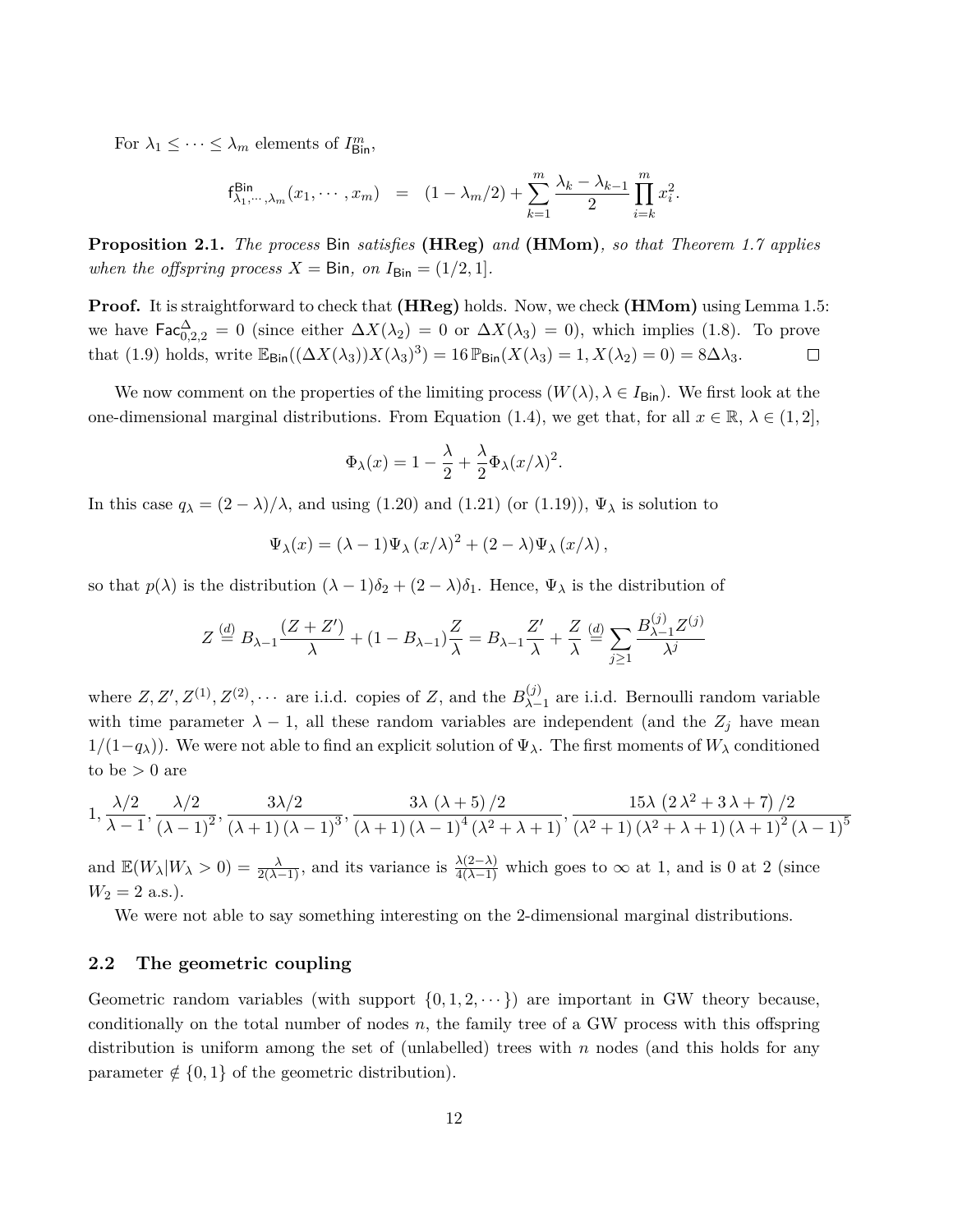Let  $\mathsf{Ber} = (\mathsf{Ber}(\lambda), 0 \leq \lambda \leq 1), \text{ where } \mathsf{Ber}(\lambda) = 1_{U \leq \lambda} \text{ and } U \sim \mathsf{Uniform}[0,1]. \text{ Let } (\mathsf{Ber}^{(i)}, i \geq 0)$ be a sequence of independent copies of Ber. Define

$$
\text{Geo}(\lambda) = \inf \left\{ i \in \{0, 1, 2, \cdots\} : \text{Ber}^{(i)}\left(\frac{1}{1+\lambda}\right) = 1 \right\}, \text{ for } \lambda \in I_{\text{Geo}} := (1, +\infty),
$$

the first success in this sequence of Bernoulli trials; we have  $\mathbb{P}(\mathsf{Geo}(\lambda) = k) = \lambda^k/(1 + \lambda)^{k+1}$ , and

$$
\mathbb{E}\mathsf{Geo}(\lambda) = \lambda.
$$

The inversion  $\lambda \mapsto 1/(1 + \lambda)$  allows to get a non-decreasing process, while the corresponding processes Ber<sup>(*i*)</sup>  $(1/(1 + \lambda))$  are non-increasing. If the sequence  $(\lambda_1, \dots, \lambda_d)$  is non decreasing, then the sequence  $\text{Geo}(\lambda_1), \cdots, \text{Geo}(\lambda_d)$  is a Markov chain. Indeed, given  $\text{Geo}(\lambda_{j-1}),$ 

$$
\mathsf{Geo}(\lambda_j) \stackrel{(d)}{=} \mathsf{Geo}(\lambda_{j-1}) + \mathsf{Ber}\left[\frac{\lambda_j - \lambda_{j-1}}{1 + \lambda_j}\right] (1 + \mathsf{Geo}^{\star}(\lambda_j)),
$$

where the random variables in the right hand side are all independent, so that

$$
[\mathsf{Geo}(\lambda_1), \cdots, \mathsf{Geo}(\lambda_d)] \stackrel{(d)}{=} \left[ G_1 + \sum_{i=2}^j \mathsf{Ber}^{(i)} \left[ \frac{\lambda_j - \lambda_{j-1}}{1 + \lambda_j} \right] (1 + G_i), 1 \le j \le d \right] \tag{2.2}
$$

where the  $G_j$  are distributed as  $\mathsf{Geo}(\lambda_j)$ , and all the variables  $G_j$  and  $\mathsf{Ber}^{(i)}$  are independent. For  $\lambda_1 \leq \cdots \leq \lambda_m$  elements of  $I^m_{\text{Geo}}$ 

$$
f_{\lambda_1,\dots,\lambda_m}^{\text{Geo}}(x_1,\dots,x_m) = G_{\lambda_1}\left(\prod_{i=1}^m x_i\right) \prod_{j=2}^m \left[\frac{1+\lambda_{j-1}}{1+\lambda_j} + \frac{\lambda_j-\lambda_{j-1}}{1+\lambda_j}G_{\lambda_j}\left(\prod_{i=j}^m x_j\right) \prod_{i=j}^m x_j\right],
$$

where  $G_i(x) = 1/(1 + (1 - x)\lambda)$  is the generating function of  $Geo(\lambda)$ .

**Proposition 2.2.** *The process* Geo *satisfies* **(HReg)** *and* **(HMom)***, so that Theorem 1.7 applies when the offspring process*  $X = \text{Geo}$ *, on*  $I_{\text{Geo}} = (1, +\infty)$ *.* 

**Proof.** It is straightforward to check that **(HReg)** holds. We check **(HMom)** using Lemma 1.5: first note that  $\mathsf{Fac}^{\Delta}_{0,2,2} = 4\lambda_2\lambda_3(\Delta\lambda_2)(\Delta\lambda_3)$ , which implies (1.8). For (1.9), we write  $\mathbb{E}_{\mathsf{Geo}}((\Delta X(\lambda_3))X(\lambda_3)^3) =$  $(\Delta\lambda_3)Q$ , where

$$
Q = 24 \lambda_3^3 + 18 (\lambda_2 + 2) \lambda_3^2 + 2 (6 \lambda_2^2 + 12 \lambda_2 + 7) \lambda_3 + 6 \lambda_2^3 + 12 \lambda_2^2 + 7 \lambda_2 + 1
$$

is a polynomial which is bounded on any compact  $[a, b] \subset I$ . These moments are computed by some differentiations of  $f^{\text{Geo}}_{\lambda[[1,3]]}$ .  $\Box$ 

We now comment on the properties of the limiting process. In particular, we look at its 1- and 2-dimensional marginals. By Equation (1.4), we get that, for all  $\lambda > 1$ , for all  $x \in \mathbb{R}$ ,

$$
\Phi_{\lambda}(x) = (1 + \lambda - \lambda \Phi_{\lambda}(x/\lambda))^{-1}
$$
\n(2.3)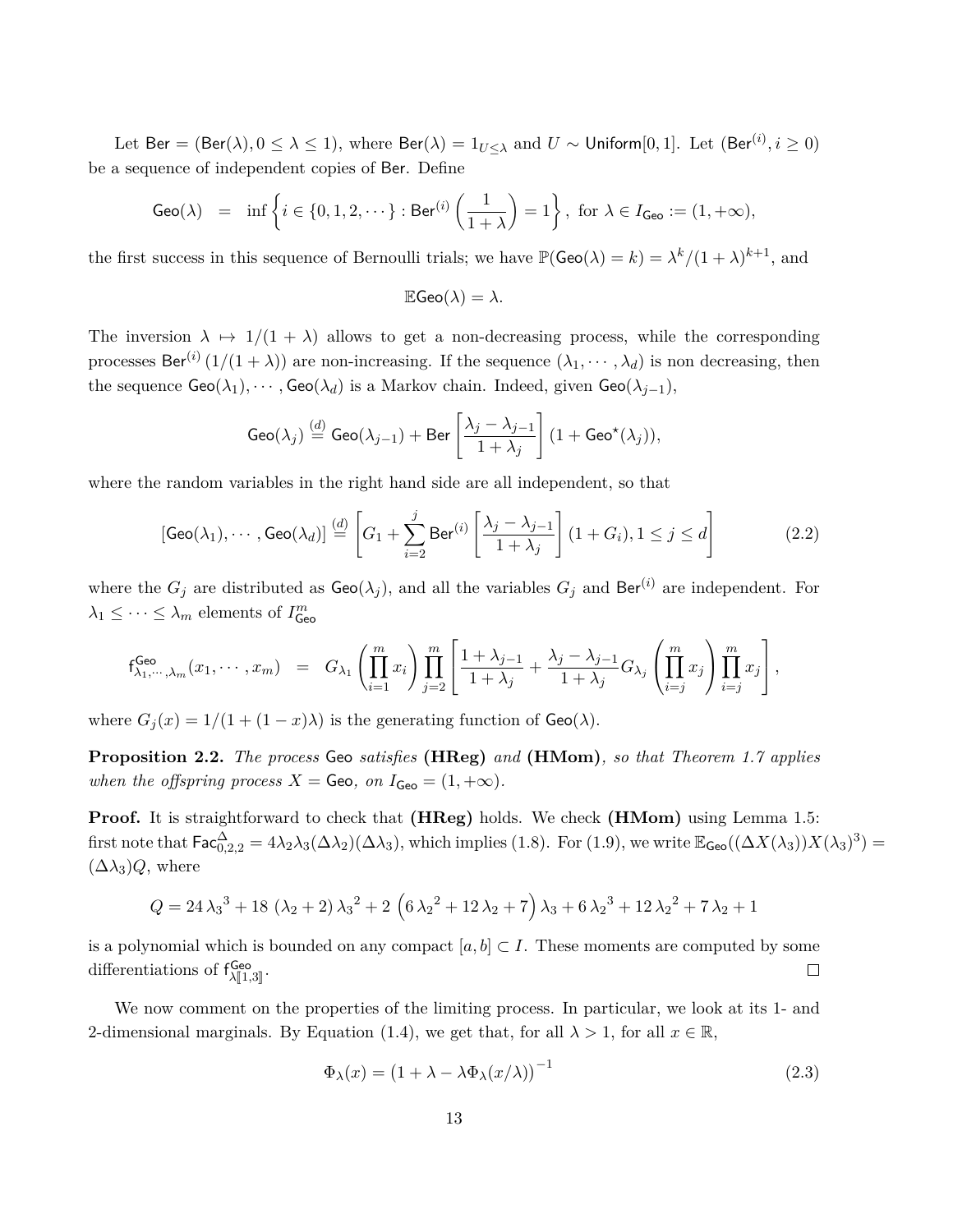and the only solution with mean 1 is

$$
\Phi_{\lambda}(x) = (1 - \lambda + ix)/(1 - \lambda + ix\lambda),
$$

which we identify as the Fourier transform of the distribution of the random variable

$$
Ber(p_{\lambda}) Expo(p_{\lambda}) \quad \text{for } p_{\lambda} = \frac{\lambda - 1}{\lambda} = 1 - q_{\lambda}
$$

where  $Expo(a)$  stands for an exponential random variable with parameter *a* (and mean  $1/a$ ), independent from the Bernoulli random variable.

Hence, the probability of extinction is  $1/\lambda$ , and  $\mathcal{L}(W_\lambda | W_\lambda > 0)$  is the law of  $\mathsf{Expo}(p_\lambda)$ .

The Fourier transform of the second dimensional distribution is a bit involved:

$$
f_{\lambda_1, \lambda_2}^{\Delta, \text{Geom}}(x_1, x_2) = \frac{1 + \lambda_1 - \lambda_1 x_2}{(1 + \lambda_2 - \lambda_2 x_2)(1 + \lambda_1 - \lambda_1 x_1)}.
$$
(2.4)

A solution can be found:

$$
f_{\lambda_1, \lambda_2}^{\Delta, \text{Geom}}(x_1, x_2) = a + b\Phi_{\lambda_1}(x_1) + c\Phi_{\lambda_2}(x_2) + d\Phi_{\lambda_1}(x_1)\Phi_{\lambda_2}(x_2)
$$
\n(2.5)

and this is solution for all (*a, b, c, d*) such that

$$
c = 1 - d, b = 1 - d, a = d - 1
$$

and *d* is a root of the following quadratic polynomial

$$
- x_1 x_2 (\lambda_2 - 1) (\lambda_1 - 1) d^2
$$
  
+ 
$$
i d (\lambda_1^2 \lambda_2 x_2 + \lambda_1 \lambda_2^2 x_1 - \lambda_1^2 x_2 - \lambda_1 \lambda_2 x_1 - i \lambda_2^2 - \lambda_2 x_1 - \lambda_2 x_2 + 2 i \lambda_2 + 2 i \lambda_1 x_1 x_2 + i \lambda_2 x_1 x_2
$$
  
+ 
$$
x_1 + x_2 - 2 i \lambda_1 \lambda_2 + i \lambda_1 - 3 i \lambda_1 \lambda_2 x_1 x_2 + i \lambda_1 \lambda_2^2 - i)
$$
  
- 
$$
-i \lambda_1^2 \lambda_2 x_2 - i \lambda_1 \lambda_2^2 x_1 - 2 \lambda_1 \lambda_2 x_1 x_2 + i \lambda_1 x_1 + i \lambda_2 x_2 + \lambda_1^2 \lambda_2 + \lambda_1 \lambda_2^2 - \lambda_1^2 - 2 \lambda_1 \lambda_2 - \lambda_2^2 + \lambda_1 + \lambda_2
$$

This is not really informative, and we hope that some reader will succeed in finding a more classical representation of this distribution<sup>1</sup>.

#### **2.3 The Poisson coupling**

Take a standard Poisson process  $Poi := (Poi(\lambda), \lambda \in I_{Poi})$  with intensity 1. We have

$$
\mathbb{E}\mathsf{Poi}(\lambda) = \lambda, \text{ for } \lambda \in I_{\mathsf{Poi}} := (1, +\infty).
$$

<sup>&</sup>lt;sup>1</sup>To get this formula, we guess the form (2.5), so that finding  $(a, b, c, d)$  such that  $\Phi_{\lambda_1, \lambda_2}(x_1, x_2)$  =  $f^{\Delta,\text{Poi}}_{\lambda_1,\lambda_2} \left[ \Phi_{\lambda_1,\lambda_2} \left( \frac{x_1}{\lambda_1}, \frac{x_2}{\lambda_2} \right), \Phi_{\lambda_1,\lambda_2} \left( 0, \frac{x_2}{\lambda_2} \right) \right]$ , and  $\Phi_{\lambda_1,\lambda_2} (x_1, x_2)$  has the right marginal, is a matter to solve some polynomial equations in  $(a, b, c, d)$  and coefficients in the set of rational fractions  $\mathbb{Q}[[x_1, x_2, \lambda_1, \lambda_2]]$ . This can be done by hand or using a computer algebra system, and the computation of a Kronur basis.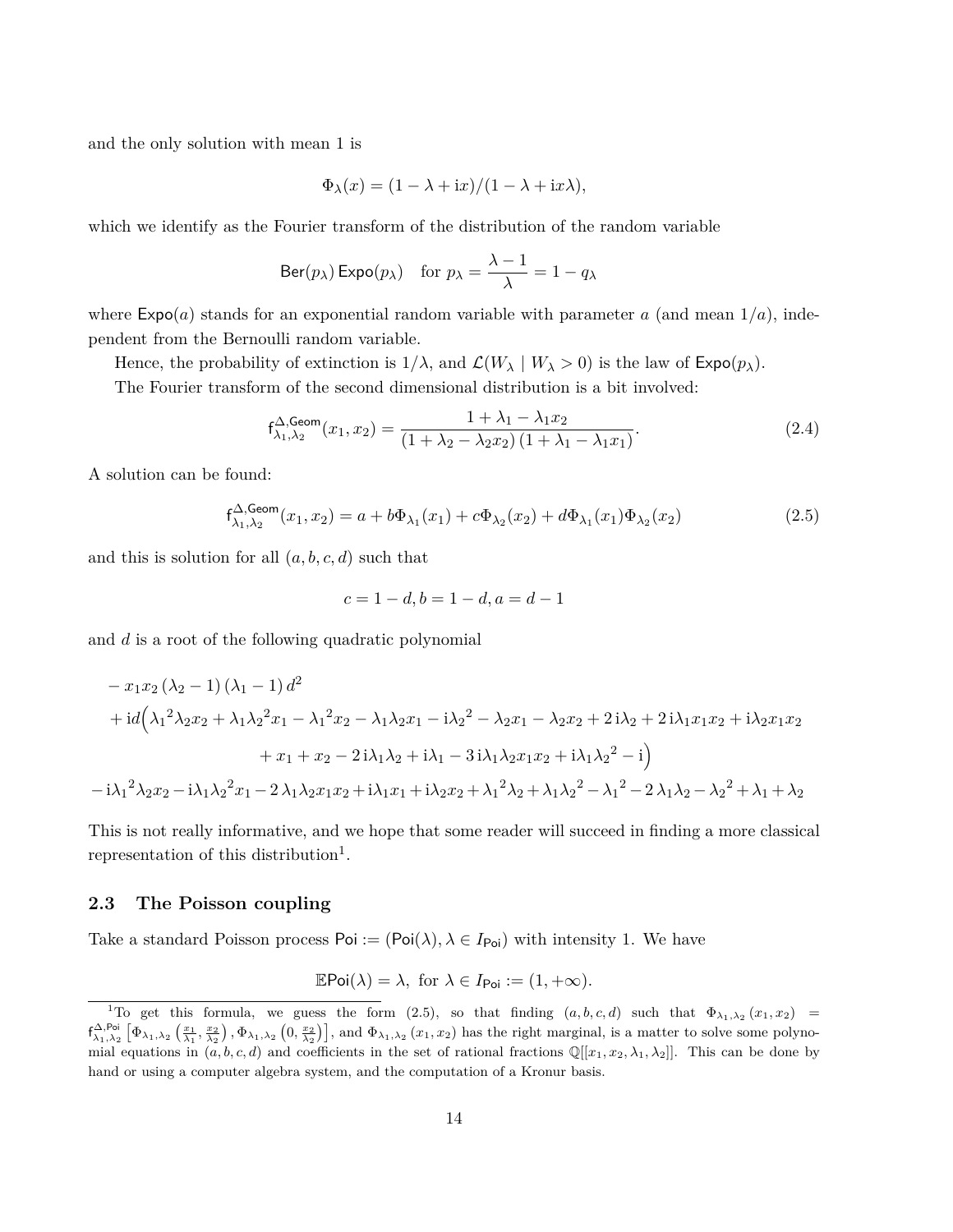For any  $\lambda_1 \leq \cdots \leq \lambda_m$  elements of  $I_{\text{Poi}}$ ,

$$
f_{\lambda_1,\cdots,\lambda_m}^{\text{Poi}}(x_1,\cdots,x_m) = \prod_{k=1}^m \exp\left((\lambda_k-\lambda_{k-1})\left(-1+\prod_{j=k}^m x_j\right)\right),
$$

since  $(\text{Poi}(\lambda_k) - \text{Poi}(\lambda_{k-1}), 1 \leq k \leq m)$  are independent Poisson random variables with respective parameters  $\lambda_k - \lambda_{k-1}$ .

**Proposition 2.3.** *The process* Poi *satisfies* **(HReg)** *and* **(HMom)***, so that Theorem 1.7 applies when the offspring process*  $X = \text{Poi}$ *, on*  $I_{\text{Poi}} = (1, +\infty)$ *.* 

**Proof.** Again, it is straightforward to check that **(HReg)** holds. We now check **(HMom)** using Lemma 1.5: we have  $\text{Fac}^{\Delta}_{0,2,2} = (\Delta\lambda_2)^2(\Delta\lambda_3)^2$ , which implies (1.8). For (1.9), we write  $\mathbb{E}_{\mathsf{Poi}}((\Delta X(\lambda_3))X(\lambda_3)^3) = (\lambda_3^3 + 6\lambda_3^2 + 7\lambda_3 + 1)\Delta\lambda_3$ . Since the polynomial in front of  $\Delta\lambda_3$  is bounded on any compact  $[a, b] \subset I$ , this implies (1.9). These moments can be computed by some differentiations of  $f^{\text{Poi}}_{\lambda[[1,3]]}$ .  $\Box$ 

The extinction probability is solution of  $e^{\lambda(q_{\lambda}-1)} = q_{\lambda}$ , which implies that  $q_{\lambda}$  can be expressed in terms of  $\lambda$  using the LambertW function, or reciprocally, given  $q = q_{\lambda} \in (0, 1)$ , the corresponding  $\lambda$  is  $\lambda = \frac{\ln(q)}{q-1}$  $\frac{\ln(q)}{q-1}$ . The Fourier transform  $\Phi_{\lambda}$  of  $W(\lambda)$  satisfies  $\Phi_{\lambda}(x) = \exp\left[\lambda(\Phi_{\lambda}(x/\lambda) - 1)\right]$ .

Let us turn our attention toward  $\mathcal{L}(W_\lambda \mid W_\lambda > 0)$ ; using (1.21) and plugging  $\mathbb{P}(X_\lambda = m)$  $\lambda^m e^{-\lambda}/m!$ , we get  $p_0(\lambda) = 0$  and for  $j \ge 1$ 

$$
p_j(\lambda) = \frac{(1-q_\lambda)^{j-1}}{j!} \lambda^j e^{-\lambda} \sum_{m \ge j} \frac{\lambda^{m-j} q_\lambda^{m-j}}{(m-j)!} = \frac{\lambda [\lambda (1-q_\lambda)]^{j-1}}{j!} e^{\lambda (q-1)}.
$$

Hence  $\Psi_{\lambda}$  is solution to

$$
\Psi_{\lambda}(x) = \frac{-1 + q^{\Psi_{\lambda}(x/\lambda)}}{(-1 + q)q^{\Psi_{\lambda}(x/\lambda) - 1}} = \frac{q(1 - q^{-\Psi_{\lambda}(x/\lambda)})}{-1 + q}.
$$

From here (or using (1.18)) it is possible to extract the moments of  $\Psi_{\lambda}$ :

$$
1, \frac{1}{1-q}, \frac{\lambda}{\left(1-q\right)\left(\lambda-1\right)}, \frac{\lambda^2\left(\lambda+2\right)}{\left(\lambda+1\right)\left(\lambda-1\right)^2\left(1-q\right)}, \frac{\lambda^3\left(\lambda^3+5\lambda^2+6\lambda+6\right)}{\left(\lambda+1\right)\left(\lambda-1\right)^3\left(\lambda^2+\lambda+1\right)\left(1-q\right)}, \ldots
$$

We were not able to go further in the description of this distribution.

**Open question 1.** Find a simple description of each of the limit processes  $(W(\lambda), \lambda \in I)$  in the *binary, geometric, and Poisson cases.*

Other cases can be interesting too, but we can expect that these three ones are likely to be the simplest, since they are the simplest model of GW trees.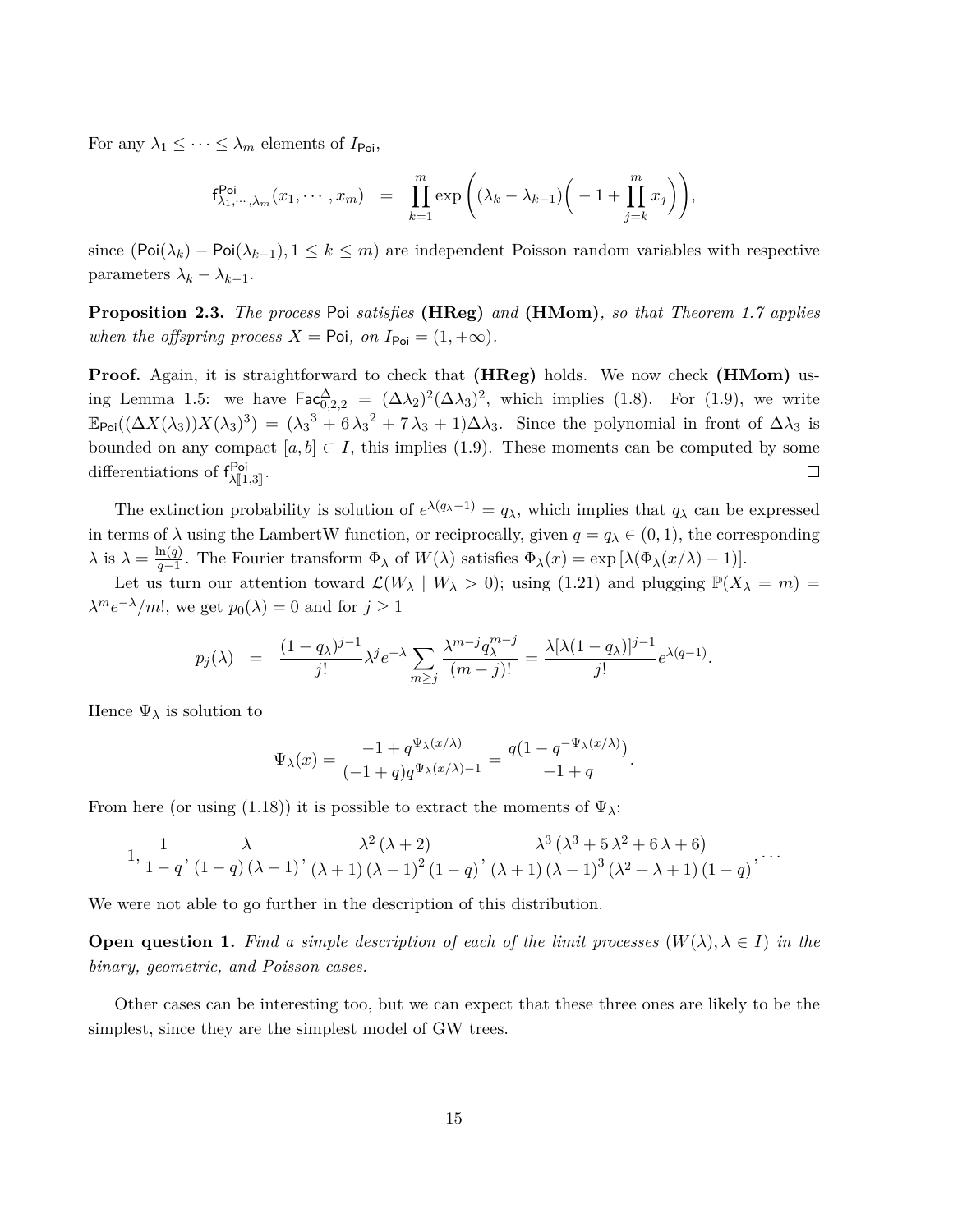### **3 Proof of Theorem 1.7**

### **3.1** Convergence in  $D(I, \mathbb{R}^+)$ : tightness under moments assumptions

We first give a characterization of convergence in  $D(I, \mathbb{R})$  taken in Billingsley [4, Section 13.5]:

**Proposition 3.1.** *Consider a compact interval*  $[a, b] \subset \mathbb{R}$ *, and*  $(Y_n(\lambda), n \ge 0)_{\lambda \in [a,b]}$  *a sequence of processes such that:*

- (i)  $(Y_n(\lambda_i), 1 \leq i \leq d) \xrightarrow[n]{(d)} (Y(\lambda_i), 1 \leq i \leq d)$  for all  $d \geq 1$  and  $\lambda_1 \leq \lambda_2 \leq \cdots \leq \lambda_d$  in the set of *continuity points of*  $Y$  *on*  $[a, b]$ *.*
- $(iii)$   $Y(b − δ) \stackrel{(d)}{\rightarrow} Y(b)$  *as*  $\delta → 0$ *, and*
- *(iii) For all*  $a \leq \lambda_1 \leq \lambda_2 \leq \lambda_3 \leq b$  *and*  $\eta > 0$ *,*

$$
\mathbb{P}\left(\min\left\{|\Delta Y_n(\lambda_i)|, i \in \{2,3\}\right\} \ge \eta\right) \le \frac{(F(\lambda_3) - F(\lambda_1))^{2\alpha}}{\eta^{4\beta}}\tag{3.1}
$$

*where*  $\beta \geq 0$ ,  $\alpha > 1/2$ , and *F is non-decreasing and continuous on* [a, b]. *In this case,*  $Y_n \xrightarrow[n]{(d)} Y$  *in*  $D([a, b], \mathbb{R})$ *.* 

**Remark 3.2.** *By* [4, *Eq.* (13.14)], a sufficient condition for the process  $Y_n(\lambda) = W_n(\lambda)$  (for all  $n \geq 0$ ,  $\lambda \in [a, b]$ *) to satisfy (3.1) is* 

$$
\mathbb{E}(|\Delta W_n(\lambda_2)|^2|\Delta W_n(\lambda_3)|^2) \leq \text{Const} \cdot (\lambda_3 - \lambda_1)^{2\alpha}.
$$

In fact, we prove that the limit *W* is in  $D(I, \mathbb{R}^+)$  as a weak limit of elements of  $D(I, \mathbb{R}^+)$  for the Skorokhod topology on each compact.

To prove Theorem 1.7, we start by a lemma that shows that, in Proposition 3.1, if the convergence in Assumption (i) holds almost surely, then  $Y_n$  converges in probability in  $D(I)$  to  $Y$ .

**Lemma 3.3.** *Assume that a sequence of processes*  $(T_n, n \ge 0)$  *is tight in*  $D([a, b])$ *, and that more*over, for any  $d \ge 0$  any  $a \le \lambda_1, \dots, \lambda_d \le b$ , the sequence  $(T_n(\lambda_1), \dots, T_n(\lambda_d))$  converges a.s toward *some random variables*  $(T(\lambda_1), \cdots, T(\lambda_d))$  *(that are, by construction, consistent). Under these assumptions,*  $(T_n)$  *converges in probability in*  $D([a, b])$  *(equipped with the Skorokhod topology) to a càdlàg process T* <sup>0</sup> *which coincides with T almost everywhere (it is determined by T, but can be different on a countable number of points).*

We prove this lemma in Section 5.4.

In Proposition 1.6 we stated the a.s. convergence of  $(W_n(\lambda_i), 1 \leq i \leq d)$  for all fixed  $\lambda_1 < \cdots <$  $\lambda_d \in I$ , and then characterised the limiting distribution  $(W(\lambda_i), 1 \leq i \leq d)$ . By Theorem 1.7, the limiting process in probability of  $(W_n)$ , which we call  $W^*$  for the purpose of this remark, is a càdlàg process (as the limit of càdlàg processes in  $D(I)$ ). From this convergence it can only be deduced that the FDD of  $W^*$  are given by those of  $(W(\lambda_i), 1 \leq i \leq d)$  almost everywhere, in fact at the a.s. continuity point of  $W^*$  (the complement is a Lebesgue null subset of  $I$ ).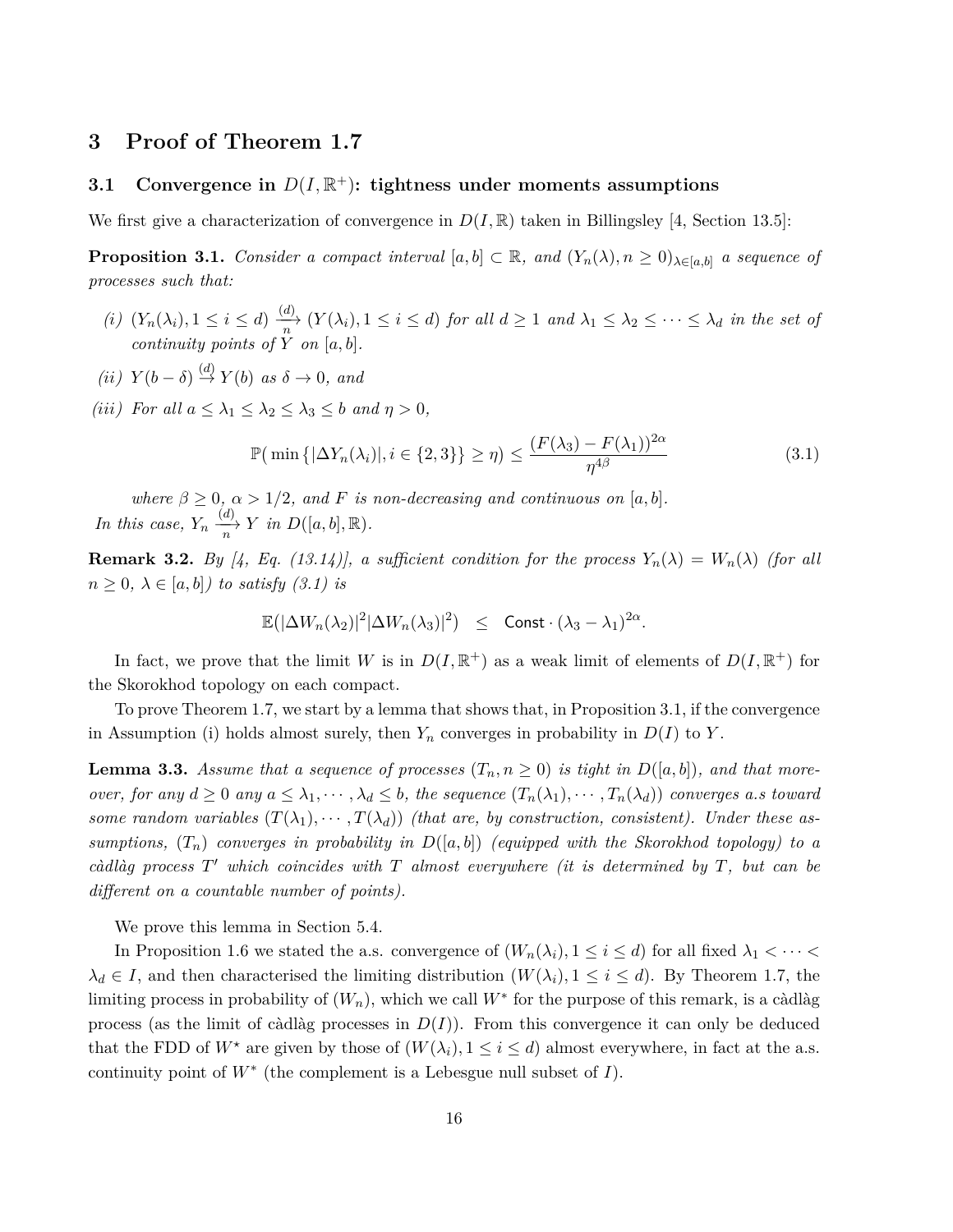To prove Theorem 1.7, it only remains to check that Assumptions (*i*), (*ii*) and (*iii*) of Proposition 3.1 are satisfied under the assumptions of Theorem 1.7. In Proposition 1.10, we have already proved that Assumption (*i*) of Proposition 3.1 holds. We prove (*ii*) in Section 3.2, and (*iii*) in Section 3.3. In the whole section, we assume that the assumptions of Theorem 1.7 hold.

#### **3.2 The limiting process satisfies Condition** (*ii*) **of Proposition 3.1**

Recall that, by Proposition 1.10,

$$
\Phi_{\lambda_1, \lambda_2}(x_1, x_2) = \mathsf{f}_{\lambda_1, \lambda_2}^{\Delta} \left[ \Phi_{\lambda_1, \lambda_2} \left( \frac{x_1}{\lambda_1}, \frac{x_2}{\lambda_2} \right), \Phi_{\lambda_1, \lambda_2} \left( 0, \frac{x_2}{\lambda_2} \right) \right]
$$
(3.2)

and  $\Phi_{\lambda_1,\lambda_2}$  is the unique solution of this equation with mean  $(1,1)$  and finite variance. Differentiating this equation several times in both variables gives equations for the moments of  $(W(\lambda_1), W(\lambda_2))$ . This can be extended to general *d* dimensional moments (see also Section 4). For all integers  $k_1, k_2 \ge 0$ , set

$$
M_{k_1,k_2} := \mathbb{E}\Big(W(\lambda_1)^{k_1}W(\lambda_2)^{k_2}\Big),\,
$$

and recall that, by assumption,  $M_{0,0} = M_{1,0} = M_{0,1} = 1$ . We first aim at proving that

$$
\mathbb{E}((W(\lambda_2) - W(\lambda_1))^2) = M_{2,0} + M_{0,2} - 2M_{1,1} \underset{\lambda_1 \to \lambda_2}{\longrightarrow} 0,
$$
\n(3.3)

since it would imply Assumption (*ii*) of Proposition 3.1. Differentiating (3.2), we get that

$$
\begin{cases}\nM_{2,0} = (Fac_{2,0}^{\Delta} + \lambda_1 M_{2,0})/\lambda_1^2 \\
M_{0,2} = (\lambda_2 M_{0,2} + Fac_{0,2}^{\Delta} + 2Fac_{1,1}^{\Delta} + Fac_{2,0}^{\Delta})/\lambda_2^2 \\
M_{1,1} = (\lambda_1 M_{1,1} + Fac_{1,1}^{\Delta} + Fac_{2,0}^{\Delta})/(\lambda_1 \lambda_2),\n\end{cases}
$$
\n(3.4)

where we have for all integers  $\beta_1, \ldots, \beta_d \geq 0$ ,

$$
\mathsf{Fac}_{\beta[\![1,d]\!]}^{\Delta}(\lambda[\![1,d]\!]) := \frac{\partial^{|\beta|}}{\partial y_1^{\beta_1} \cdots \partial y_d^{\beta_d}} \mathsf{f}^{\Delta}(y_1, \cdots, y_d) \Big|_{[1,\cdots,1]}
$$
(3.5)

From (3.4), we get

$$
M_{2,0} = \frac{\text{Fac}_{2,0}^{\Delta}}{\lambda_1 (\lambda_1 - 1)}, \quad M_{0,2} = \frac{\text{Fac}_{0,2}^{\Delta} + 2\,\text{Fac}_{1,1}^{\Delta} + \text{Fac}_{2,0}^{\Delta}}{\lambda_2 (\lambda_2 - 1)}, \quad M_{1,1} = \frac{\text{Fac}_{1,1}^{\Delta} + \text{Fac}_{2,0}^{\Delta}}{\lambda_1 (\lambda_2 - 1)}.
$$
 (3.6)

Thus, by (3.3), we have, as  $\lambda_2 \rightarrow \lambda_1$ ,

$$
\mathbb{E}\left((W(\lambda_2)-W(\lambda_1))^2\right)\sim \frac{\textsf{Fac}_{0,2}^{\Delta}}{\lambda_1(\lambda_1-1)}.
$$

Thus, for the right-hand side of (3.3) to tend to zero as  $\lambda_2 \to \lambda_1$ , it is necessary and sufficient that  $\mathsf{Fac}^{\Delta}_{0,2} \to 0$ , which is implied by  $(\mathbf{H}\mathbf{Mom})$ , Equation (1.6).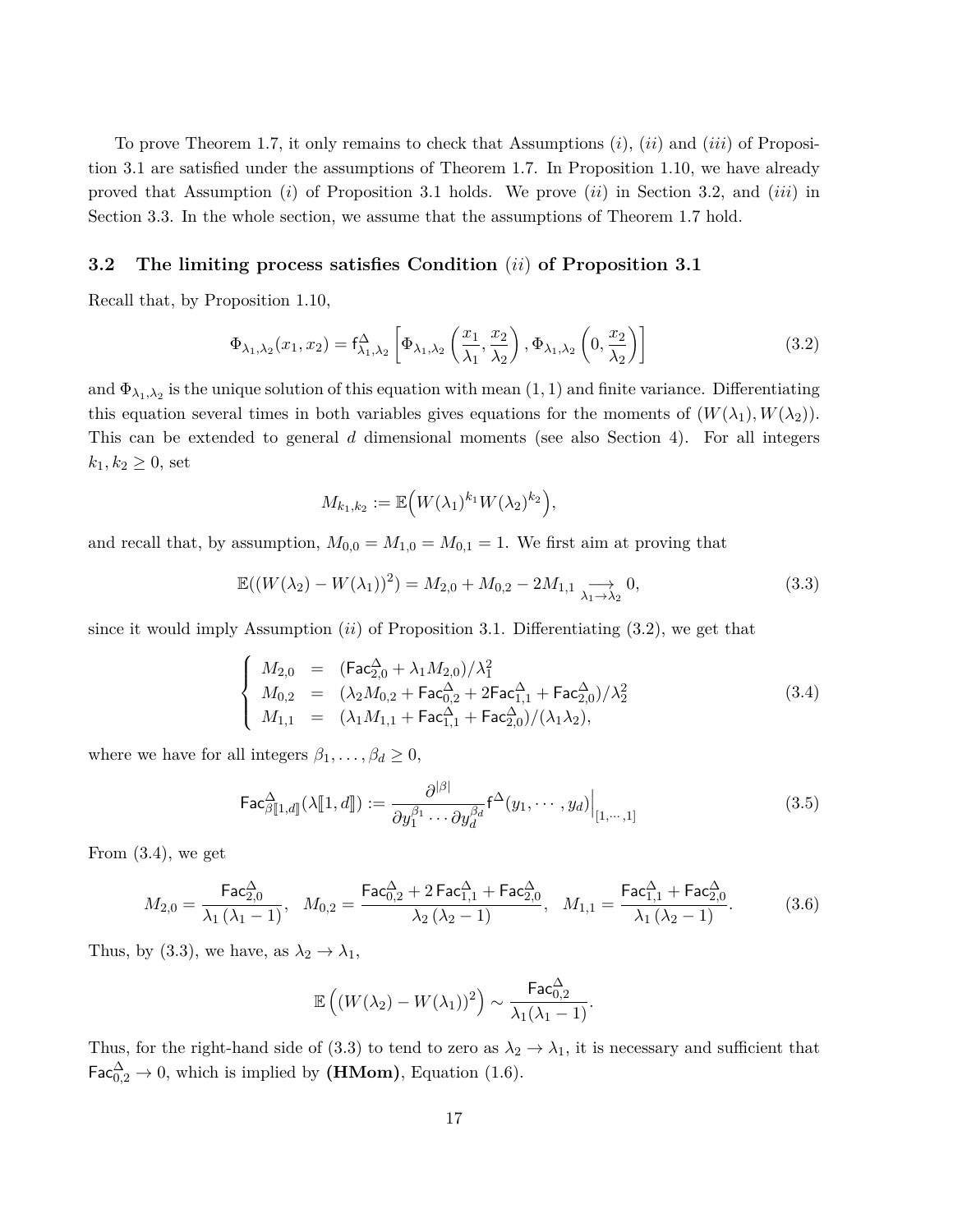#### **3.3 The sequence** (*Wn*) **satisfies Condition** (*iii*) **of Proposition 3.1**

The last remaining step to prove the tightness is the following result.

**Theorem 3.4.** *If* **(HReg)** and **(HMom)** *hold, then for all*  $[a, b] \subseteq I$ *, there exists a constant*  $C_W > 0$  *such that, for all*  $\lambda_1 \leq \lambda_2 \leq \lambda_3 \in [a, b]$ *,* 

$$
\sup_{n\geq 0} \mathbb{E}\left[ \left( \Delta W_n(\lambda_2) \right)^2 \left( \Delta W_n(\lambda_3) \right)^2 \right] \leq C_W(\lambda_3 - \lambda_1)^{2\kappa}.
$$

By Remark 3.2, this theorem implies that the sequence (*Wn*) satisfies Condition (*iii*) of Proposition 3.1. The proof of Theorem 3.4 is quite long: it will last until the end of Section 3.

**The important "***S*" notation: Fix an interval  $[a, b] \in I$  and some  $\lambda_1 \leq \lambda_2 \leq \lambda_3 \in [a, b]$ . For  $r \in \{1, 2, 3\}$  and  $j \in \{1, 2, 3\}$ , set

$$
S_r(W_n(\lambda_j)) := \sum_{i=1+X(\lambda_{r-1})}^{X(\lambda_r)} W_n^{(i)}(\lambda_j),
$$
\n(3.7)

where  $(W_n^{(i)}(\lambda_j): n \geq 0)_{i \geq 1}$  is a sequence of i.i.d. copies of  $(W_n(\lambda_j): n \geq 0)$ . Also recall that we set  $\lambda_0 = 0$ . For example, we can write

$$
W_{n+1}(\lambda_j) = \frac{1}{\lambda_j} \sum_{i=1}^{X(\lambda_j)} W_n^{(i)}(\lambda_j) = \sum_{\ell=1}^j \frac{S_\ell(W_n(\lambda_j))}{\lambda_j}.
$$
 (3.8)

We use the fact that, for all  $i \neq j$ ,  $W_n^{(i)}$  is independent of  $W_n^{(j)}$ , to get the following lemma:

**Lemma 3.5.** For any  $\lambda_j, \lambda_\ell \in \{\lambda_1, \lambda_2, \lambda_3\}$ ,  $S_r(W_n(\lambda_j))$  and  $S_s(W_n(\lambda_\ell))$  are independent iff  $r \neq s$ . *Moreover,*  $S_r$  *is linear in the following sense: for all constants*  $c_1, c_2, c_3$ *,* 

$$
S_r\left(\sum_{j=1}^3 c_j W_n(\lambda_j)\right) = \sum_{j=1}^3 c_j S_r \left(W_n(\lambda_j)\right).
$$

Using this notation in (3.8), we get

$$
\Delta W_{n+1}(\lambda_2) = \frac{S_1(W_n(\lambda_2))}{\lambda_2} + \frac{S_2(W_n(\lambda_2))}{\lambda_2} - \frac{S_1(W_n(\lambda_1))}{\lambda_1},\tag{3.9}
$$

$$
\Delta W_{n+1}(\lambda_3) = \frac{S_1(W_n(\lambda_3))}{\lambda_3} + \frac{S_2(W(\lambda_3))}{\lambda_3} + \frac{S_3(W(\lambda_3))}{\lambda_3} - \frac{S_1(W_n(\lambda_2))}{\lambda_2} - \frac{S_2(W_n(\lambda_2))}{\lambda_2}.
$$
 (3.10)

Using  $(3.8)$  and the linearity of  $S_r$ , we can write

$$
\Delta W_{n+1}(\lambda_2) = \frac{1}{\lambda_2} [T_1 + T_2 + T_3], \qquad (3.11)
$$

$$
\Delta W_{n+1}(\lambda_3) = \frac{1}{\lambda_3} \left[ T_1' + T_2' + T_3' + T_4' + T_5' \right],\tag{3.12}
$$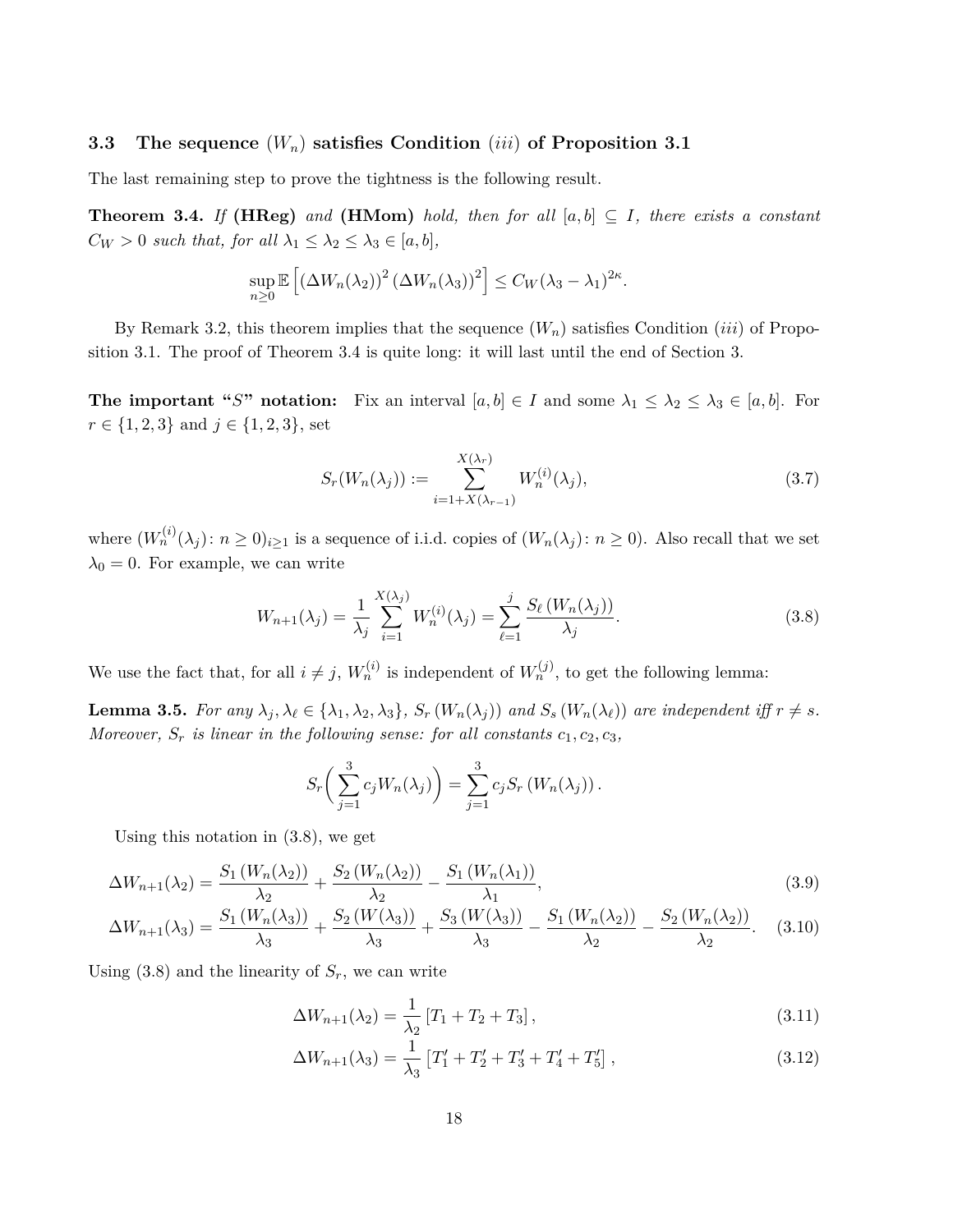where we have set

$$
\begin{cases}\nT_1 = S_1 \left(\Delta W_n(\lambda_2)\right), & T_2 = S_1 \left(-\frac{\Delta \lambda_2}{\lambda_1} W_n(\lambda_1)\right), & T_3 = S_2 \left(W_n(\lambda_2)\right), \\
T'_1 = S_1 \left(\Delta W_n(\lambda_3)\right), & T'_2 = S_1 \left(-\frac{\Delta \lambda_3}{\lambda_2} W_n(\lambda_2)\right), & T'_3 = S_2 \left(\Delta W_n(\lambda_3)\right), \\
T'_4 = S_2 \left(-\frac{\Delta \lambda_3}{\lambda_2} W_n(\lambda_2)\right), & T'_5 = S_3 \left(W_n(\lambda_3)\right).\n\end{cases}\n\tag{3.13}
$$

The reason why we decompose  $\Delta W_{n+1}(\lambda_2)$  and  $\Delta W_{n+1}(\lambda_3)$  this way is because it maximises the number of  $\Delta$ 's; this is important because, intuitively,  $\Delta$ 's give terms that are small when  $|\lambda_3 - \lambda_1|$ goes to zero.

**Proof strategy:** To prove Assumption *(iii)* of Proposition 3.1, we start by writing

$$
\mathbb{E}\left(\Delta W_{n+1}(\lambda_2)^2 \Delta W_{n+1}(\lambda_3)^2\right) = \frac{1}{(\lambda_2 \lambda_3)^2} \sum_{\substack{1 \le i_1, i_2 \le 3 \\ 1 \le j_1, j_2 \le 5}} \mathbb{E}\left(T_{i_1} T_{i_2} T'_{j_1} T'_{j_2}\right).
$$
 (3.14)

Note that there are  $9 \times 25 = 225$  terms in this sum, which we call "*T*-moments" from now on. Our strategy is to analyse the contribution of each of these *T*-moments. To do so, we will first expand each of the 225 *T*-moments using Lemma 3.7 below. This will give

$$
\mathbb{E}\left(\Delta W_{n+1}(\lambda_2)^2 \Delta W_{n+1}(\lambda_3)^2\right) = \frac{\lambda_1}{(\lambda_2 \lambda_3)^2} \mathbb{E}\left(\Delta W_n(\lambda_2)^2 \Delta W_n(\lambda_3)^2\right) + \sum_m \text{Term}_m\tag{3.15}
$$

where the index *m* ranges over several hundreds of values (there are more terms in this sum than the 225 initial terms of  $(3.14)$ ). From now one, we call the  $\text{Term}_m$  the "multinomials". Importantly, the sum in (3.15) is finite, and each of the multinomials satisfies

$$
\mathsf{Terms}_m \le c_m (\lambda_3 - \lambda_1)^{2\kappa} \tag{3.16}
$$

for a finite constant  $c_m$  (which depends on  $m$ ). To show  $(3.16)$ , we do not treat the several hundred multinomials one by one. Instead, we partition them in several families, and show that all multinomials in each of these families satisfy (3.16).

Using  $(3.16)$  in  $(3.15)$ , we get

$$
\mathbb{E}\left(\Delta W_{n+1}(\lambda_2)^2 \Delta W_{n+1}(\lambda_3)^2\right) \le \frac{\lambda_1}{(\lambda_2 \lambda_3)^2} \mathbb{E}\left(\Delta W_n(\lambda_2)^2 \Delta W_n(\lambda_3)^2\right) + \sum_m c_m (\lambda_3 - \lambda_1)^{2\kappa}, \quad (3.17)
$$

which implies that for [*a, b*] fixed, there exist some universal constants  $A \in (0,1)$  and  $C > 0$  such that, for all  $\lambda_1 < \lambda_2 < \lambda_3 \in [a, b],$ 

$$
\mathbb{E}(\Delta W_{n+1}(\lambda_2)^2 \Delta W_{n+1}(\lambda_3)^2) \leq A \mathbb{E}(\Delta W_{n+1}(\lambda_2)^2 \Delta W_{n+1}(\lambda_3)^2) + C(\lambda_3 - \lambda_1)^{2\kappa}.
$$

Iterating this formula (see Lemma 3.6 below, which can be applied since  $\Delta W_0(\lambda_2)\Delta W_0(\lambda_3) = 0$ a.s.) allows us to conclude that

$$
\sup_{n\geq 0} \mathbb{E}\left(\Delta W_{n+1}(\lambda_2)^2 \Delta W_{n+1}(\lambda_3)^2\right) \leq C_W(\lambda_3 - \lambda_1)^{2\kappa}
$$

for a finite constant  $C_W > 0$ , as claimed.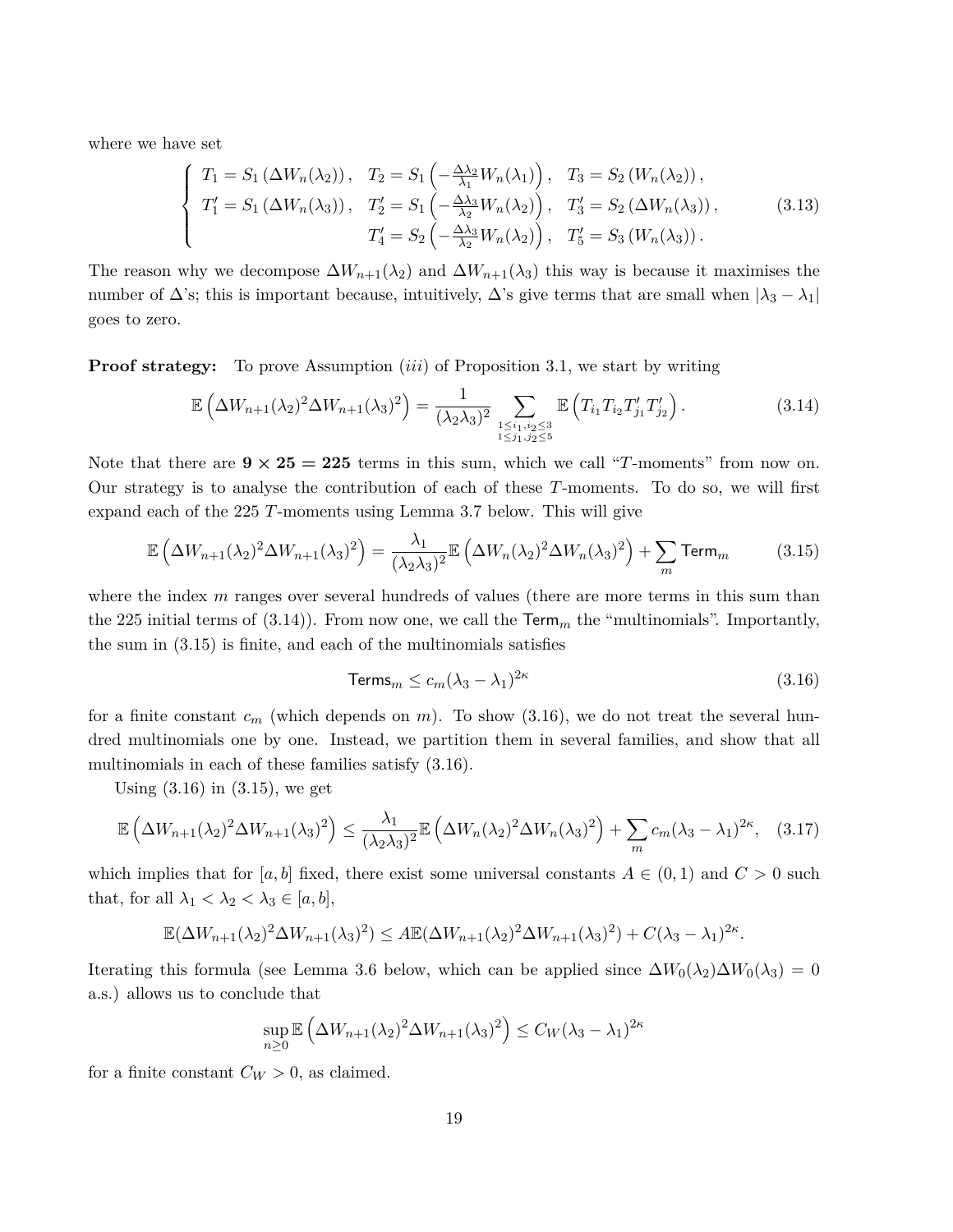**Lemma 3.6.** *Let*  $(U_n)_{n>0}$  *be a sequence of non-negative real numbers such that, for all*  $n \geq 0$ *,* 

$$
U_{n+1} \le AU_n + B,\tag{3.18}
$$

*for some constants*  $A \in [0, 1)$  *and*  $B \ge 0$ *. In this case, for all*  $n \ge 0$ *,*  $U_n \le A^n U_0 + \frac{B}{1-A}$ *.* 

**Proof.** Iterating (3.18), we get  $U_n \le AU_{n-1} + B \le A(AU_{n-2} + B) + B \le A^nU_0 + B\sum_{i=0}^{n-1} A^i$ .

Thus, to conclude the proof, it only remains to prove (3.15) and (3.16). To do this, we first describe the multinomials that appear in (3.15); this is done in Section 3.4 by expanding each of the *T*-moments. We then show why each of these multinomials can be bounded by  $c_m(\lambda_3 - \lambda_1)^{2\kappa}$ (and thus why (3.16) holds); this is done in Section 3.4.2 by classifying the 225 of *T*-terms into four different classes.

### **3.4** Algebraic expansion of  $\mathbb{E}(\Delta W_{n+1}(\lambda_2)^2 \Delta W_{n+1}(\lambda_3)^2)$

As already said, we write  $\textsf{Fac}^{\Delta}_{d_1,d_2,d_3}$  instead of  $\textsf{Fac}^{\Delta}_{d_1,d_2,d_3}(\lambda_1,\lambda_2,\lambda_3)$ .

For a finite set *B*, we let  $Part(B, k)$  be the set of partitions of *B* into *k* non empty parts (the parts must be disjoint, and their union must be *B*). For example,

Part(
$$
\{1, 2, 3, 4\}
$$
, 3) = { $\{[\{1\}, \{2\}, \{3, 4\}], [\{1\}, \{2, 3\}, \{4\}], [\{1\}, \{2, 4\}, \{3\}], [\{1, 2\}, \{3\}, \{4\}], [\{1, 3\}, \{2\}, \{4\}], [\{1, 4\}, \{2\}, \{3\}]\}.$ 

A partition is formally a set of sets. We consider the canonical representation of a partition as a sequence of sets, where the sequence is obtained by sorting the sets according to their smallest element, as done in the example above.

In the next lemma, we show how one can express each *T*-moment  $\mathbb{E}(T_{i_1}T_{i_2}T'_{j_1}T'_{j_2})$  as a linear combination of moments of  $(W_n(\lambda_1), W_n(\lambda_2), W_n(\lambda_3))$ .

**Lemma 3.7.** Let  $n \geq 1$  and  $(V_{n,j})_{j\geq 1}$  such that, for  $j \geq 1$ ,  $V_{n,j} \in \{W_n(\lambda_\ell), \Delta W_n(\lambda_\ell): 1 \leq \ell \leq 3\}$ .

*The next formula hold if the moments involved are well defined.*

*Assume that B*1*, B*<sup>2</sup> *and B*<sup>3</sup> *are disjoint set of indices. We have*

$$
\mathbb{E}\left[\prod_{j\in B_1} S_1(V_{n,j}) \prod_{k\in B_2} S_2(V_{n,k}) \prod_{\ell\in B_3} S_3(V_{n,\ell})\right] = \sum_{\substack{d_1\geq 0 \ d_2\geq 0 \ d_3\geq 0}} \text{Fac}_{d_1,d_2,d_3}^{\Delta} \prod_{\ell=1}^3 \sum_{\substack{[A_1,\ldots,A_{d_\ell}] \ k=1}} \prod_{k=1}^{d_\ell} \mathbb{E}\left(\prod_{s\in A_k} V_{n,s}\right) \tag{3.19}
$$

We show on three particular examples how this formula can be applied to each of the *T*-moments: **Example 1.** We use Lemma 3.7 to expand

$$
Q_1 := \mathbb{E}\left(S_1\left(W_n(\lambda_1)\right)^2 S_1\left(\Delta W_n(\lambda_2)\right) S_3\left(W_n(\lambda_3)\right)\right).
$$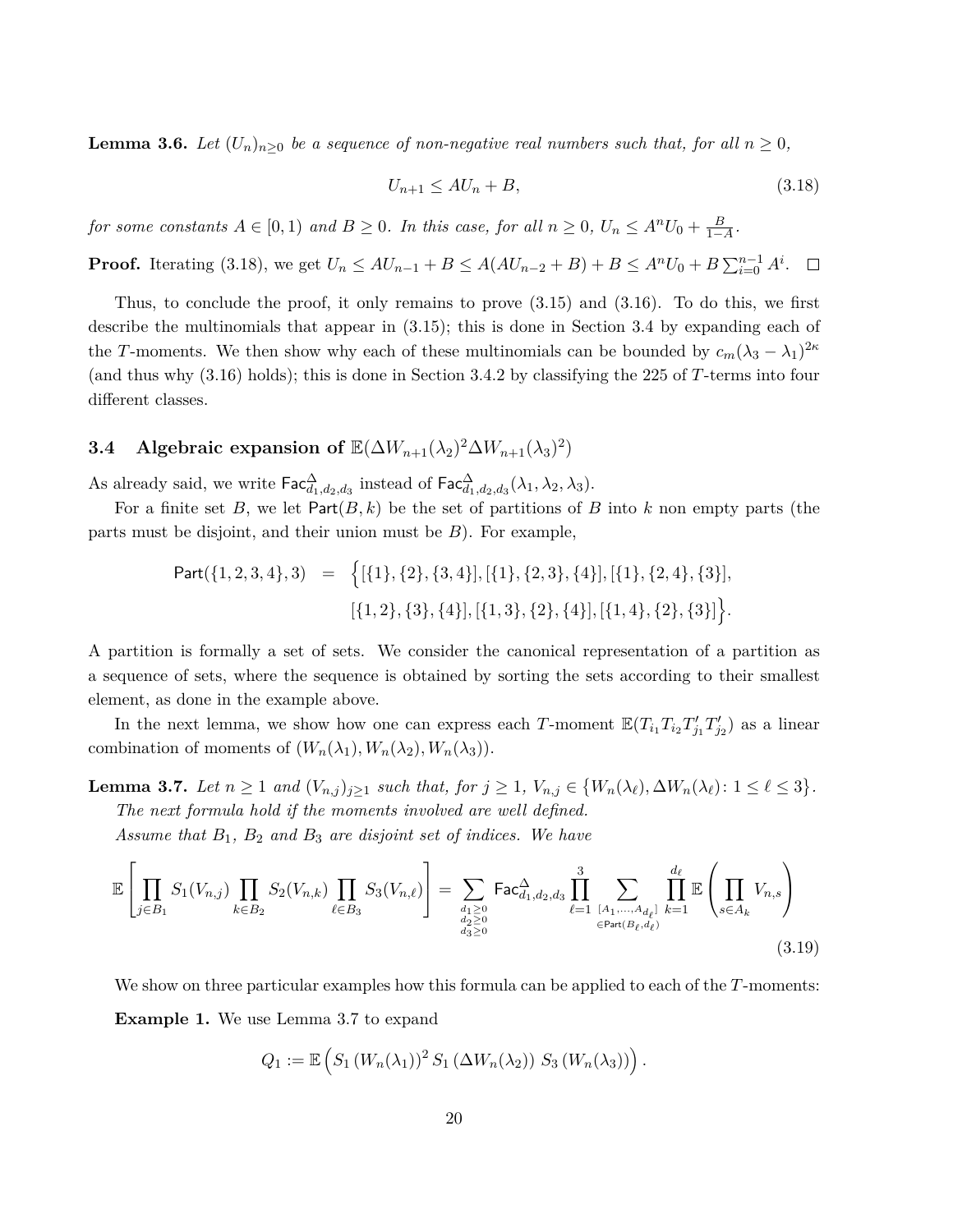We set  $V_{n,1} = V_{n,2} = W_n(\lambda_1)$ ,  $V_{n,3} = \Delta W_n(\lambda_2)$ , and  $V_{n,4} = W_n(\lambda_3)$ . We also set  $B_1 = \{1,2,3\}$ ,  $B_2 = \emptyset$ , and  $B_3 = \{4\}$ . With this notation,  $Q_1$  is indeed equal to the left-hand side of (3.19).

We now look at the right-hand side of  $(3.19)$ . First note that  $B_1$  can be partitioned into 1, 2, or 3 parts, i.e.  $d_1$  ranges from 1 to 3 in the right-hand side of (3.19). We have  $Part(B_1, 1) = \{ \{ \{1, 2, 3\} \} \}$  $Part(B_1, 2) = \{ [\{1, 2\}, \{3\}], [\{1\}, \{2, 3\}], [\{1, 3\}, \{2\}]\},$  and  $Part(B_1, 3) = \{ [\{1\}, \{2\}, \{3\}]\}.$  Similarly,  $d_2 = 0$  and (by convention) Part $(B_2, 0) = \{[\emptyset]\}.$  Finally,  $d_3 = 1$ , and Part $(B_3, 1) = \{[\{4\}]\}.$ Applying (3.19), we thus get

$$
Q_{1} = \text{Fac}_{1,0,1}^{\Delta} [\mathbb{E}(V_{n,1}V_{n,2}V_{n,3})] [\mathbb{E}(V_{n,4})]
$$
  
+ 
$$
\text{Fac}_{2,0,1}^{\Delta} [\mathbb{E}(V_{n,1}V_{n,2})\mathbb{E}(V_{n,3}) + \mathbb{E}(V_{n,1})\mathbb{E}(V_{n,2}V_{n,3}) + \mathbb{E}(V_{n,1}V_{n,3})\mathbb{E}(V_{n,2})] [\mathbb{E}(V_{n,4})]
$$
  
+ 
$$
\text{Fac}_{3,0,1}^{\Delta} [\mathbb{E}(V_{n,1})\mathbb{E}(V_{n,2})\mathbb{E}(V_{n,3})] [\mathbb{E}(V_{n,4})]
$$

In the second term of the sum, since  $d_1 = 2$  in  $\text{Fac}_{d_1,d_2,d_3}^{\Delta}$  we separate the product  $\prod_{j\in B_1} V_{n,j}$  into two independent non-empty products. There are three possible ways to do that, and they give the following sum of three terms:  $\mathbb{E}(V_{n,1}V_{n,2})\mathbb{E}(V_{n,3}) + \mathbb{E}(V_{n,1})\mathbb{E}(V_{n,2}V_{n,3}) + \mathbb{E}(V_{n,1}V_{n,3})\mathbb{E}(V_{n,2}).$ 

**Example 2.** We now show how to apply Lemma 3.7 to expand

$$
Q_2 := \mathbb{E}\left(S_2\left(W_n(\lambda_3)\right)S_3\left(\Delta W_n(\lambda_1)\right)\right).
$$

To do so, we set  $V_{n,1} = W_n(\lambda_3)$ ,  $V_{n,2} = \Delta W_n(\lambda_1)$ ,  $B_1 = \emptyset$ ,  $B_2 = \{1\}$ , and  $B_3 = \{2\}$ . With these definitions, *Q*<sup>2</sup> equals the left-hand side of (3.19). We now look at the right-hand side of (3.19): Since  $B_1$  is empty, and since both  $B_2$  and  $B_3$  have one element, the only possibility is  $d_1 = 0$  and  $d_2 = d_3 = 1$ . We thus get

$$
\mathbb{E}\left(S_2\left(W_n(\lambda_3)\right)S_3\left(\Delta W_n(\lambda_1)\right)\right) = \mathsf{Fac}^{\Delta}_{0,1,1}\mathbb{E}(W_n(\lambda_3))\mathbb{E}(\Delta W_n(\lambda_1)) = 0,
$$

since  $\mathbb{E}(\Delta W_n(\lambda_1)) = 0$ . This is not surprising; indeed, we have

$$
Q_2 = \mathbb{E}\left(\sum_{i=X(\lambda_1)+1}^{X(\lambda_2)} W_n^{(i)}(\lambda_3) \sum_{j=X(\lambda_2)+1}^{X(\lambda_3)} \Delta W_n^{(j)}(\lambda_1)\right).
$$

Because the sequence  $(W_n^{(i)}(\lambda): n \geq 0, \lambda > 1)_{i \geq 1}$  is a sequence of i.i.d. copies of  $(W_n(\lambda): n \geq 0, \lambda > 1)$ 1), we indeed get

$$
Q_2 = \mathbb{E}[(\Delta X(\lambda_2))(\Delta X(\lambda_1))] \mathbb{E}(W_n(\lambda_3)) \mathbb{E}(\Delta W_n(\lambda_1)) = 0.
$$

**Example 3.** We show how to use Lemma 3.7 to expand

$$
Q_3 := \mathbb{E}\left(S_3\left(W_n(\lambda_3)\right)S_3\left(\Delta W_n(\lambda_1)\right)\right).
$$

We set  $V_{n,1} = W_n(\lambda_3)$ ,  $V_{n,2} = \Delta W_n(\lambda_1)$ ,  $B_1 = B_2 = \emptyset$  and  $B_3 = \{1, 2\}$ , so that  $Q_3$  is indeed of the form of the left-hand side of (3.19). We have  $Part(B_3, 1) = \{ [\{1, 2\}] \}$  and  $Part(B_3, 2) = \{ [\{1\}, \{2\}] \}$ so that  $d_1 = 0, d_2 = 0, 1 \le d_3 \le 2$ . We thus get

$$
\mathbb{E}\left(S_3\left(W_n(\lambda_3)\right)S_3\left(\Delta W_n(\lambda_1)\right)\right) = \text{Fac}_{0,0,1}^{\Delta}\mathbb{E}\left(W_n(\lambda_3)\Delta W_n(\lambda_1)\right) + \text{Fac}_{0,0,2}^{\Delta}\mathbb{E}\left(W_n(\lambda_3)\right)\mathbb{E}\left(\Delta W_n(\lambda_1)\right)
$$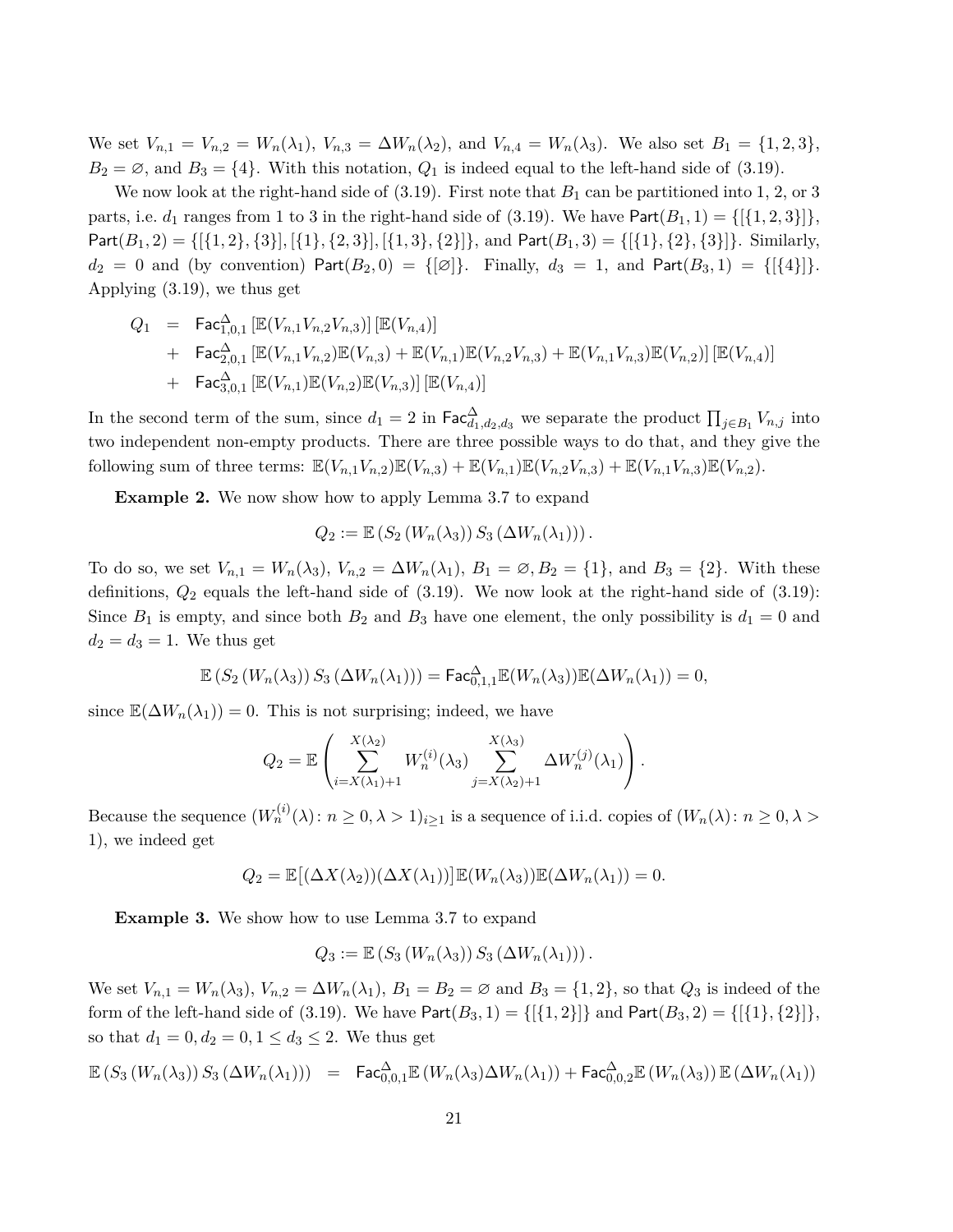$$
= \operatorname{\textsf{Fac}}^{\Delta}_{0,0,1} \mathbb{E} \left( W_n(\lambda_3) \Delta W_n(\lambda_1) \right)
$$

Again, this can be checked directly by computing

$$
\mathbb{E}\left(\sum_{i=X(\lambda_2)+1}^{X(\lambda_3)} W_n^{(i)}(\lambda_3) \sum_{i=X(\lambda_2)+1}^{X(\lambda_3)} \Delta W_n^{(i)}(\lambda_1)\right)
$$

and by regrouping the terms involving the same (*i*) and the others. The advantage of Lemma 3.7 is to give a general formula that applies to all of the  $\mathbb{E}(T_{i_1}T_{i_2}T'_{j_1}T'_{j_2})$ .

**Proof of Lemma 3.7.** Because of Lemma 3.5, conditionally on  $\{\Delta X_{\lambda_i} = x_j, 1 \leq j \leq 3\}$ , the three products inside the expectation on the left-hand side are independent. We thus need to calculate  $\mathbb{E} \left( \prod_{j \in B_{\ell}} S_{\ell}(V_{n,j}) \mid \Delta X(\lambda_{\ell}) \right)$ . Now recall that, by definition of  $S_{\ell}$  (see (3.7)), we have

$$
\prod_{j\in B_{\ell}}S_{\ell}(V_{n,j})=\prod_{j\in B_{\ell}}\sum_{i=X(\lambda_{\ell-1})+1}^{X(\lambda_{\ell})}V_{n,j}^{(i)}=\sum_{i_1=X(\lambda_{\ell-1})+1}^{X(\lambda_{\ell})}\cdots\sum_{i_m=X(\lambda_{\ell-1})+1}^{X(\lambda_{\ell})}V_{n,j_1}^{(i_1)}\cdots V_{n,j_m}^{(i_m)},
$$

where  $m = m(\ell)$  is the cardinal of  $B_{\ell} = \{j_1, \ldots, j_m\}$ . Shifting the indices from the range  $[X(\lambda_{\ell-1}) +$  $1, X(\lambda_\ell)$  to  $[1, \Delta X(\lambda_\ell)]$  does not affect the distribution of the right-hand side, implying that

$$
\mathbb{E}\bigg(\prod_{j\in B_{\ell}}S_{\ell}(V_{n,j})\mid \Delta X(\lambda_{\ell})=x\bigg)=\sum_{i_1=1}^x\cdots\sum_{i_m=1}^x\mathbb{E}(V_{n,j_1}^{(i_1)}\cdots V_{n,j_m}^{(i_m)}).
$$

We now re-write this sum by grouping the indices  $i_1, \ldots, i_m$  that are equal and using independence when the indices differ. For all  $k \in \{1, \ldots, x\}$ , group all  $j_{\ell}$ 's such that  $i_{\ell} = k$  into one (possibly empty) part. This forms a partition of  $B_\ell$ . We decompose the sum above depending on the number of non-empty parts in this partition of *m*, which we call *d*: this gives

$$
\mathbb{E}\left(\prod_{j\in B_{\ell}}S_{\ell}(V_{n,j})\mid \Delta X(\lambda_{\ell})=x\right)=\sum_{d\geq 1}x(x-1)\cdots(x-d+1)\sum_{[A_{1},\cdots,A_{d}]\in \mathsf{Part}(B_{\ell},d)}\prod_{k=1}^{d}\mathbb{E}\left(\prod_{\ell\in A_{k}}V_{n,\ell}\right).
$$

The factor  $x(x-1)\cdots(x-d+1)$  is the number of different choices for the common index *i* for the first, second, etc parts of the partition: there are *x* choices for the first part, *x* − 1 choices for the second part, and so on.  $\Box$ 

### **3.4.1** Expansion of  $\mathbb{E}(\Delta W_{n+1}(\lambda_2)^2 \Delta W_{n+1}(\lambda_2)^3)$ : classification of the contributions

The aim of this section is to show how to apply Lemma 3.7 to each of the *T*-moments that appear in (3.14). This allows us to eventually write  $\mathbb{E}(\Delta W_{n+1}(\lambda_2)^2 \Delta W_{n+1}(\lambda_3)^2)$  as in (3.15), where each of the multinomials is a coefficient  $\textsf{Fac}^{\Delta}_{d_1,d_2,d_3}$  times a product of "monomials"  $\mathbb{E}(\prod_{r\in A_k} V_{n,r})$ . Since we see  $\mathbb{E}(\prod_{r\in A_k} V_{n,r})$  as a monomial, we will call  $|A_k|$  its "degree". If the degree is 1, then, because all the involved  $V_{n,j}$  belongs to  $\cup_{i=1}^{3} \{W_n(\lambda_i), \Delta W_n(\lambda_i)\}\$  (see (3.11) and (3.12)),  $\mathbb{E}(V_{n,j})$  is either 1 or 0 (because  $\mathbb{E}(W_n(\lambda_i)) = 1$  and  $\mathbb{E}(\Delta W_n(\lambda_i)) = 0$ ). Monomials of degrees 2 correspond to correlations, and degree 3 and 4 are the most difficult monomials to handle in our analysis.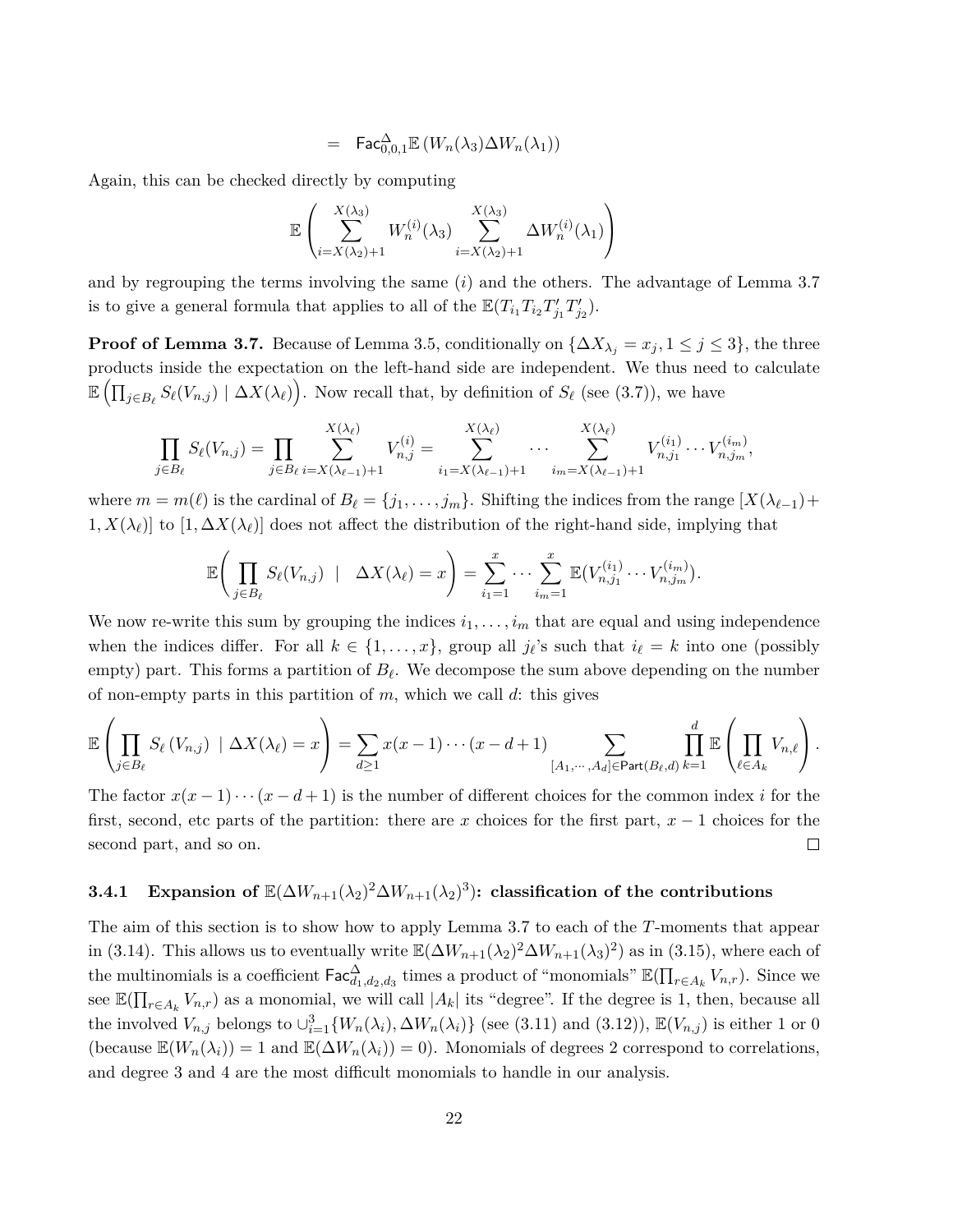**Graphical representation of the complete computation** First, represent in an array, as in Fig. 1, the  $T_i$  and the  $T'_i$  as defined in (3.13). With this graphical representation, each element

$$
\frac{S_1}{T} \frac{S_2}{\Delta W_n(\lambda_2) - \frac{\Delta \lambda_2}{\lambda_1} W_n(\lambda_1)} \frac{S_2}{W_n(\lambda_2)}
$$
\n
$$
\frac{1}{T'} \frac{1}{\Delta W_n(\lambda_3) - \frac{\Delta \lambda_3}{\lambda_2} W_n(\lambda_2)} \frac{1}{\Delta W_n(\lambda_3) - \frac{\Delta \lambda_3}{\lambda_2} W_n(\lambda_2)} \frac{1}{\Delta W_n(\lambda_3)}
$$

FIGURE 1 – *On the top line*  $T_1$ ,  $T_2$ ,  $T_3$  *in this order (for example*  $T_1 = S_1(\Delta W_n(\lambda_2))$ ); *on the second line, the*  $T'_1, T'_2, T'_3, T'_4, T'_5$  *in this order, for example,*  $T'_3 = S_2 (\Delta W_n(\lambda_3))$ *.* 

 $(T_{i_1}, T_{i_2}, T'_{j_1}, T'_{j_2})$  of the sum in (3.14) can be obtained by multiplying an ordered pair of elements (with repetition allowed) above the line and an ordered pair of elements below the line. Two examples are given below: Each of the *T*-moments can be represented using this graphical tool,



FIGURE 2 – *Two examples of choices for*  $(i_1, i_2, j_1, j_2)$ *: in the first case on the top, we have selected*  $(T_1, T_3, T_4', T_5')$  and, in the second case on the bottom we have selected  $(T_1, T_2, T'_2, T'_2)$  (repetitions are allowed: here, we have chosen  $j_1 = j_2 = 2$ ).

and this becomes useful when applying Lemma 3.7. Indeed, in this graphical representation, we can see that the four terms  $T_{i_1}, T_{i_2}, T'_{j_1}, T'_{j_2}$  are partitioned into three (possibly empty) groups: the *S*1-group, the *S*2-group and the *S*3-group, represented graphically by the three rounded rectangles. In the right-hand side of (3.19), we consider all possible ways to refine this partition, meaning that each part of the chosen partition must be included in one of the three rounded rectangles, as for example in Fig. 3.

If, in a refined partition,  $S_1$  is split in  $d_1$  parts,  $S_2$  in  $d_2$  parts, and  $S_3$  in  $d_3$  parts, then the contribution of this partition  $\Pi$  to the right-hand side of (3.19) is the multinomial

$$
\mathsf{Fac}^\Delta_{d_1,d_2,d_3} \prod_{P\in\Pi} \mathbb{E}\Bigg(\prod_{e\in P} e\Bigg),
$$

where we sum on all the parts of the refined partition Π, and then multiply on all elements of this part *P*. Note that  $d_1, d_2 \leq 4$ , and  $d_3 \leq 2$ , since there are maximum 4 terms in the rounded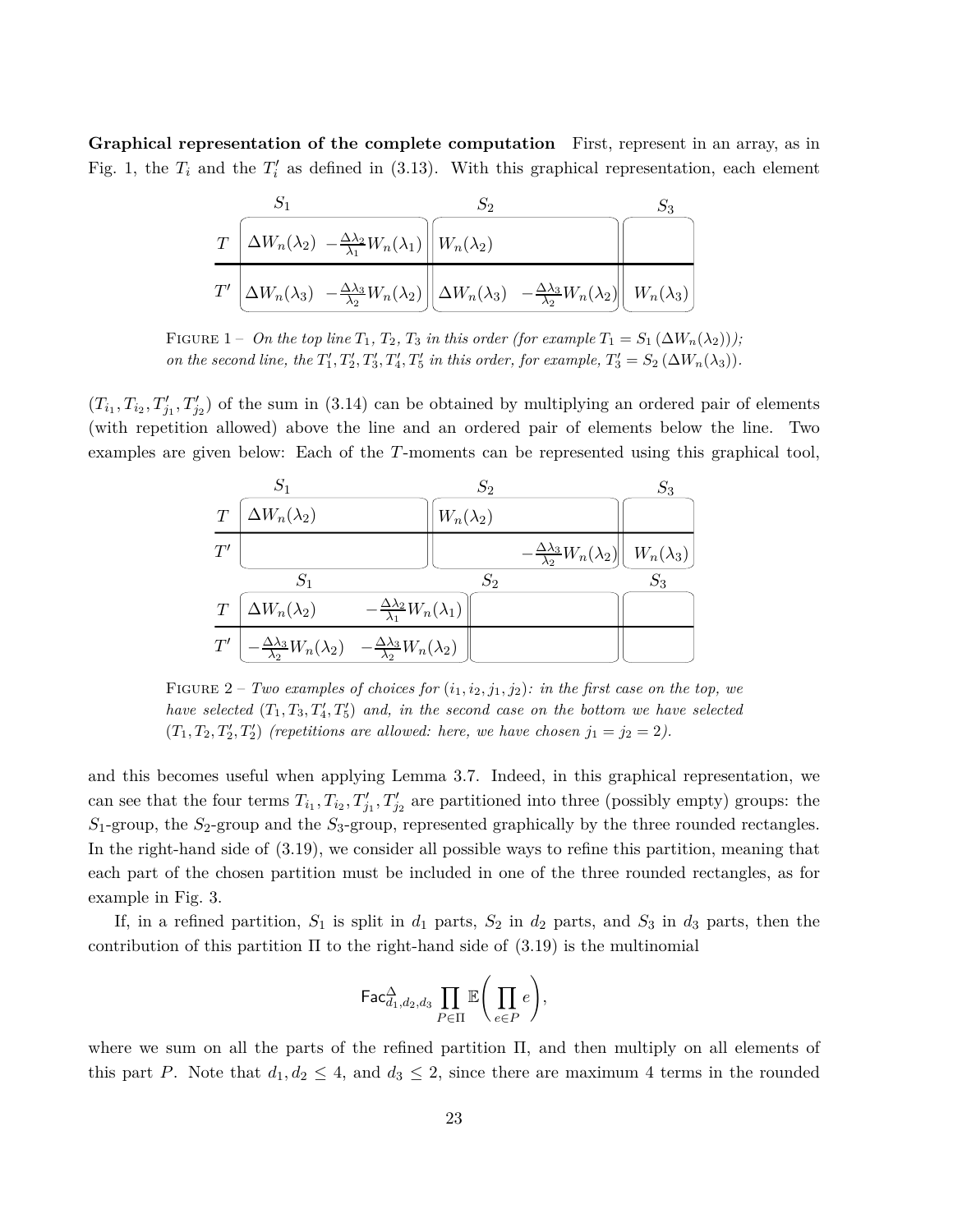

Figure 3 – *Two refined partitions of, respectively, the top and bottom examples in Fig. 2.*

rectangle associated to *S*1, resp. *S*2, and maximum 2 terms in the rounded rectangle associated to  $S_3$ . Furthermore,  $d_1 + d_2 + d_3 = 4$  since there are four terms in total:  $T_{i_1}, T_{i_2}, T'_{j_1}$ , and  $T'_{j_2}$ .

For example, the contribution of the refined partition on the top of Fig. 3 is the multinomial

$$
\mathsf{Fac}_{1,1,1}^{\Delta} \mathbb{E}\left[\Delta W_n(\lambda_2)\right] \mathbb{E}\left[\Delta W_n(\lambda_2)\left(-\frac{\Delta \lambda_3}{\lambda_2}W_n(\lambda_2)\right)\right] \mathbb{E}\left[W_n(\lambda_3)\right],
$$

and the contribution of the refined partition on the bottom of Fig. 3 is the multinomial

$$
\mathsf{Fac}^{\Delta}_{2,0,0} \mathbb{E}\left[\Delta W_n(\lambda_2) \left(-\frac{\Delta \lambda_2}{\lambda_1} W_n(\lambda_1)\right) \left(-\frac{\Delta \lambda_3}{\lambda_2} W_n(\lambda_2)\right)\right] \mathbb{E}\left[-\frac{\Delta \lambda_3}{\lambda_2} W_n(\lambda_2)\right].
$$

From this graphical representation, one can see that the only way to get a term that contains  $\mathbb{E}(\Delta W_n(\lambda_2)^2 \Delta W_n(\lambda_3)^2)$  is to have 4 terms of type  $S_1$  in the same part of the refined partition. This only occurs in the development of the *T*-moment  $\mathbb{E}(T_1, T_1, T'_1, T'_1)$ , and only for  $d_1 = 1, d_2 = d_3 = 0$ . Thus, from (3.14), we get

$$
\mathbb{E}\left(\Delta W_{n+1}(\lambda_2)^2 \Delta W_{n+1}(\lambda_3)^2\right) = \frac{\text{Fac}^{\Delta}_{1,0,0}}{(\lambda_2 \lambda_3)^2} \mathbb{E}\left(\Delta W_n(\lambda_2)^2 \Delta W_n(\lambda_3)^2\right) + \sum_m \text{Term}_m,
$$

and the multinomial  $\mathbb{E} (\Delta W_n(\lambda_2)^2 \Delta W_n(\lambda_3)^2)$  does not appear in any of the multinomials in the sum. Because  $\mathsf{Fac}^{\Delta}_{1,0,0} = \lambda_1$ , this gives (3.15).

#### **3.4.2 Conclusion**

To conclude the proof, it only remains to bound all of the multinomials by  $c_m(\lambda_3 - \lambda_1)^{2\kappa}$ , as announced in (3.16). To do so, we need the following lemma:

**Lemma 3.8.** *Fix a compact subinterval* [*a, b*] *of I. If* **(HReg)** *and* **(HMom)** *hold, then*

*(i) For any*  $a \leq \lambda_1 \leq \lambda_2 \leq \lambda_3 \leq b$ ,

$$
\Delta\lambda_2 \leq (\lambda_3 - \lambda_1), \quad \Delta\lambda_3 \leq (\lambda_3 - \lambda_1).
$$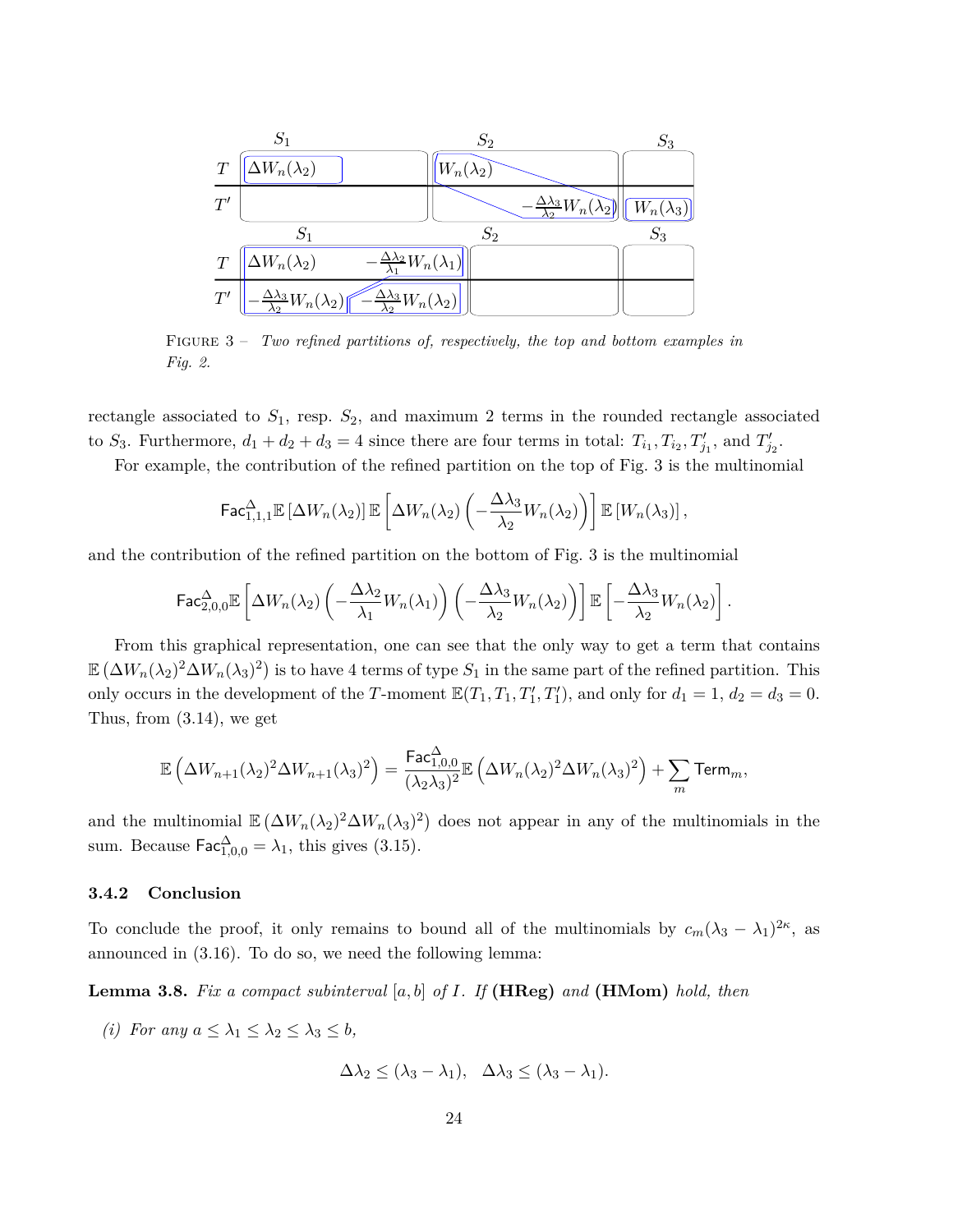*(ii) For any*  $k_1, k_2, k_3 \in \{0, 1, 2, \dots\}$  *such that*  $k_1 + k_2 + k_3 \leq 4$ *,* 

$$
\overline{M}_{k_1,k_2,k_3} := \sup_n \sup_{a \le \lambda_1 \le \lambda_2 \le \lambda_3 \le b} \mathbb{E}\left[W_n(\lambda_1)^{k_1} W_n(\lambda_2)^{k_2} W_n(\lambda_3)^{k_3}\right] < +\infty
$$

*(iii)* If  $1 \leq k_1 + k_2 \leq 3$  *and*  $k_1 + k_2 + j_1 + j_2 + j_3 \leq 4$  *then, there exists a constant*  $C \geq 0$ *, such that for all*  $a \leq \lambda_1 \leq \lambda_2 \leq \lambda_3 \leq b$ ,

$$
\sup_{n\geq 0} \left| \mathbb{E}\left[ \left( \Delta W_n(\lambda_2) \right)^{k_1} \left( \Delta W_n(\lambda_3) \right)^{k_2} W_n(\lambda_1)^{j_1} W_n(\lambda_2)^{j_2} W_n^{j_3}(\lambda_3) \right] \right| \leq C(\lambda_3 - \lambda_1)^{\kappa}.
$$

 $\Box$ 

**Proof.** (*i*) is straightforward. We prove (*ii*) in Section 3.4.3, and (*iii*) in Section 3.4.4.

To prove the bounds of (3.16), we use the graphical representation of Section 3.4.1. Each of the multinomials comes from the expansion of a *T*-moment. We divide the *T*-moments into three groups: the *T*-moments that involve at least one element from the rounded rectangle associated to  $S_3$  (i.e.  $j_1 = 5$  or  $j_2 = 5$ ), the *T*-moments that involve no element from  $S_3$  but at least one element from  $S_2$ , and finally, the *T*-moments that involve no element from  $S_2$  or  $S_3$ .

*T***-moments that involve elements from**  $S_3$ **.** Note that the only term from  $S_3$  is  $T_5'$ , and it can appear once or twice in a *T*-moment  $\mathbb{E}(T_{i_1}T_{i_2}T'_{j_1}T'_{j_2})$ . Apart from  $T'_{5}$ , only  $T_{3}$ , which is an element from  $S_2$ , does not contain the symbol  $\Delta$ .

Recall that, intuitively, the terms containing a  $\Delta$  go to zero when  $\lambda_3$  tends to  $\lambda_1$ . Therefore, intuitively, the worst possible case is  $\mathbb{E}(T_3^2(T_5')^2)$ . We expand this using Lemma 3.7: we get a sum of multinomials, which are the product of a prefactors  $\mathsf{Fac}^{\Delta}_{0,y,z}$  with  $1 \leq y, z \leq 2$  times a product of monomials of degree at most 4 in  $W_n(\lambda_2)$  and  $W_n(\lambda_3)$ . By (1.7) and Lemma 3.8*(ii)* these multinomials are indeed all bounded by  $C(\lambda_3 - \lambda_1)^{2\kappa}$  as claimed in (3.16).

Now assume that  $j_1 = 5$  or  $j_2 = 5$ , and  $T_{i_1} T_{i_2} T'_{j_1} T'_{j_2} \neq T_3^2 (T'_5)^2$ . In view of Fig. 1 this means that one of  $T_{i_1}, T_{i_2}, T'_{j_1}$ , and  $T'_{j_2}$  is either:

- a term of the form  $\Delta W_n(\lambda_\ell)$ ; this term can be a  $S_1$  or a  $S_2$ -term: in any case by Lemma 3.8*(iii)*, any monomial containing such a term is bounded by  $C(\lambda_3 - \lambda_1)^k$ .
- a term that contains a  $\Delta\lambda_i$ ; using Lemma 3.8*(ii)*, any monomial containing at least one of these terms is bounded in absolute value by  $C(\lambda_3 - \lambda_1)$  for a universal constant *C*.

In both cases, the prefactor  $\text{Fac}^{\Delta}_{x,y,z}$  with  $z \in \{1,2\}$  brings the extra term  $C(\lambda_3 - \lambda_1)^{\kappa}$  needed by (1.6) or (1.7).

**Terms that involve no**  $S_3$  **terms but at least one**  $S_2$ -**term.** The only term in the  $S_1$  or  $S_2$  group that comes without any  $\Delta$  is  $T_3$ ; thus, the "worst case" for a *T*-moment in this group is to have  $i_1 = i_2 = 3$ . All multinomials obtained when expanding such a T-moment come with a prefactor  $\mathsf{Fac}^{\Delta}_{d_1,d_2,0}$  with  $0 \leq d_1, d_2 \leq 4$  and  $d_1 + d_2 \leq 4$ . Also note that since the *T*-factor contains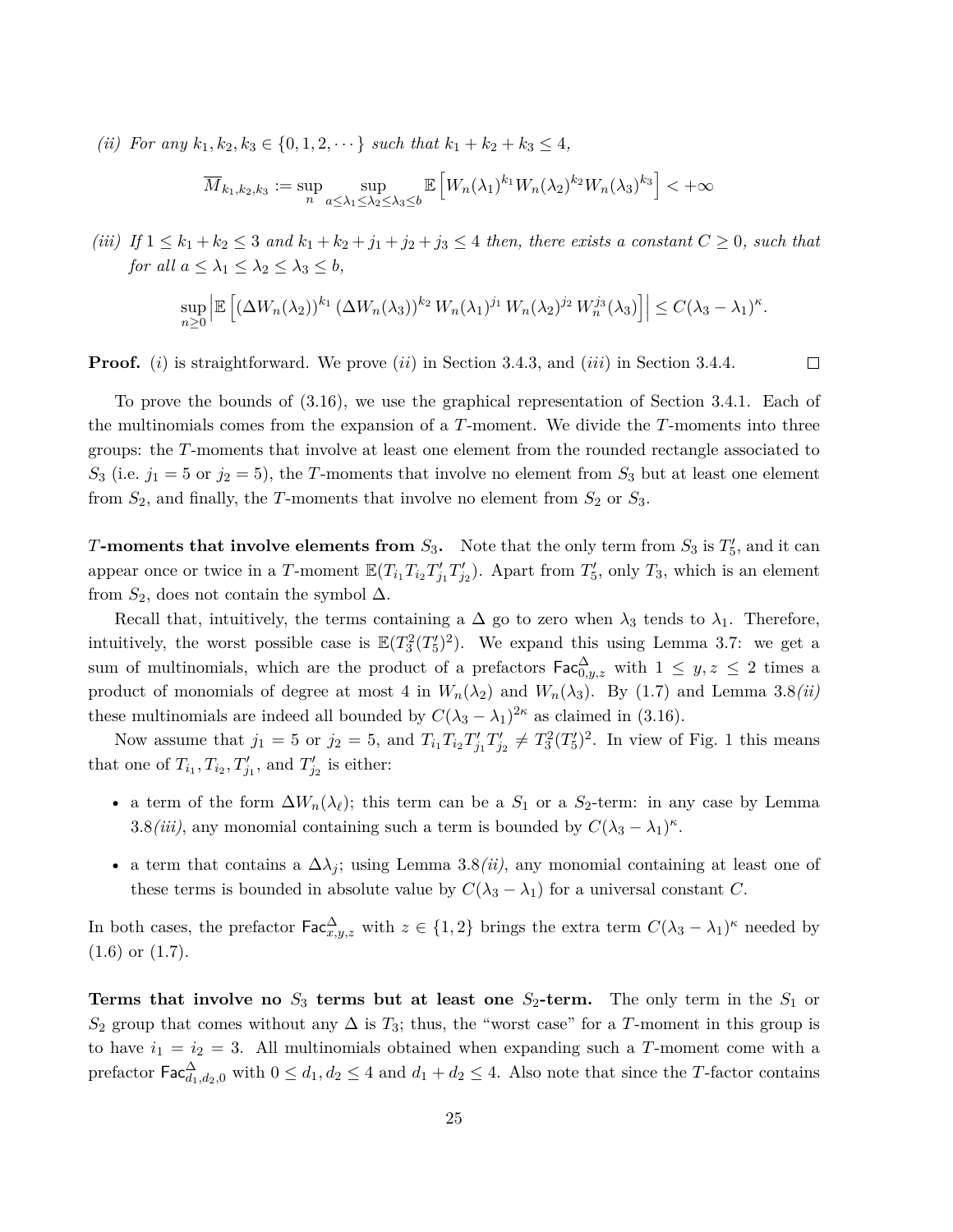at least one term from  $S_2$ , it contains at most three terms from  $S_1$ . This implies  $d_2 \geq 1$  and  $d_1 \leq 3$ (also,  $d_3 = 0$  because this *T*-moment contains no  $S_3$ -term). We distinguish cases according to the value of  $d_1$ . First note that, by (**HMom**), since  $d_2 \neq 0$ , we have  $\mathsf{Fac}_{d_1,d_2,0}^{\Delta} \leq C(\lambda_3 - \lambda_1)^{\kappa}$ .

- If  $d_1 = 3$ , then the corresponding multinomial (without its prefactor) is a product of three expectations, each of one  $S_1$ -term, times the expectation of an  $S_2$ -term. All of the first three expectations contain a  $\Delta$  and are thus bounded by  $C(\lambda_3 - \lambda_1)^k$ , by Lemma 3.8(*i*) and (*iii*). The fourth expectation is bounded by a constant by Lemma 3.8(*ii*) (and the triangular inequality if the term from  $S_2$  contains a  $\Delta$ ). In total, with its prefactor, the multinomial is thus bounded by  $C(\lambda_3 - \lambda_1)^{2\kappa}$ , as claimed.
- If  $d_1 = 2$ , then the corresponding multinomial is a product of three (if  $d_2 = 1$ ) or four (if  $d_2 = 2$ ) expectations: two of these are expectations of *S*1-terms, the other one or two are expectations of *S*2-terms. We bound the expectations of *S*2-terms by constants using Lemma 3.8(*ii*) (and the triangular inequality if they contain  $\Delta$ 's). Among the two expectations of  $S_1$ -terms, one is the expectation of one term from *S*1, and the other is the expectation of the product of either one or two terms from  $S_1$ . The first of these two expectations is bounded by  $C(\lambda_2 - \lambda_1)^{\kappa}$ by Lemma  $3.8(i)$  and *(iii)*. The second can be bounded by a constant using the triangular inequality and Lemma 3.8(*ii*). Thus in total, with its prefactor, such a multinomial is bounded by  $C(\lambda_2 - \lambda_1)^{2\kappa}$ , as claimed.
- If  $d_1 = 1$ , then the corresponding multinomial is the product of the expectation of a product of one, two or three *S*1-terms times the product of at least one expectation of the product of at most two  $S_2$ -terms. The expectations of  $S_2$ -terms can be bounded by constants using Lemma 3.8(*ii*) (and the triangular inequality to remove the  $\Delta$ 's). By Lemma 3.8(*i*) and (*ii*), the expectation of a product of one, two or three  $S_1$ -terms is bounded by  $C(\lambda_2-\lambda_1)^{\kappa}$ . Together with the prefactor, this bounds the multinomial by  $C(\lambda_2 - \lambda_1)^{2\kappa}$ , as claimed.
- Finally, if  $d_1 = 0$ , then the corresponding multinomial is a product of one, two, three or four expectations of  $S_2$ -terms.
	- $-$  If  $d_2 = 1$ , then the multinomial is one expectation of the product of four  $S_2$ -terms; among those four terms, two are from  $\{\Delta W_n(\lambda_3), -\frac{\Delta t_3}{t_2}W_n(\lambda_2)\}\$ . In other words, the only possible multinomials are  $\mathbb{E}(W_n(\lambda_2)^2 \Delta W_n(\lambda_3)^2)$ ,  $-\frac{\Delta \lambda_3}{\lambda_2}$  $\frac{\Delta\lambda_3}{\lambda_2}\mathbb{E}(W_n(\lambda_2)^3\Delta W_n(\lambda_3)),$  and  $(\Delta\lambda_3)^2$  $\frac{(\lambda_3)^2}{\lambda_2} \mathbb{E}(W_n(\lambda_2)^4)$ , all of which are bounded by  $C(\lambda_2 - \lambda_1)^{\kappa}$ , by Lemma 3.8.
	- If  $d_2 = 2$ , then the multinomial is the product of two expectations of products of  $S_2$ terms: these two products are either both products of two *S*2-terms, or one of them has one term and the other three terms. In both cases, one can check that this multinomial with its prefactor can be bounded by  $C(\lambda_2 - \lambda_1)^{2\kappa}$ .
	- **–** If *d*<sup>2</sup> = 3, then the multinomial is the product of the expectation of the product of two  $S_2$ -terms times the product of two expectations of one  $S_2$ -term each. At least one these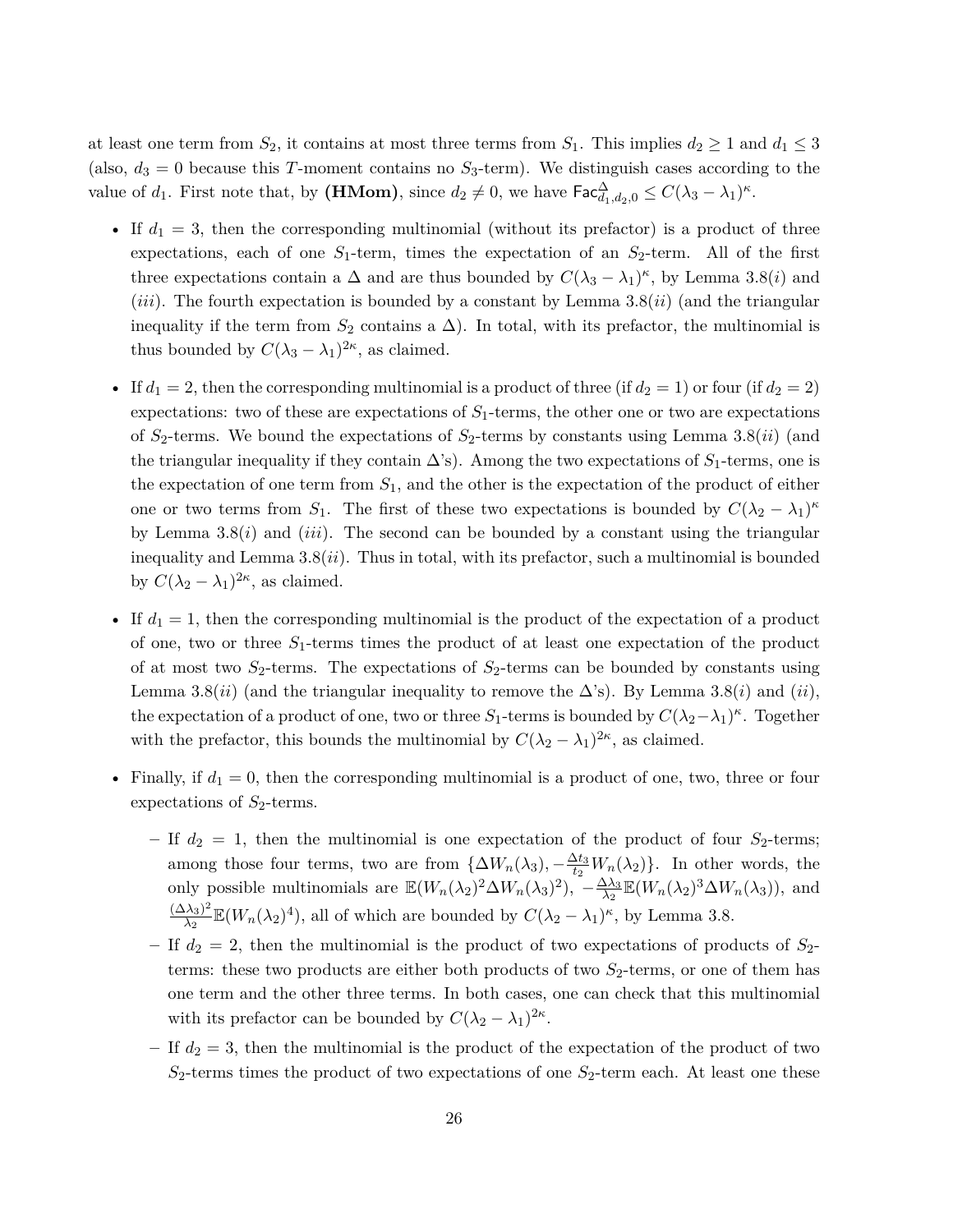expectations contains a  $\Delta$ , and thus, by Lemma 3.8, it can be bounded by  $C(\lambda_3 - \lambda_1)^k$ , which, together with the prefactor, allows us to bound the monomial by  $C(\lambda_2 - \lambda_1)^{2\kappa}$ .

– If  $d_2 = 4$ , then the multinomial is the product of four expectations of one  $S_2$ -term each. Two of these  $S_2$ -terms contain a  $\Delta$  (because they are from a  $T'$ ), and are thus bounded by  $C(\lambda_3 - \lambda_1)^{\kappa}$  (by Lemma 3.8(*i*) and (*iii*)). The other two expectations are bounded by constants by Lemma 3.8(*ii*). With the prefactor, we get  $C(\lambda_2 - \lambda_1)^{2\kappa}$ , as claimed.

*T***-moments that involve no** *S*<sup>3</sup> **term and no** *S*2**-terms.** These *T*-moments only contain *S*1 terms. These cases are a bit different from the previous ones because the prefactor  $\mathsf{Fac}^{\Delta}_{x,0,0}$  is not small; however, by **(HReg)**, it is bounded by a constant *C* (since  $\lambda_1 \in [a, b]$ ). Since we want to bound every contribution (in absolute value) up to a constant, we can ignore the factorial moments here. We look at the multinomials that come from the right-hand side of  $(3.19)$ , and distinguish according to the value of  $1 \leq d_1 \leq 4$  (note that  $d_2 = d_3 = 0$  since the *T*-moment has no  $S_2$  or *S*3-terms).

- If  $d_1 = 1$ , then the corresponding multinomial is the expectation of the product of four  $S_1$ terms.
	- $-$  If, among these four terms, at least two are from  $\{T_2, T'_2\}$  (which contain ∆*t*<sub>2</sub> and ∆*t*<sub>3</sub> as factors, respectively), then, using Lemma 3.7(*ii*) to bound the rest of the expectation by a constant, we get that this monomial is bounded by  $C(\lambda_3 - \lambda_1)^2$  and thus by  $C(\lambda_3 - \lambda_1)^{2\kappa}$ as claimed.
	- $-$  If exactly one of the four  $S_1$ -terms in the *T*-moment is from  $\{T_2, T_2'\}$ , then the multinomial is a constant times  $\Delta t_3$  or  $\Delta t_2$  times an expectation of the form  $\mathbb{E}(\Delta W_n(\lambda_2)^{k_1}\Delta W_n(\lambda_2)^{k_2}),$ with  $k_1 + k_2 = 3$ . By Lemma 3.7(*iii*) this last expectation is bounded by  $C(\lambda_3 - \lambda_1)^k$ , which, together with the  $\Delta t_3$  or  $\Delta t_2$  term gives  $C(\lambda_3 - \lambda_1)^{2\kappa}$  as claimed.
	- $-$  Finally, if none of the four terms in the *T*-moment are  $T_2$  or  $T_2'$ , then the multinomial is  $\mathsf{Fac}^{\Delta}_{1,0,0}\mathbb{E}(\Delta W_n(\lambda_2)^2\Delta W_n(\lambda_3)^2)$ , which gives the first term in (3.15).
- If  $d_1 \geq 2$ , then the corresponding multinomial equals its prefactor times a product of at least two expectations of a product of one, two or three  $S_1$ -terms. By Lemma 3.7(*i*) and (*iii*), each of these two expectations is bounded by  $C(\lambda_3 - \lambda_1)^k$  and thus their product is bounded by  $C(\lambda_3 - \lambda_1)^{2\kappa}$ , as claimed.

This concludes the proof.

#### **3.4.3 Proof of Lemma 3.8***(ii)*

The result is immediate when  $k_1 + k_2 + k_3 = 1$  or  $k_1 + k_2 + k_3 = 0$  since in this case  $\overline{M}_{k_1, k_2, k_3} = 1$ . We reason by induction and assume that  $\overline{M}_{k_1,k_2,k_3}$   $\lt +\infty$  for all non-negative  $k_1, k_2$  and  $k_3$  such that  $k_1 + k_2 + k_3 \leq m$ , where *m* is some fixed integer in  $\{1, 2, 3\}$ . Take a triplet  $(k_1, k_2, k_3)$  such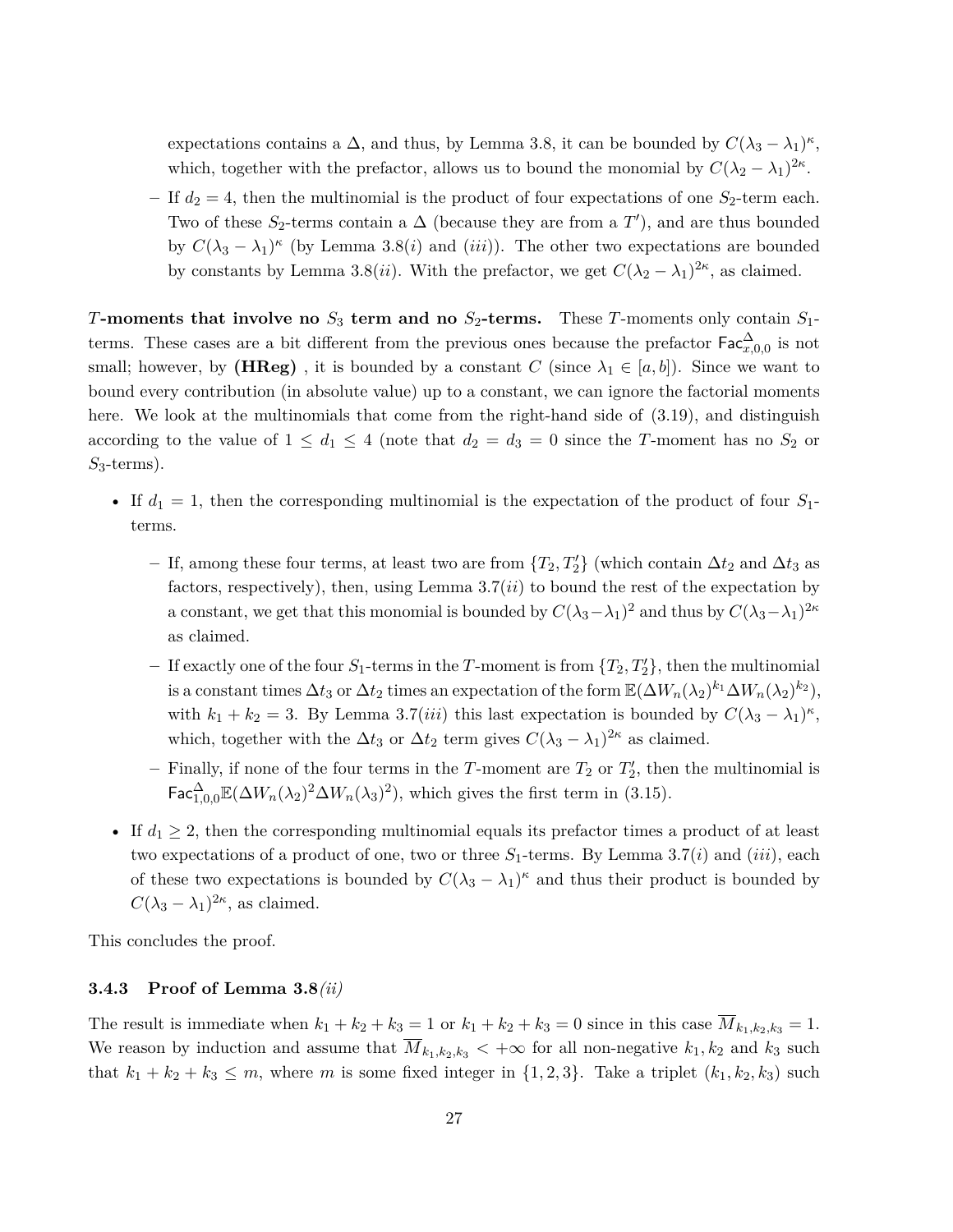that  $k_1 + k_2 + k_3 = m + 1$ ; we only need to prove that  $\overline{M}_{k_1,k_2,k_3} < +\infty$ . We set  $M_{k_1,l_3}^{(n)}$  $\binom{n}{k_1,k_2,k_3} :=$  $\mathbb{E}\left(W_n(\lambda_1)^{k_1}W_n(\lambda_2)^{k_2}W_n(\lambda_3)^{k_3}\right);$  by (3.8), for all  $n \geq 0$ ,

$$
M_{k_1,k_2,k_3}^{(n+1)} = \mathbb{E}\left[\prod_{\ell=1}^3 \left(\sum_{j=1}^\ell \frac{S_j(W_n(\lambda_\ell))}{\lambda_\ell}\right)^{k_\ell}\right]
$$
  
\n
$$
= \frac{1}{\prod_{\ell=1}^3 \lambda_\ell^{k_\ell}} \sum_{k_1, 2+k_2, 2=k_2 \atop k_1, 3+k_2, 3+k_3, 3=k_3} {k_1 \choose k_1} {k_2 \choose k_1, 2, k_2, 2} {k_3 \choose k_1, 3, k_2, 3, k_3, 3}
$$
  
\n
$$
\times \mathbb{E}\left[S_1(W_n(\lambda_1))^{k_1} S_1(W_n(\lambda_2))^{k_1, 2} S_2(W_n(\lambda_2))^{k_2, 2} S_1(W_n(\lambda_3))^{k_1, 3} S_2(W_n(\lambda_3))^{k_2, 3} S_3(W_n(\lambda_3))^{k_3, 3}\right].
$$

We use Lemma 3.7 to expand this expectation into a sum of multinomials. Note that there are  $k_1 + k_{1,2} + k_{1,3}$  *S*<sub>1</sub>-terms,  $k_{2,2} + k_{2,3}$  *S*<sub>2</sub>-terms and  $k_{3,3}$  *S*<sub>3</sub>-terms. Thus, the monomials appearing in the right-hand side of  $(3.19)$  are at most of degree  $m+1$ . The monomials with degree at most m are uniformly bounded by the recurrence hypothesis. After expansion, we have a sum of multinomials (products of monomials) with total degree  $m + 1$ . Bounding the monomials with degree at most m by a constant leaves us with a constant  $c_0$  plus the contribution of monomials with degree  $m + 1$ . Since  $1/\prod_{\ell=1}^3 \lambda_\ell^{k_\ell}$  is also bounded on  $[a, b]$  we have for  $c = \max\{c_0/\prod_{\ell=1}^3 \lambda_\ell^{k_\ell}, \lambda[3] \in [a, b]\},$ 

$$
\begin{aligned} &M_{k_1,k_2,k_3}^{(n+1)} \leq c \\ &\qquad + \frac{\mathsf{Fac}^\Delta_{1,0,0} \mathbb{E}\left(\prod_{j=1}^3 W_n(\lambda_j)^{k_j}\right) + \mathbb{I}_{k_1=0} \mathsf{Fac}^\Delta_{0,1,0} \mathbb{E}\left(\prod_{j=2}^3 W_n(\lambda_j)^{k_j}\right) + \mathbb{I}_{k_1=k_2=0} \mathsf{Fac}^\Delta_{0,0,1} \mathbb{E}\left(W_n(\lambda_3)^{k_3}\right)}{\prod_{\ell=1}^3 \lambda_\ell^{k_\ell}} \end{aligned}
$$

and the reason for this is that the only terms with maximal degree comes from the cases where there are only terms of type  $S_1$  or  $S_2$  or  $S_3$  (and for the second and third case, this can happen only if  $k_1 = 0$  and  $k_1 = k_2 = 0$  respectively). Since  $\mathsf{Fac}^{\Delta}_{1,0,0} = \lambda_1, \mathsf{Fac}^{\Delta}_{0,1,0} = \Delta \lambda_2, \mathsf{Fac}^{\Delta}_{0,0,1} = \Delta \lambda_3,$ this gives

$$
M_{k_1,k_2,k_3}^{(n+1)} \leq c + M_{k_1,k_2,k_3}^{(n)} \frac{\lambda_1 + \mathbb{I}_{k_1=0} \Delta \lambda_2 + \mathbb{I}_{k_1=k_2=0} \Delta \lambda_3}{\prod_{\ell=1}^3 \lambda_\ell^{k_\ell}}
$$

Since  $k_1 + k_2 + k_3 \geq 2$ , the factor of  $M_{k_1, l_1}^{(n)}$  $k_1, k_2, k_3$  is uniformly bounded by  $\leq 1/a$ . Now, to conclude, we use Lemma 3.6 with  $U_0 = 1$ ,  $A = 1/a$ ,  $B = c$ .

#### **3.4.4 Proof of Lemma 3.8***(iii)*

First note that it is enough to prove the claim when  $k_1 + k_2 = 1$ . Indeed, the case  $k_1 + k_2 \geq 2$  can be reduced to the  $k_1 + k_2 = 1$  case by expanding  $k_1 + k_2 - 1$  factor of the type  $\Delta W_n(\lambda_j)$  using the triangular inequality. For example

$$
|\mathbb{E}((\Delta W_n(\lambda_2))W_n(\lambda_3)^2\Delta W_n(\lambda_3))| \leq |\mathbb{E}(W_n(\lambda_1)W_n(\lambda_3)^2\Delta W_n(\lambda_3))| + |\mathbb{E}(W_n(\lambda_2)W_n(\lambda_3)^2\Delta W_n(\lambda_3))|
$$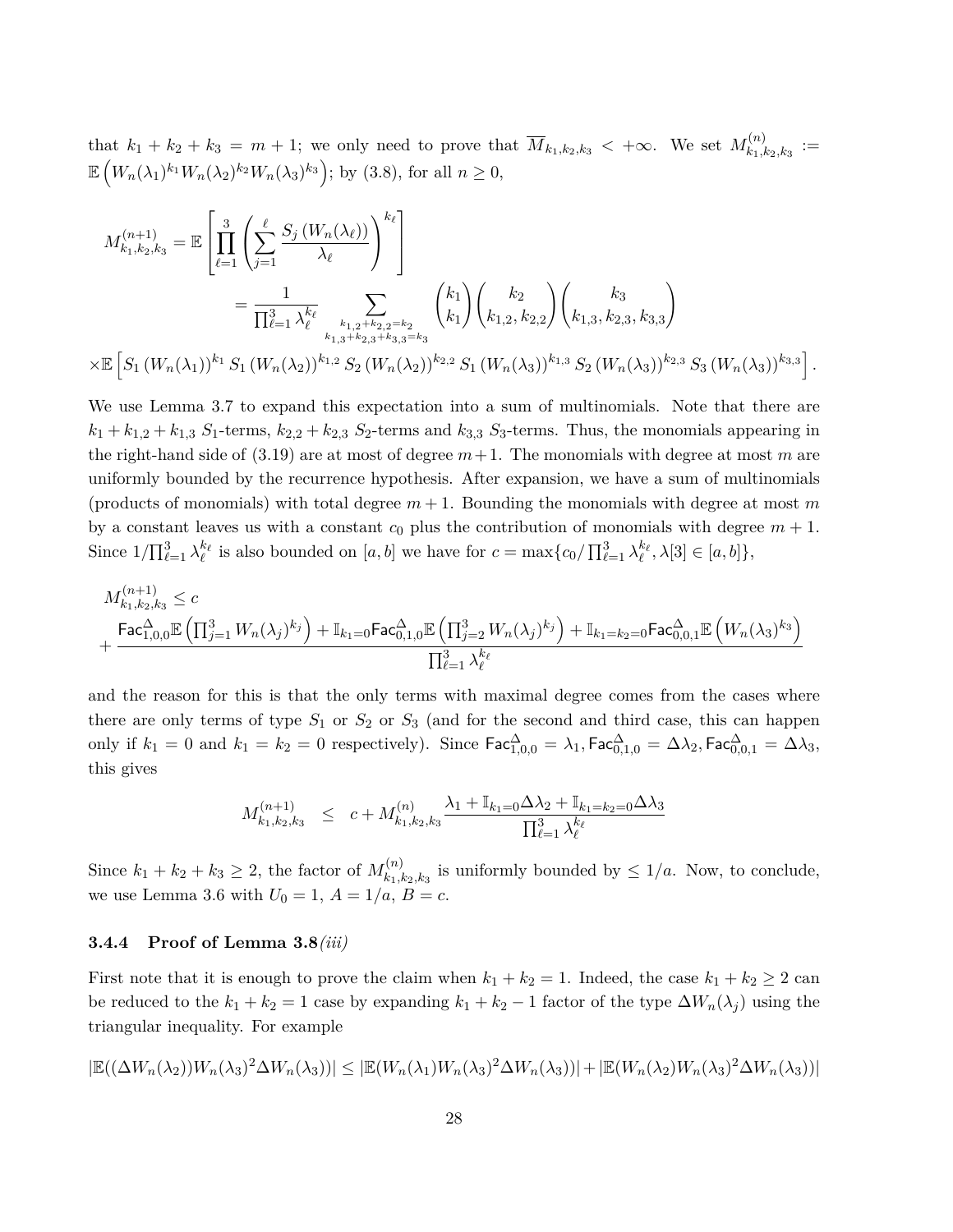is bounded from above by  $2C(\lambda_3-\lambda_1)^\kappa$  if each term in the right-hand side is bounded by  $C(\lambda_3-\lambda_1)^\kappa$ . If  $k_1 + k_2 = 1$ , then either  $k_1 = 1$  or  $k_2 = 1$ , and we need to treat these two cases separately. We set

$$
A_n = \mathbb{E}\left(\Delta W_n(\lambda_2) \prod_{i=1}^D W_n(\lambda_{m_i})\right)
$$

$$
B_n = \mathbb{E}\left(\Delta W_n(\lambda_3) \prod_{i=1}^D W_n(\lambda_{m_i})\right)
$$

where  $1 \leq D \leq 3$  (even if the method that follows work for larger *D* when the corresponding moments exist), and the  $m_i$  are, as usual, elements of  $\{1, 2, 3\}$ .

**Control of**  $A_{n+1}$ . We want to prove that for any choice of  $0 \le D \le 3$ , any choices of  $(m_i)$ , there exists a constant  $C = C_{D,(m_i)}$  such that the corresponding sequence  $(A_n)$  satisfies

$$
\sup_{n\geq 0} |A_n| \leq C(\lambda_3 - \lambda_1)^{\kappa} \text{ for all } a \leq \lambda_1 \leq \lambda_2 \leq \lambda_3 \leq b. \tag{3.20}
$$

We give a proof by recurrence on the value of *D*: if  $D = 0$  then  $A_n = 0$  so that (3.20) holds for  $C = 0$ . Let us assume that we showed that  $\sup_n |A_n| \leq C_{D',(m_i)} (\lambda_3 - \lambda_1)^{\kappa}$  for all choices of  $(D', (m_i))$  with  $D' \leq D - 1$  for some  $D \in \{1, 2, 3\}$ , and aim at proving the result for any  $(D, (m_i))$ . Fix such a pair  $(D,(m_i))$ .

We have by  $(3.13)$  and  $(3.8)$ 

$$
A_{n+1} = \frac{1}{\lambda_2} \mathbb{E}\left[ \left( S_1 \left( \Delta W_n(\lambda_2) - \frac{\Delta \lambda_2}{\lambda_1} W_n(\lambda_1) \right) + S_2 \left( W_n(\lambda_2) \right) \right) \prod_{i=1}^D \sum_{\ell=1}^{m_i} \frac{S_{\ell} \left( W_n(\lambda_{m_i}) \right)}{\lambda_{m_i}} \right].
$$

We now use the linearity of  $S_1$  and of the expectation and see  $A_{n+1}$  as the sum of three expectations  $A_{n+1}^{(1)}$ ,  $A_{n+1}^{(2)}$  and  $A_{n+1}^{(3)}$  that can be written as in the left-hand side of (3.19). We thus apply Lemma 3.7 to each of these three expectations, and get, from the right-hand side of (3.19), a sum of multinomials. Recall that a multinomial is a prefactor  $\mathsf{Fac}^{\Delta}$  times a product of monomials. The maximum degree of a monomial in the expansion of  $A_{n+1}$  is  $D+1$ ; such monomials form a multinomial with their prefactor (i.e. they are not multiplied by another monomial). In the expansion of  $A_{n+1}^{(1)}$ , the only monomial of degree  $D+1$  comes from the partition that leaves all  $S_1$ -terms in one part. The same is true for  $A_{n+1}^{(2)}$ . In  $A_{n+1}^{(3)}$ , we only get a multinomial of degree *D* + 1 if  $m_i \geq 2$  for all  $1 \leq i \leq D$ , and it comes from the partition that leaves all *S*<sub>2</sub>-terms in the same part. Thus, the only multinomials involving a monomial of degree  $D+1$  are

$$
M_1 = \frac{\operatorname{\text{Fac}}^{\Delta}_{1,0,0}}{\lambda_2 \prod_{i=1}^D \lambda_{m_i}} \mathbb{E}\left(\Delta W_n(\lambda_2) \prod_{i=1}^D W_n(\lambda_{m_i})\right) = \frac{\operatorname{\text{Fac}}^{\Delta}_{1,0,0}}{\lambda_2 \prod_{i=1}^D \lambda_{m_i}} A_n,
$$
  

$$
M_2 = -\frac{\operatorname{\text{Fac}}^{\Delta}_{1,0,0}}{\lambda_2 \prod_{i=1}^D \lambda_{m_i}} \mathbb{E}\left(\left(\frac{\Delta \lambda_2}{\lambda_1} W_n(\lambda_1)\right) \prod_{i=1}^D W_n(\lambda_{m_i})\right),
$$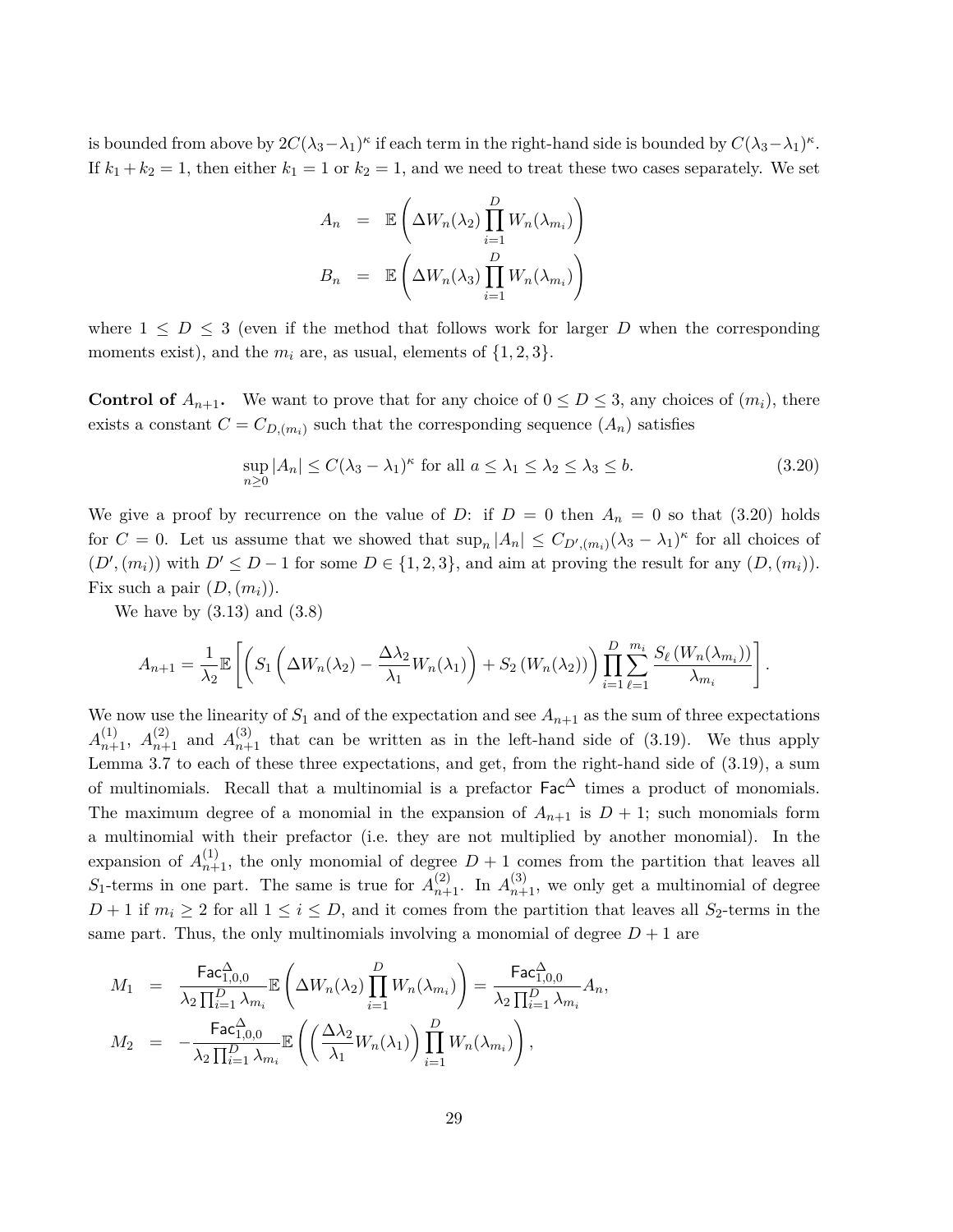$$
M_3 = \frac{\text{Fac}_{0,1,0}^{\Delta}}{\lambda_2 \prod_{i=1}^D \lambda_{m_i}} \mathbb{E}\left(\left(\Delta W_n(\lambda_2) - \frac{\Delta \lambda_2}{\lambda_1} W_n(\lambda_1)\right) \prod_{i=1}^D W_n(\lambda_{m_i})\right) \mathbb{I}_{m_i \geq 2, \forall 1 \leq i \leq D}
$$
  
= 
$$
\frac{\text{Fac}_{0,1,0}^{\Delta} A_n}{\lambda_2 \prod_{i=1}^D \lambda_{m_i}} \mathbb{I}_{m_i \geq 2, \forall 1 \leq i \leq D} - \frac{\text{Fac}_{0,1,0}^{\Delta}}{\lambda_2 \prod_{i=1}^D \lambda_{m_i}} \mathbb{E}\left(\frac{\Delta \lambda_2}{\lambda_1} W_n(\lambda_1) \prod_{i=1}^D W_n(\lambda_{m_i})\right) \mathbb{I}_{m_i \geq 2, \forall 1 \leq i \leq D}.
$$

Note that  $|M_2| \leq C\Delta\lambda_2 \leq C(\lambda_3 - \lambda_1)^\kappa$  because of Lemma 3.8(*ii*). Hence, the total contribution of the monomial  $A_n$  in  $M_1$  and  $M_3$  (and thus in the expansion of  $A_{n+1}$ ) is

$$
\frac{\text{Fac}^{\Delta}_{1,0,0} + \text{Fac}^{\Delta}_{0,1,0}\mathbb{I}_{m_i \geq 2, \forall 1 \leq i \leq D}}{\lambda_2 \prod_{i=1}^D \lambda_{m_i}} \times A_n
$$

All the other multinomials appearing in the expansion of  $A_{n+1}$  (included the second term of  $M_3$ ) satisfy one of the following alternatives:

- Its prefactor is  $\mathsf{Fac}^{\Delta}_{x,y,z}$  with  $y \geq 1$  or  $z \geq 1$  (meaning that, in the right-hand side of (3.19), it comes from a triplet  $(d_1, d_2, d_3)$  such that  $d_2 \geq 1$  or  $d_3 \geq 1$ ). By (1.6) for these values of  $(x, y, z)$ , Fac $\Delta^{\Delta}_{x, y, z} \leq C(\lambda_3 - \lambda_1)^{\kappa}$ . Furthermore, all the monomials appearing in this multinomial can be bounded by constants by Lemma 3.8(*ii*).
- Its prefactor is  $\text{Fac}_{x,0,0}^{\Delta}$  (and  $x \neq 1$  since this gives *M*<sub>1</sub>): in this case, either  $\Delta W_n(\lambda_2)$  appears in a monomial of degree at most  $D-1$ , or  $\frac{(\Delta \lambda_2)}{\lambda_1} W_n(\lambda_1)$  appears in a monomial of degree at least one 1. Applying the induction hypothesis in the first case, and Lemma 3.8(*i*) in the second case (and Lemma 3.8(*ii*) in both case to bound the other monomials involved in the multinomial), we get that, in absolute value, this multinomial is bounded by  $C(\lambda_3 - \lambda_1)^k$ .

We thus get that

$$
A_{n+1} = \frac{\text{Fac}_{1,0,0}^{\Delta} + \text{Fac}_{0,1,0}^{\Delta} \mathbb{I}_{m_i \ge 2, \forall 1 \le i \le D}}{\lambda_2 \prod_{i=1}^{D} \lambda_{m_i}} A_n + \sum \text{multinomials}
$$
 (3.21)

which gives by the triangular inequality

$$
|A_{n+1}| \le |A_n|/a + \sum |\text{multinomials}| \tag{3.22}
$$

and all multinomials in the sum are bounded in absolute value by  $C(\lambda_3-\lambda_1)^\kappa$  for some  $C>0$  (which can depend on the multinomial, but since there are finitely many of them, we can take the maximum constant for *C*). The bound by  $|A_n|/a$  comes from  $|D| \ge 1$  and  $\mathsf{Fac}^{\Delta}_{1,0,0} = \lambda_1$ ,  $\mathsf{Fac}^{\Delta}_{0,1,0} = \lambda_2 - \lambda_1$ , and  $a \leq \lambda_1 \leq \lambda_2 \leq \lambda_3 \leq b$ . Since  $A_0 = 0$ , we conclude by Lemma 3.6 that  $|A_n| \leq C'(\lambda_3 - \lambda_1)^\kappa$  for all  $a \leq \lambda_1 \leq \lambda_2 \leq \lambda_3 \leq b$ .

**Control of**  $B_{n+1}$ . We apply the same strategy as for  $A_{n+1}$ : we reason by recurrence over *D*. Again the case  $D = 0$  is trivial since  $B_n = 0$  in this case. After that the formula are a bit more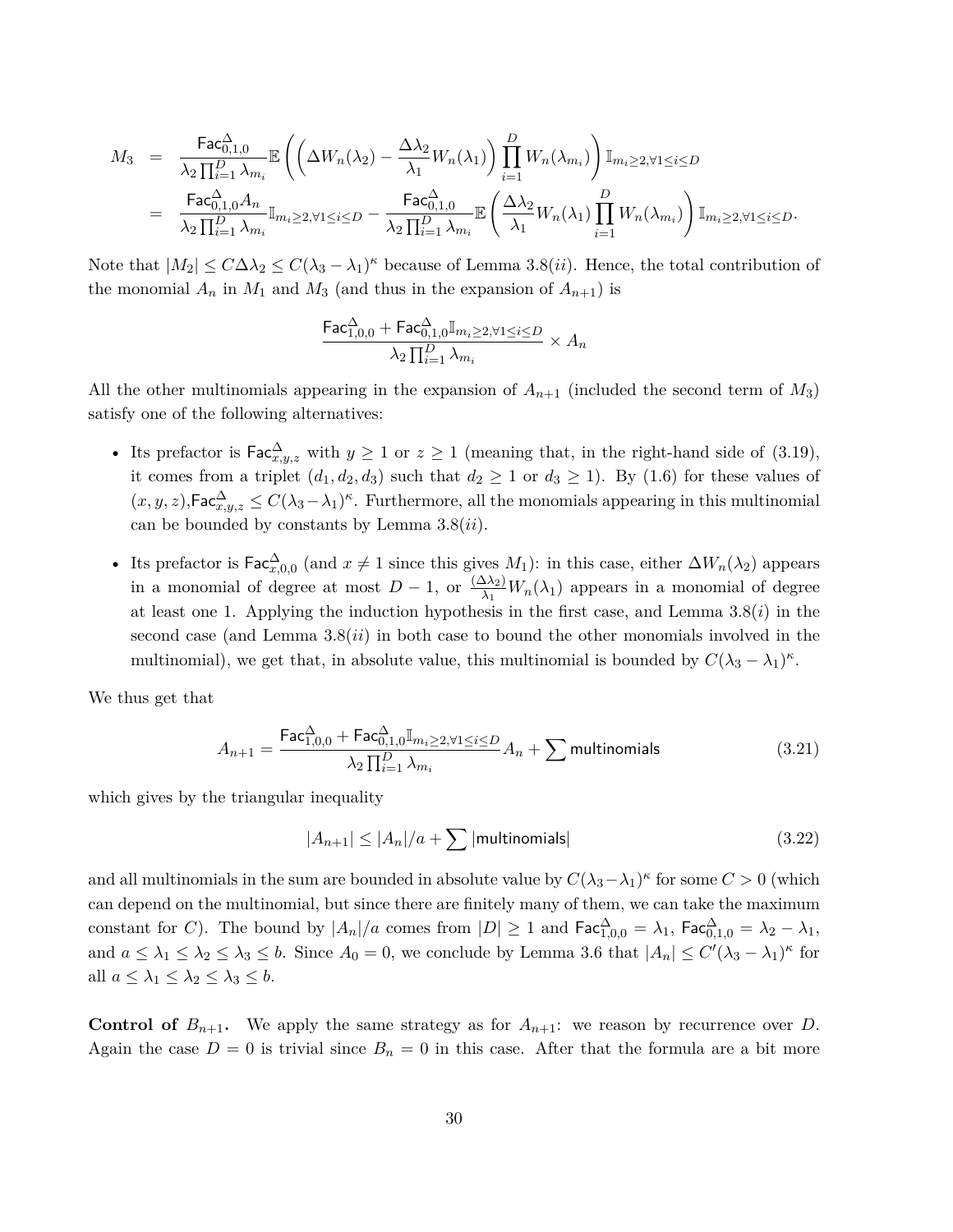involved; let us have a glimpse on the differences with the  $A_n$  case. We group a bit the  $T_i'$  defined in (3.13) and write

$$
B_{n+1} = \frac{1}{\lambda_3} \mathbb{E} \left[ \left( S_1 \left( \Delta W_n(\lambda_3) - \frac{\Delta \lambda_3}{\lambda_2} W_n(\lambda_2) \right) + S_2 \left( \Delta W_n(\lambda_3) - \frac{\Delta \lambda_3}{\lambda_2} W_n(\lambda_2) \right) + S_3 \left( W_n(\lambda_3) \right) \right) \right] \times \prod_{i=1}^D \sum_{\ell=1}^{m_i} \frac{S_{\ell} \left( W_n(\lambda_{m_i}) \right)}{\lambda_{m_i}} \right].
$$

Again, notice the presence of  $\Delta W_n(t_3)$  in a  $S_1$  and a  $S_2$  terms, while the  $S_3$  terms concerns  $W_n(\lambda_3)$ . When one expands everything, and pack together the only terms – those of maximum degree– that contain  $B_n$  as a factor, we observe that they can be produced only by  $S_1$ -terms, and possibly *S*<sub>2</sub>-terms if all the  $m_i \geq 2$ . We then get, for  $M_1$ , the contribution of these  $B_n$  terms

$$
\begin{array}{rcl} M_1 &=& \left[\frac{\mathsf{Fac}^{\Delta}_{1,0,0}}{\lambda_3 \prod_{i=1}^D \lambda_{m_i}} + \frac{\mathsf{Fac}^{\Delta}_{0,1,0}}{\lambda_3 \prod_{i=1}^D \lambda_{m_i}} \mathbb{I}_{m_i \geq 2,1 \leq i \leq D}\right] \mathbb{E}\left((\Delta W_n(\lambda_3)) \prod_{i=1}^D W_n(\lambda_{m_i})\right) \\ &=& \left(\frac{\lambda_1}{\lambda_3 \prod_{i=1}^D \lambda_{m_i}} + \frac{\Delta \lambda_2}{\lambda_3 \prod_{i=1}^D \lambda_{m_i}} \mathbb{I}_{m_i \geq 2,1 \leq i \leq D}\right) B_n. \end{array}
$$

The rest of the terms coming from the expansion of  $B_{n+1}$  involves either  $\Delta W_n(\lambda_3)$ , or  $\Delta \lambda_3$ , and the possible terms avoiding this contains a  $S_3$  terms so that it comes with a prefactor  $\mathsf{Fac}^{\Delta}_{x,y,z}$  with  $z \ge 1$ ). This allows to write some equations similar to  $(3.21)$  and  $(3.22)$ :

$$
B_{n+1} = \frac{\text{Fac}_{1,0,0}^{\Delta} + \text{Fac}_{0,1,0}^{\Delta} \mathbb{I}_{m_i \ge 2, \forall 1 \le i \le D}}{\lambda_3 \prod_{i=1}^{D} \lambda_{m_i}} B_n + \sum \text{multinomials}
$$
 (3.23)

from which we conclude for the same reasons as in the  $A_n$  case.

### **4 Exact computations of the moments of** *W<sup>n</sup>* **and of** *W*

In this short section, we would like to discuss the fact that the moments of *W<sup>n</sup>* and of *W* can be computed (when they exist), and a closed formula for them can be derived. However, the formulae we obtain are so complicated that, despite important efforts, we were not able to find a way to present them in the paper: some matrices with large size and with involved coefficients enter into play in the formula expressing the moments  $\mathbb{E}(\Delta W_n(\lambda_2)^2 \Delta W_n(\lambda_3)^2)$  in terms of the moments of  $(X(\lambda_1), X(\lambda_2), X(\lambda_3))$ . The obtained formulas are exact but we were unable to extract from them a simple criterion for the tightness.

We sketch the method allowing to get these close formulae: in principle, they can be used to treat some cases that are not covered by our Theorem 1.7 (**(HMom)** was derived working with inequalities, and it probably does not cover all the cases for which  $\mathbb{E}((\Delta W_n(\lambda_2))^2(\Delta W_n(\lambda_3))^2) \leq$  $C(\lambda_3 - \lambda_1)^{2\kappa}$ . We focus on the 3-dimensional moments, but the same method applies for any higher-dimensional moments.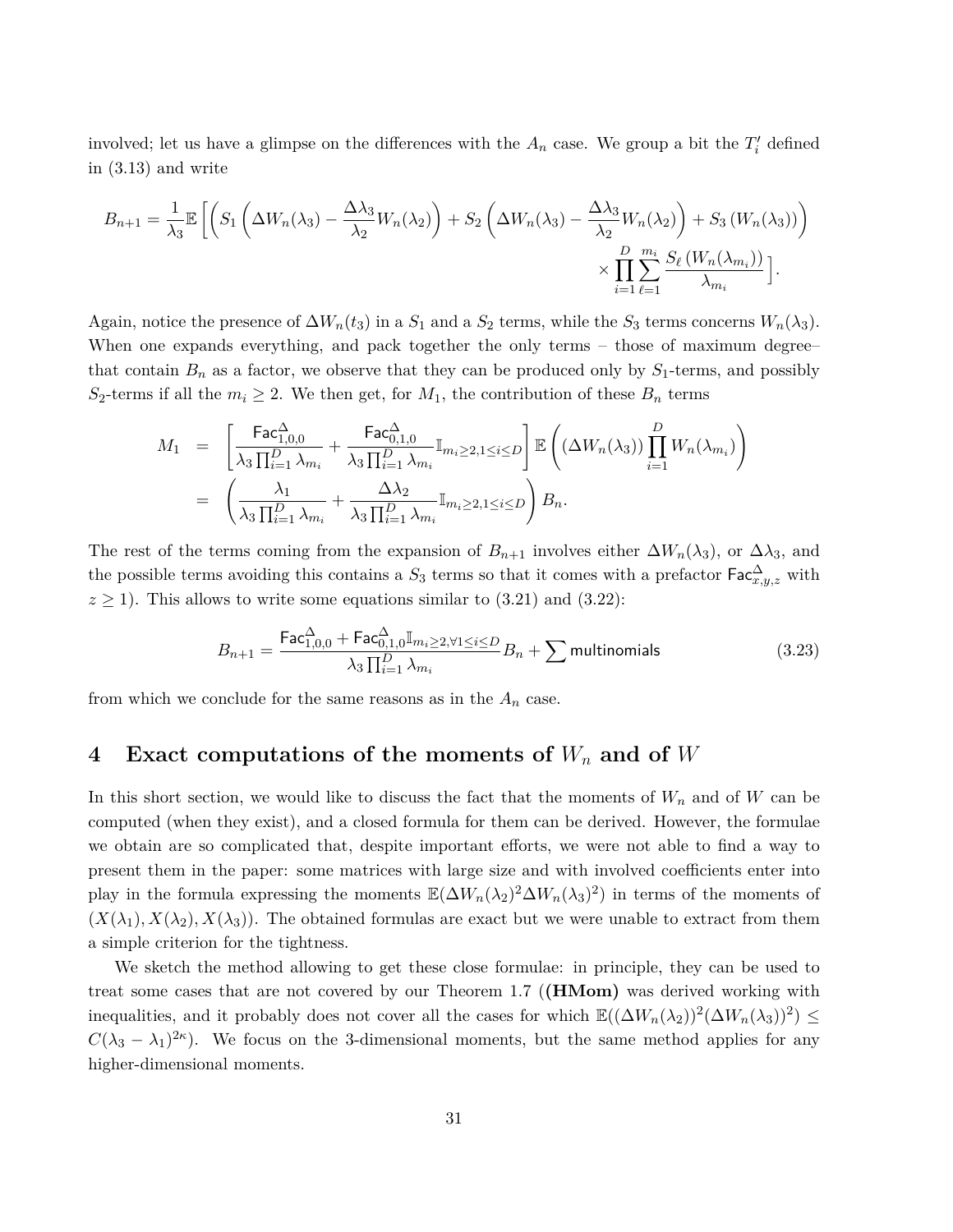We just sketch the ideas:

**(I) A non-linear recursion formula:** Using (3.8), we write

$$
M_{n+1}(k_1,k_2,k_3) = \mathbb{E}\bigg(\prod_{j=1}^3 W_{n+1}(\lambda_j)^{k_j}\bigg) = \mathbb{E}\bigg(\prod_{j=1}^3 \bigg(\sum_{\ell=1}^j \frac{S_{\ell}(W_n(\lambda_j))}{\lambda_j}\bigg)^{k_j}\bigg).
$$

By Lemma 3.7,  $M_{n+1}(k_1, k_2, k_3)$  can thus be written as  $\left(\prod_{j=1}^3 \lambda_j^{-k_j}\right)$  $\binom{-k_j}{j}$  Fac $\Delta_{1,0,0}^{\Delta} \times M_n(k_1,k_2,k_3)$  plus a sum of products of monomials of some  $M_n(d_1, d_2, d_3)$  with  $(d_1, d_2, d_3) < (k_1, k_2, k_3)$  (the inequality between vectors means non-strict inequality coordinate by coordinate and strictly smaller on at least one entry).

We thus get a recursive equation that gives  $M_{n+1}(k_1, k_2, k_3)$  in terms of  $M_n(k_1, k_2, k_3)$  and of lower order moments  $M_n(d_1, d_2, d_3)$ . This means that, in principle, one can calculate  $M_n(k_1, k_2, k_3)$ recursively, for arbitrary *n* and  $(k_1, k_2, k_3)$ . Unfortunately, the recursion formula is not linear in the lower order moments, which makes this computation more complex.

**(II) Conservation of degrees:** When one uses Lemma 3.7 to expand  $M_{n+1}(k_1, k_2, k_3)$ , the total degree in each multinomial on the right-hand side is  $k_1 + k_2 + k_3$ . Similarly, if one uses Lemma 3.7 to expand, e.g.,  $M_{n+1}(d_1, d_2, d_3) \times M_{n+1}(d'_1, d'_2, d'_3)$  (applying Lemma 3.7 to both terms), then, after expansion, the total degree of each multinomial appearing in the expansion is  $d_1 + d_2 +$  $d_3 + d_1' + d_2' + d_3'$ . In other words, the total degree of a multinomial is left unchanged by applying Lemma 3.7 to all its monomials. (This is true in all generality, even when multiplying more than two monomials.)

**(III) Linearising the recursion formula:** A consequence of (I) and (II) is that it is possible to linearise the induction formula of (I). The idea is that, although the formula for  $M_{n+1}(d_1, d_2, d_3)$ does not belong to the set of linear combinations of the  $M_n(d'_1, d'_2, d'_3)$ , with  $(d'_1, d'_2, d'_3) \leq (d_1, d_2, d_3)$ , it belongs to the set of linear combinations of their products. Furthermore, for a fixed value of  $d_1 + d_2 + d_3$ , there are finitely many of these products. We thus take all these possible products (i.e. all monomial or product of monomials with total degree  $d_1 + d_2 + d_3$ ) as a basis for this linear representation. (In fact, we can just sequentially add the products into the basis while running the computation to construct the smallest vector space that contains all necessary moments, and that is, somehow, stable by our rewriting rules.)

Taking into account that  $\mathbb{E}(W_n(\lambda_\ell)) = 1$  simplifies a bit the formulas: some products of monomials of total degree 4 can be simplified. For example,  $\mathbb{E}(W_n(\lambda_1)^3)\mathbb{E}(W_n(\lambda_1)) = \mathbb{E}(W_n(\lambda_1)^3)$ .

Applying (I-III) when calculating  $M_{n+1}(0, 2, 2) = \mathbb{E}((\Delta W_n(\lambda_2))^2(\Delta W_n(\lambda_3))^2)$ , we can write this monomial as a linear combination of products of monomials of total degree 4. Because of the simplifications due to  $\mathbb{E}(W_n(\lambda_\ell)) = 1$ , we sometimes see products of smaller total degree. For example, some of the products appearing when writing  $M_{n+1}(0, 2, 2)$  in term of  $M_n(0, 2, 2)$  are, among others  $M_n(1,3,0)$ ,  $M_n(0,3,0)$ ,  $M_n(1,1,0)M_n(0,1,1)$ , and  $M_n(0,2,0)^2$ . We give a name  $P_n^{(i)}$ to each of the product of monomials that arises in this sum: for example, set  $P_n^{(1)} = M_n(1, 2, 1)$ ,  $P_n^{(2)} = M_n(0, 2, 0), P_n^{(3)} = M_n(0, 2, 0)^2$ , etc (we ignore the algebraic relation that can link these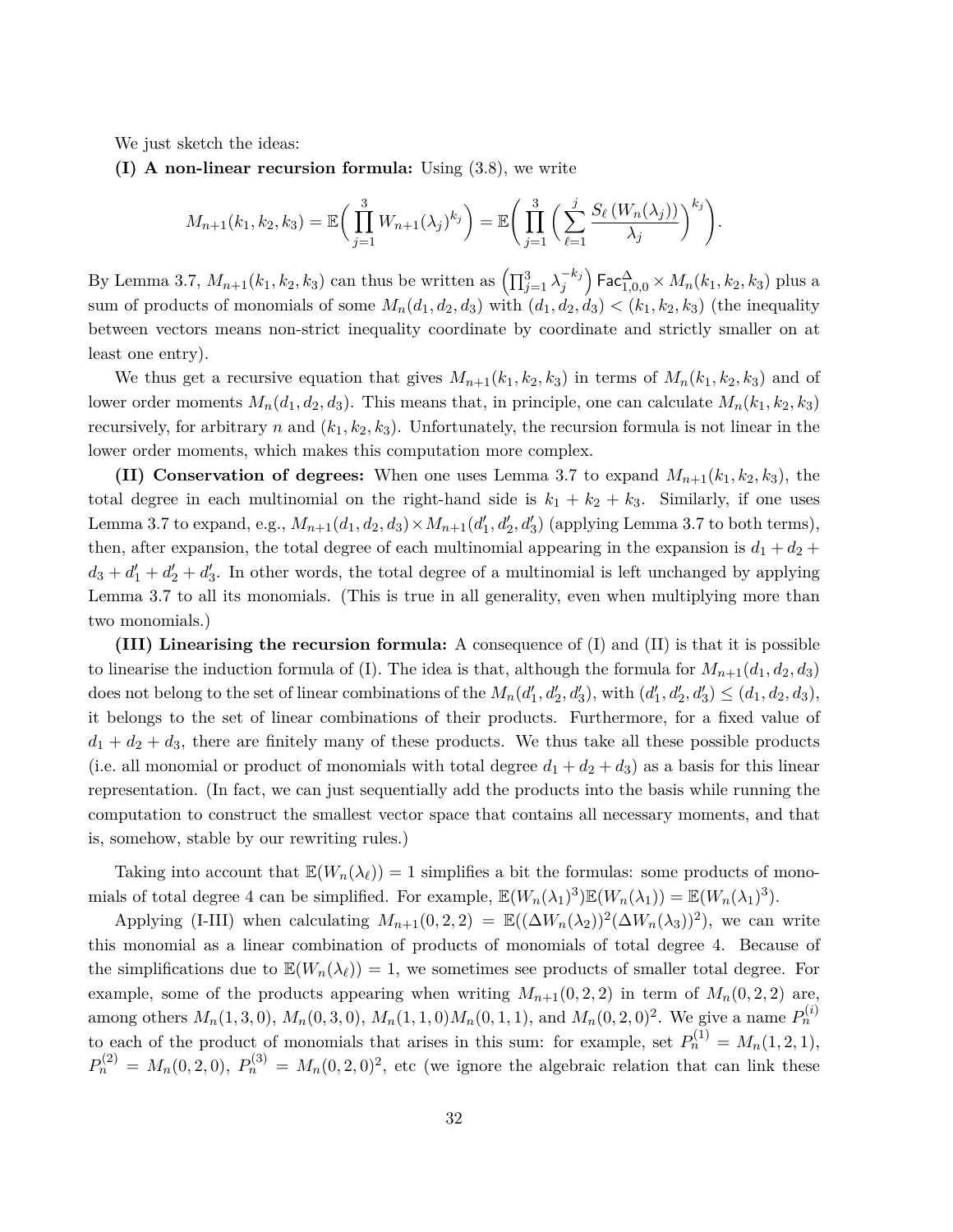products of moments). In the end, one can construct a basis of 41 of these products of monomials that allows to linearise the recursion of  $M_n(0, 2, 2)$  as in (III). If one defines  $V_n$  as the vector whose coordinates are the  $P_n^{(j)}$ , we eventually get that

$$
V_n = AV_{n-1} + U,
$$

for an explicit matrix *A* (whose coefficients are functions of the  $\text{Fac}_{d_1,d_2,d_3}^{\Delta}$ 's) and a vector *U* whose coordinates are the  $P_0^{(j)}$  $\binom{J}{0}$ .

The  $41 \times 41$  matrix A can be diagonalised (in fact, up to relabelling the  $P_n^{(i)}$ 's, it is triangular). This provides some explicit formulae for all  $P_n^{(i)}$ 's by the standard mean of linear algebra. These formulae are explicit but giant! several pages in standard A4 format are needed to write down their expression: at the end, of course, all moments of interests can be expressed in terms of the moments of  $(X(\lambda_1), X(\lambda_2), X(\lambda_3))$ .

The limiting moments *P* can also be computed: they are solution of

$$
P = AP + U,
$$

and since *A* is diagonalisable, they can be exactly computed, although again, the formula obtained doing this is huge and hard to manipulate.

#### **5 Remaining proofs**

#### **5.1 Proof of Lemma 1.5**

Since *X* is almost surely non-decreasing and integer-valued, one has

$$
X(\lambda_1) \le X(\lambda_2) \le X(\lambda_3). \tag{5.1}
$$

• We start by proving  $((1.6)$  **and**  $(1.7)) \Rightarrow ((1.8)$  **and**  $(1.9))$ . If  $(1.7)$  holds, then

$$
\mathbb{E}\left[ (\Delta X(\lambda_2))^2 (\Delta X(\lambda_3))^2 \right] = \sum_{y=1}^2 \sum_{z=1}^2 \mathrm{Fac}^{\Delta}_{0,y,z}(\lambda_1, \lambda_2, \lambda_3) \le 4(\lambda_3 - \lambda_1)^{2\kappa}.
$$

So that (1.8) holds for  $C' = 4C$ . Now, to prove that (1.9) holds, it suffices to express  $\mathbb{E}((\Delta X(\lambda_3))(1+\Delta X)$ *X*<sup>3</sup> 3 )) in terms of the factorial moments appearing in (1.6) **and** (1.7), which is possible:

$$
\mathbb{E}((\Delta X(\lambda_3))X(\lambda_3)^3) = \text{Fac}_{0,0,4}^{\Delta} + \text{Fac}_{0,0,1}^{\Delta} + \text{Fac}_{0,0,1}^{\Delta} + \text{Fac}_{0,3,1}^{\Delta} + 7(\text{Fac}_{1,0,1}^{\Delta} + \text{Fac}_{0,0,2}^{\Delta} + \text{Fac}_{0,1,1}^{\Delta}) \n+ 12(\text{Fac}_{1,1,1}^{\Delta} + \text{Fac}_{0,1,2}^{\Delta} + \text{Fac}_{1,0,2}^{\Delta}) + 6(\text{Fac}_{1,1,2}^{\Delta} + \text{Fac}_{0,0,3}^{\Delta} + \text{Fac}_{0,2,1}^{\Delta} + \text{Fac}_{2,0,1}^{\Delta}) \n+ 3(\text{Fac}_{0,1,3}^{\Delta} + \text{Fac}_{2,1,1}^{\Delta} + \text{Fac}_{1,2,1}^{\Delta} + \text{Fac}_{2,0,2}^{\Delta} + \text{Fac}_{0,2,2}^{\Delta} + \text{Fac}_{1,0,3}^{\Delta})
$$
\n(5.2)

(This formula can be checked by hand; it follows from the fact that one can write  $x_3^3(x_3 - x_2)$  on the basis formed by  $\prod_{i=1}^{3} \prod_{j=0}^{n_i} (x_i - j)$ , and it can be computed automatically, using a computer algebra system).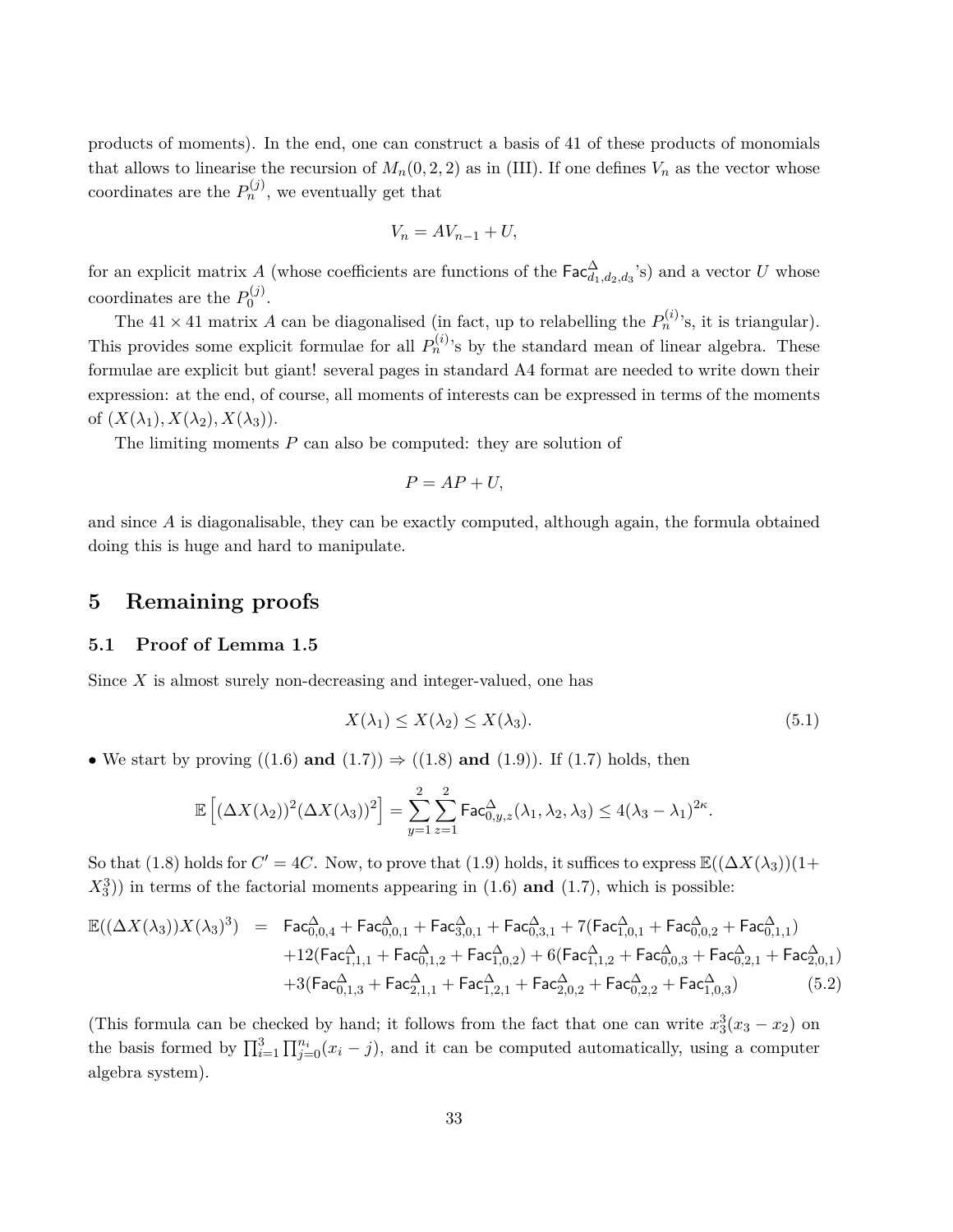• We now prove that  $((1.8)$  **and**  $(1.9)) \Rightarrow ((1.6)$  **and**  $(1.7))$ . First, since *Y* is integer-valued, we have  $\mathbb{E}(Y^2) \geq \mathbb{E}(Y)$  and  $\mathbb{E}(Y^2) \geq \mathbb{E}(Y(Y-1))$ , and thus (1.8) implies (1.7) straightforwardly. Moreover, by  $(5.1)$ ,

$$
C'(\lambda_3 - \lambda_2)^{\kappa} \ge \mathbb{E}((\Delta X(\lambda_3))X_3^3 \ge \mathbb{E}\left[ (X_1^{j_1}X_2^{j_2}X_3^{j_3})\Delta X(\lambda_3) \right]
$$
(5.3)

for all  $j_1, j_2, j_3$  such that  $0 \leq j_1 + j_2 + j_3 \leq 3$  (note that when  $j_1 + j_2 + j_3 = 0$ , the right-hand side is zero). Each element  $\text{Fac}^{\Delta}_{x,y,z}(\lambda_1,\lambda_2,\lambda_3)$  with  $z \geq 1$  appearing in (1.6) can be expanded as a sum of terms of the form  $\mathbb{E}[(X_1^{j_1}X_2^{j_2}X_3^{j_3})\Delta X(\lambda_3)]$  (we write each  $\Delta X(\lambda_3)$  and  $\Delta X(\lambda_2)$  except one  $\Delta X(\lambda_3)$  as a difference and then use of distributivity to expand). Therefore, (5.3) implies that  $\mathsf{Fac}_{x,y,z}^{\Delta}(\lambda_1, \lambda_2, \lambda_3) \leq C(\lambda_3 - \lambda_2)^{\kappa}$  for all  $z \geq 1$ . It only remains to treat the case  $z = 0$ ; in this case, we apply (1.9) to  $(\lambda_1, \lambda_2)$  instead of  $(\lambda_2, \lambda_3)$  (this is allowed because  $\lambda_3$  and  $\lambda_2$  in (1.9) are just any numbers satisfying  $a \leq \lambda_2 \leq \lambda_3 \leq b$ ). This gives  $\mathbb{E}((\Delta X(\lambda_2))X(\lambda_2)^3) \leq C'(\lambda_2 - \lambda_1)^{\kappa}$ . From here, one can use the same arguments as in the case  $z \geq 1$ , to prove that (1.6) holds when  $z = 0$  and  $y \geq 1$ .

#### **5.2 Proof of Lemma 1.9**

Recall that the  $L^2$  Wasserstein metric is defined as follows: for any two probability distributions  $\mu$ and  $\nu$  in  $\mathcal{M}_2(1,\ldots,1)$ ,

$$
d_W(\mu,\nu) = \inf \{ \mathbb{E}[\|(U_1,\ldots,U_m) - (\hat{U}_1,\ldots,\hat{U}_m)\|_2^2 \}^{1/2} : (U_1,\ldots,U_m) \sim \mu, (\hat{U}_1,\ldots,\hat{U}_m) \sim \nu \}.
$$

Note that if  $\mathbb{E}[(U_1,\ldots,U_m)] = \mathbb{E}[(\hat{U}_1,\ldots,\hat{U}_m)],$  then

$$
\mathbb{E}[||(U_1,\ldots,U_m) - (\hat{U}_1,\ldots,\hat{U}_m)||_2^2] = \sum_{k=1}^m \text{Var}(U_k - \hat{U}_k).
$$

Thus, for all  $\mu, \nu \in M_2(1,\ldots,1)$ , we have

$$
d_W(\Psi(\mu), \Psi(\nu))^2 \le \sum_{k=1}^m \text{Var}\left(\frac{1}{\lambda_k} \sum_{i=1}^{X(\lambda_k)} (U_i^{(i)} - \hat{U}_i^{(i)})\right)
$$
(5.4)

for all  $(U_1, \ldots, U_m) \sim \mu$  and  $(\hat{U}_1, \ldots, \hat{U}_m) \sim \nu$ , where  $((U_1^{(i)})$  $\hat{U}_1^{(i)}, \ldots, \hat{U}_m^{(i)}), (\hat{U}_1^{(i)})$  $(\hat{U}_1^{(i)}, \ldots, \hat{U}_m^{(i)}))_{i \geq 1}$  are sequences of i.i.d. copies of  $((U_1, \ldots, U_m), (\hat{U}_1, \ldots, \hat{U}_m))$ , independent from the offspring process X. Using the law of total variance, we get that, for all  $1 \leq k \leq m$ ,

$$
\operatorname{Var}\left(\frac{1}{\lambda_k} \sum_{i=1}^{X(\lambda_k)} (U_k^{(i)} - \hat{U}_k^{(i)})\right)
$$
  
= 
$$
\mathbb{E} \operatorname{Var}\left(\frac{1}{\lambda_k} \sum_{i=1}^{X(\lambda_k)} (U_k^{(i)} - \hat{U}_k^{(i)}) \middle| X(\lambda_k)\right) + \operatorname{Var}\mathbb{E}\left[\frac{1}{\lambda_k} \sum_{i=1}^{X(\lambda_k)} (U_k^{(i)} - \hat{U}_k^{(i)}) \middle| X(\lambda_k)\right]
$$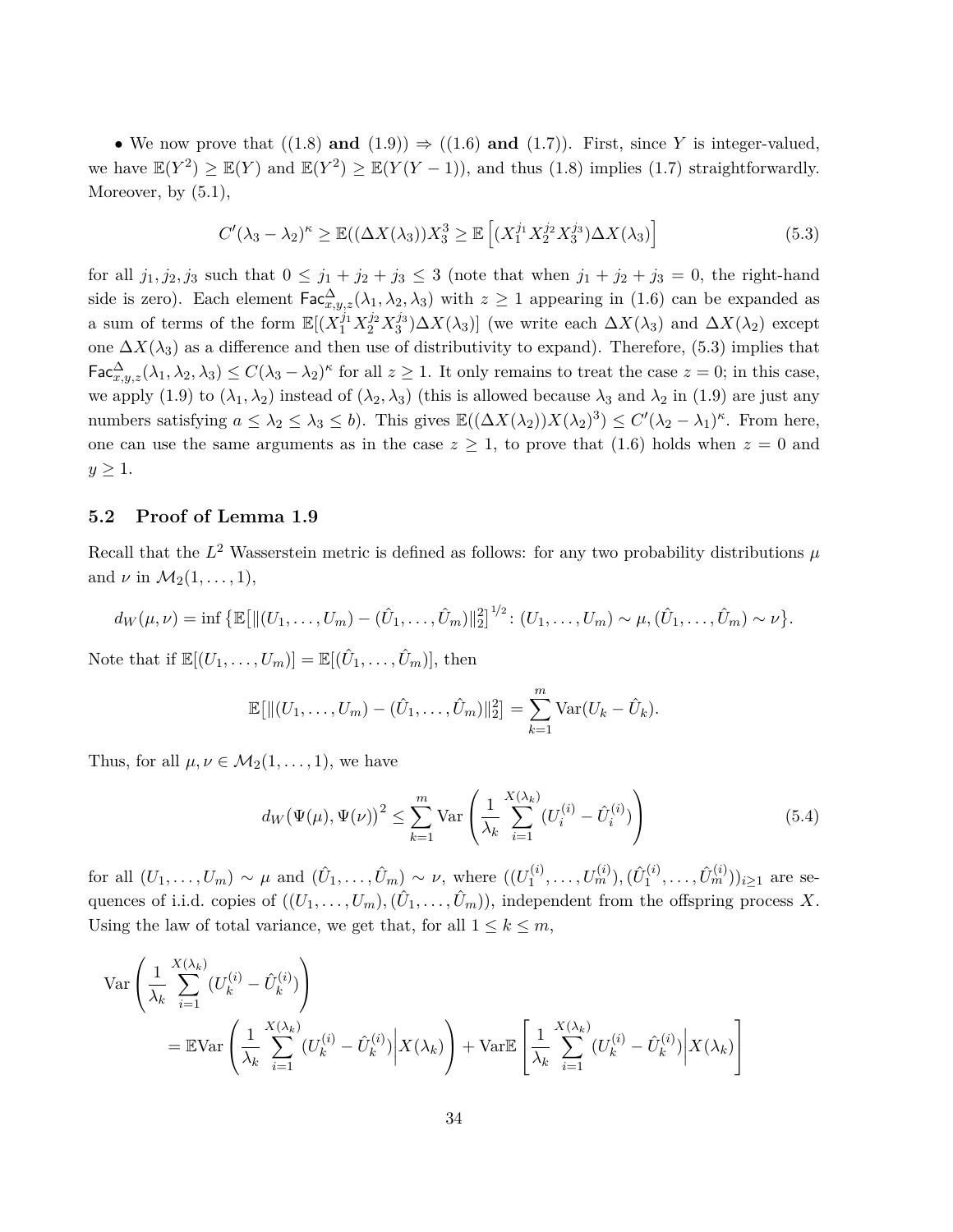$$
= \frac{1}{\lambda_k^2} \mathbb{E}[X(\lambda_k) \text{Var}(U_k - \hat{U}_k)] = \frac{\text{Var}(U_k - \hat{U}_k)}{\lambda_k},
$$

where we have used again that  $\mathbb{E}[U_k] = \mathbb{E}[\hat{U}_k]$ , and that  $\mathbb{E}[X(t)] = t$  for all  $t > 1$ . Since the second term in Equation (5.4) can be treated similarly, we get

$$
d_W(\Psi(\mu), \Psi(\nu))^2 \leq \sum_{k=1}^m \frac{\text{Var}(U_k - \hat{U}_k)}{\lambda_k} \leq \frac{\mathbb{E}[\|(U_1, \dots, U_m) - (\hat{U}_1, \dots, \hat{U}_m)\|_2^2]}{\lambda_1}
$$

*.*

Since this is true for all  $(U_1, \ldots, U_m) \sim \mu$  and  $(\hat{U}_1, \ldots, \hat{U}_m) \sim \nu$ , taking the infimum gives

$$
d_W(\Psi(\mu), \Psi(\nu)) \leq \frac{1}{\lambda_1} d_W(\mu, \nu),
$$

which concludes the proof since  $\lambda_1 > 1$ .

#### **5.3 Proof of Proposition 1.10**

As already mentioned, the subtrees of the root are themselves independent GW trees, and this leads us, notably to (1.12), which says that  $W_{n+1}(\lambda_i) = \frac{1}{\lambda_i} \sum_{i=1}^{X(\lambda_i)} W_n^{(i)}(\lambda_i)$ , jointly for  $1 \le i \le d$ . Hence,

$$
W_n(\lambda_m) = \sum_{k=1}^m \sum_{j=1}^{\Delta X(\lambda_k)} \frac{W_{n-1}^{(j,k)}(\lambda_m)}{\lambda_m},
$$
  

$$
\implies \sum_{m=1}^d x_m W_n(\lambda_m) = \sum_{k=1}^d \sum_{j=1}^{\Delta X(\lambda_k)} \left[ \sum_{m=k}^d x_m \frac{W_{n-1}^{(j,k)}(\lambda_m)}{\lambda_m} \right]
$$

The  $(W_n^{(j,k)}(\lambda_m), 1 \leq m \leq d)$  are independent and this is true also, conditionally on the  $\Delta X(\lambda_\ell)$ . Hence taking in this last formula the operator  $\mathbb{E}(\exp(i \cdot))$ , the conclusion follows, as usual, by conditioning first by the values of  $(\Delta X(\lambda_i), 1 \leq i \leq d)$ .

For the second statement, by Proposition 1.6, we know that the FDD of  $W_n$  converges, so that  $\Phi_{\lambda[\![1,d]\!]}^{(n)}$  converges simply, as  $n \to +\infty$  to the Fourier transform  $\Phi_{\lambda[\![1,d]\!]}$  of a *d* dimensional  $\lambda[\![1,d]\!]$ distribution. Now, to conclude, it suffices to observe that  $x[\![1, d]\!] \mapsto \mathsf{f}^{\Delta}_{\lambda[\![1, d]\!]}(x[\![1, d]\!])$  is continuous on  $\overline{B(0,1)^n}$  which contains the image set of the  $\Phi_{\text{ML}}^{(n)}$  $\lambda \llbracket 1,d \rrbracket$ .

#### **5.4 Proof of Lemma 3.3**

The following proof is original even if we suspect it may exist elsewhere in the literature.

First, for  $\Xi$  a  $D[a, b]$  process, denote by  $DP(\Xi)$  the set of discontinuity points of  $\Xi$ , that is  $t \in \text{DP}(\Xi)$  if  $\Xi(t) \neq \Xi(t^{-})$ . According to Billingsley [4, p138],  $\mathbb{P}(t \in \text{DP}(\Xi)) > 0$  is possible for at most countably many *t*.

As a consequence there exists a deterministic countable dense set *S*, such that the set of continuity point of Ξ contains *S* almost surely.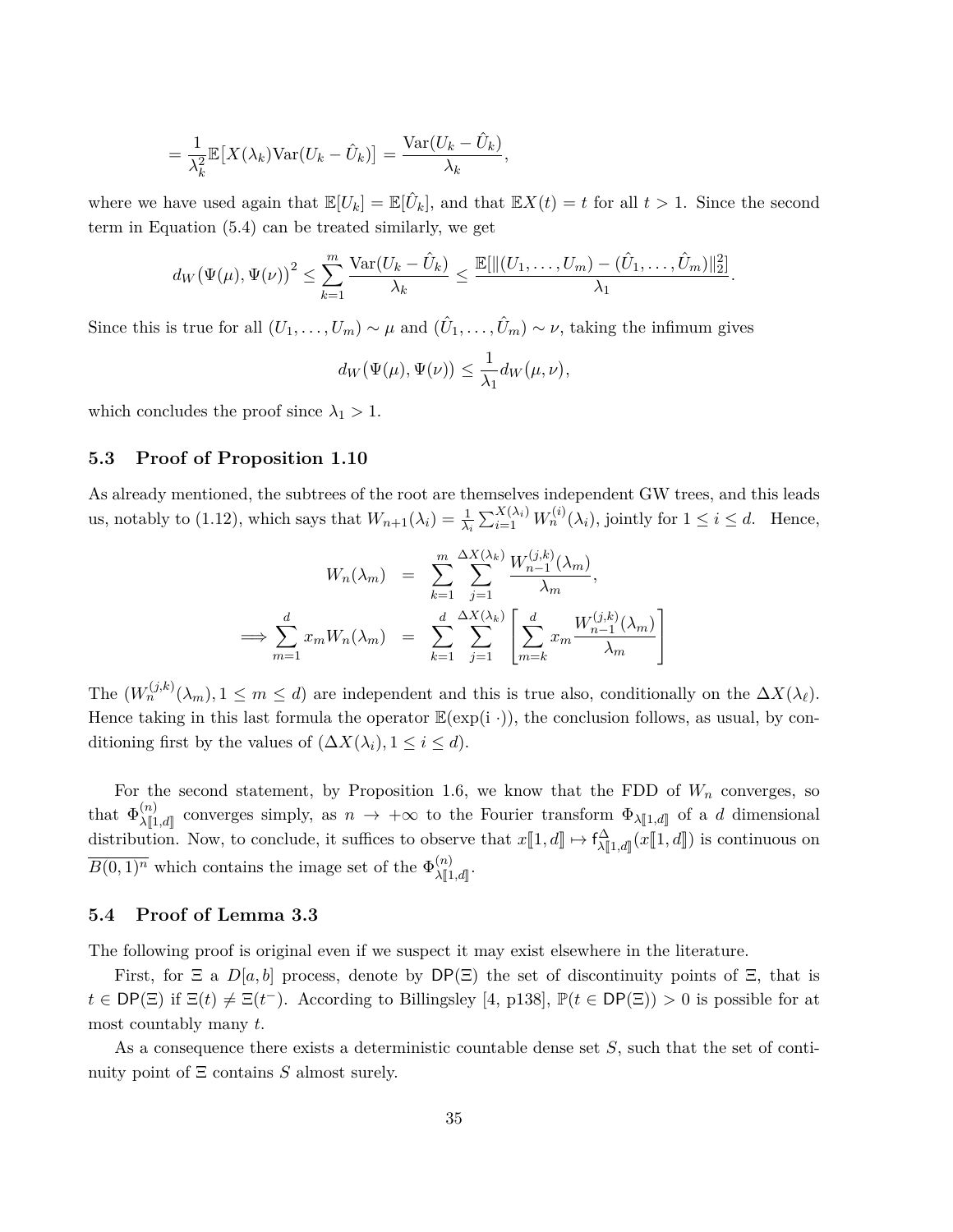Under the hypothesis of the lemma, the statement holds in distribution (by Billingsley [4, Section 12): the sequence of processes  $(T_n)$  converges in distribution in  $D([a, b])$ , and the FDD of the limit process T' at its continuity points are determined, on a dense subset of it, by taking the limit of the FDD of  $T_n$ . To prove convergence in probability, we need more.

From the hypothesis,  $T_n$  converges to  $T$  on a dense subset of  $[a, b]$ . We want to prove that  $\mathbb{P}(d(T_n, T') \geq \varepsilon) \xrightarrow[n \to +\infty]{} 0$  for any fixed  $\varepsilon > 0$ , where  $T'$  is the càdlàg modification of  $T$ ,

$$
d(f,g)=\inf_{\varpi}\max\{\|\varpi-\mathrm{Id}\|_\infty,\|f-g\circ\varpi\|_\infty\}
$$

where the infimum is taken on the set of strictly increasing and continuous functions  $\varpi$  such that  $\pi(0) = 0$  and  $\pi(1) = 1$ , and  $\text{Id}(y) = y$  on [0,1]. Since the sequence  $(T_n, n \ge 0)$  is tight in  $D[a, b]$ , for each  $\varepsilon > 0$ ,

$$
\lim_{\delta \to 0^+} \limsup_n \mathbb{P}(w'(\delta, T_n) \ge \varepsilon) = 0
$$
\n(5.5)

where for a function  $f : [a, b] \to \mathbb{R}$ ,

$$
w'(\delta, f) = \inf_{(\lambda_i)} \max_i w([\lambda_{i-1}, \lambda_i), f) \tag{5.6}
$$

and  $w([c, d), f) = \sup\{|f(x) - f(y)|, c \leq x, y < d\}.$  The infimum in (5.6) is taken on the set of lists  $(\lambda_0, \dots, \lambda_v)$  where *v* is an integer, and the list satisfies:  $\lambda_0 = a, \lambda_v = b$ , and for each  $i \in \{0, \dots, v-1\}, \lambda_{i+1} - \lambda_i > \delta$  (this is called a  $\delta$ -sparse sequence).

The intervals  $[\lambda_{i-1}, \lambda_i]$  defined by the  $(\lambda_i)$  will be called  $(\lambda_i)$ -intervals.

Choose a small  $\varepsilon > 0$  and then, a  $\delta > 0$  small enough, and  $N_1$  large enough such that for any  $n \geq N_1$ 

$$
\mathbb{P}(w'(\delta, T_n) \ge \varepsilon) < \varepsilon \quad \text{and} \quad \mathbb{P}(w'(\delta, T) \ge \varepsilon) < \varepsilon. \tag{5.7}
$$

This is possible by (5.5), and since *T* is in *D*[*a, b*]. We may and will assume that

$$
\delta \le \varepsilon. \tag{5.8}
$$

Now, take  $(x_k, k \geq 0)$  a sequence in [a, b] such that  $\{x_k, k \geq 0\}$  is dense, and such that, the points of  $\{x_k, k \geq 0\}$  are a.s. continuity points of *T*. Take a *K* large enough, such that the connected components of  $[a, b] \setminus \{x_0, \dots, x_K\}$  have length  $\lt \delta$ ; this is possible since  $\{x_k, k \ge 0\}$  is dense.

Since  $(T_n(x_1), \dots, T_n(x_K)) \xrightarrow[n]{(as.)} (T(x_1), \dots, T(x_K))$ , there exists  $N_2$  such that for any  $n \geq N_2$ ,

$$
\max_{1 \le i \le K} |T_n(x_i) - T(x_i)| \le \varepsilon. \tag{5.9}
$$

Take any (fixed)  $n \geq \max\{N_1, N_2\}$ ; the event

$$
E_{\varepsilon,n} = \{w'(\delta,T_n) \leq \varepsilon\} \cap \{w'(\delta,T) \leq \varepsilon\}
$$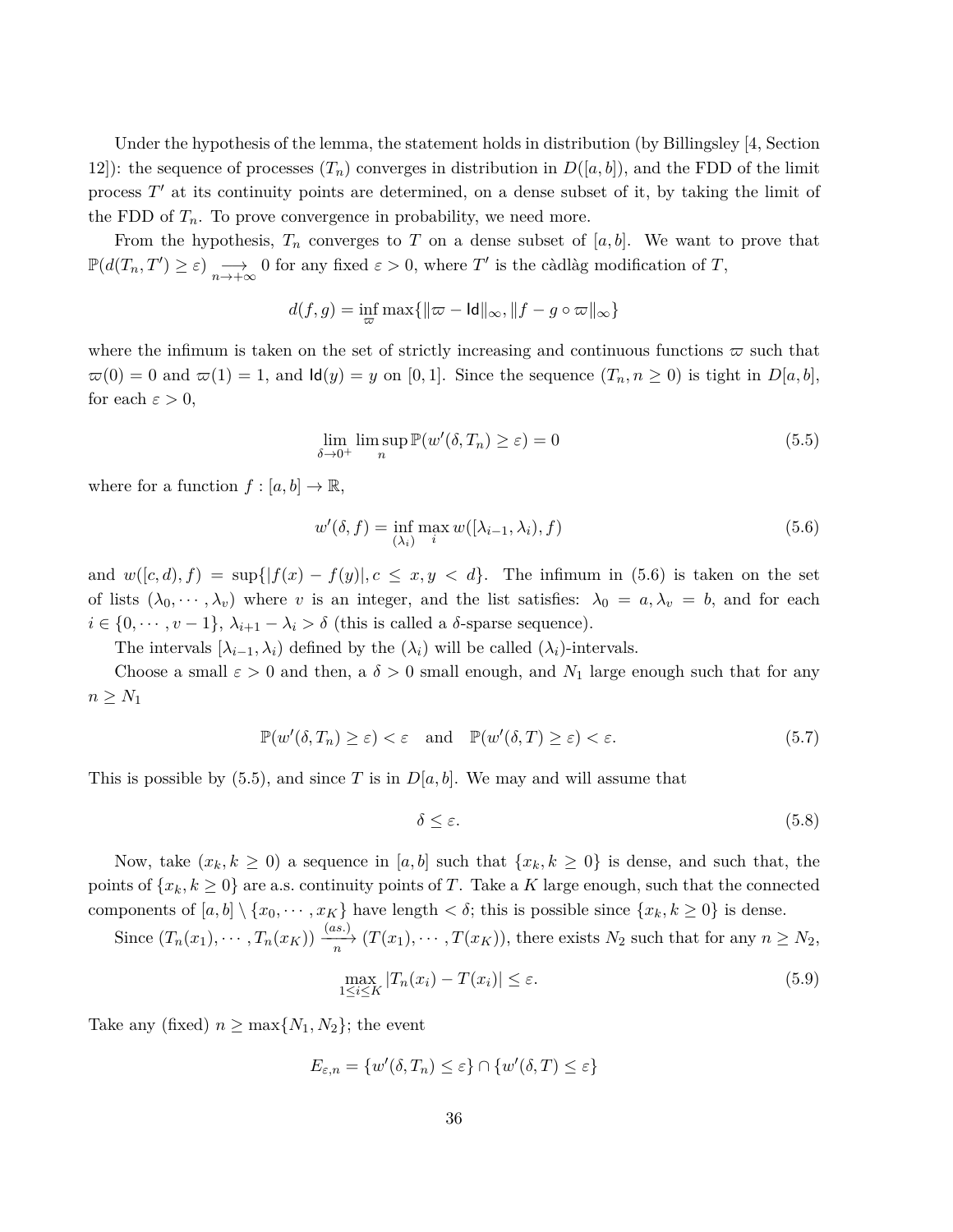has probability at least  $1 - 2\varepsilon$  by (5.7). When this event arises, there exists two  $\delta$ -sparse sequences  $(\lambda_i)$  and  $(t_i)$  such that

$$
\max_{i} w([\lambda_{i-1}, \lambda_i), T_n) \le 2\varepsilon \quad \text{and} \quad \max_{i} w([t_{i-1}, t_i), T) \le 2\varepsilon.
$$

Consider  $(\hat{x}_i, 0 \le i \le K)$  the list obtained by sorting increasingly the sequence  $(x_i, 0 \le i \le K)$ . Since consecutive elements of  $(\hat{x}_i, 0 \le i \le K)$  are at most at distance  $\delta$ , when consecutive elements of the list  $(\lambda_i)$  (resp.  $(t_i)$ ) are at least at distance  $\delta$ , between two consecutive  $\hat{x}_i$  and  $\hat{x}_{i+1}$  can lie at most one element of  $(\lambda_i)$ , and at most one of  $(t_i)$ .

The main idea now is that  $T_n$  (resp. *T*) may have big jumps of size  $>\varepsilon$  at some of the elements of  $(\lambda_j)$  (resp.  $(t_j)$ ) but since  $T_n$  and  $T$  are close at the  $(x_j)$  and have small variations between the  $(\lambda_i)$  (resp.  $(t_i)$ ), we can find a function  $\varpi$  close to the identity to synchronize the big jumps. The details are as follows.

We define a suitable function  $\varpi$  by working successively in each of the intervals  $[\hat{x}_i, \hat{x}_{i+1}]$ . Since the argument is the same in each interval, we choose an index  $i \in \{0, \dots, K-1\}$ , we write  $(x, x')$ instead of  $(\hat{x}_i, \hat{x}_{i+1})$ , and work in  $[x, x']$ . Three cases are possible:

(a) there is no element of  $(\lambda_j)$  or of  $(t_j)$  in  $[x, x']$ ,

(b) there is a single element of  $(\lambda_j)$  and a single element of  $(t_j)$  in  $[x, x']$ ,

(c) there is a single element of  $(\lambda_j)$  in  $[x, x']$  but none of  $(t_j)$ , or vice-versa.

Case (*a*): Both *x* and *x'* are in the same  $(\lambda_j)$ -interval  $[\lambda_k, \lambda_{k+1})$  and in the same  $(t_j)$  interval  $[t_\ell, t_{\ell+1})$ (for some k and l). Hence,  $w([x, x'], T_n) \leq w([\lambda_k, \lambda_{k+1}), T_n) \leq \varepsilon$ . Similarly,  $w([x, x'], T) \leq \varepsilon$ . Since  $|T_n(x) - T(x)| \leq \varepsilon$  by (5.9), we get  $\sup_{y \in [x,x']} |T_n(y) - T(\lambda(y))| = \sup |T_n(y) - T(\lambda(y))| \leq 3\varepsilon$ .

Case (b): Let  $\lambda$  denote the element of the list  $(\lambda_j)$  lying in  $[x, x']$ , and by t the element of  $(t_j)$  lying in  $[x, x']$ . Also let  $\lambda^p$  and  $\lambda^f$  denote the elements of  $(\lambda_j)$  preceding and following  $\lambda$ , and  $t^p$  and  $t^f$ denote the element preceding and following  $t$  in  $(t_i)$ .

The jump of  $T_n$  at  $\lambda$  and the one of  $T$  at  $t$  can be huge compared to  $\varepsilon$ , but they are almost equal. Indeed, since  $|T_n(x) - T(x)| \leq \varepsilon$  and  $|T_n(x') - T(x')| \leq \varepsilon$ , before both jumps and after both jumps, the two processes  $T_n$  and  $T$  are close to each other. More precisely,  $w([\lambda, x'], T_n) \leq w([\lambda, \lambda^f), T_n) \leq \varepsilon$ ,  $w([t, x'], T) \leq \varepsilon$ ,  $w([x, \lambda), T_n) \leq \varepsilon$ , and  $w([x, t), T) \leq \varepsilon$ . This implies that

$$
|T_n(\lambda) - T(t)| \le 4\varepsilon, |T_n(\lambda^-) - T(t^-)| \le 4\varepsilon
$$

where left limit is denoted by the "minus exponent", which implies that

$$
|(T_n(\lambda) - T_n(\lambda^-)) - (T(t) - T(t^-)| \le 8\varepsilon.
$$

We need to use  $\varpi$  to synchronize the jump: take  $\varpi$  as the linear function by part that sends

- $-[x, t]$  linearly onto  $[x, \lambda]$ , and
- $-[t, x']$  linearly onto  $[\lambda, x]$ .
- Globally, since  $|x x'| \leq \delta$ ,  $|\varpi(y) y| \leq \delta$ .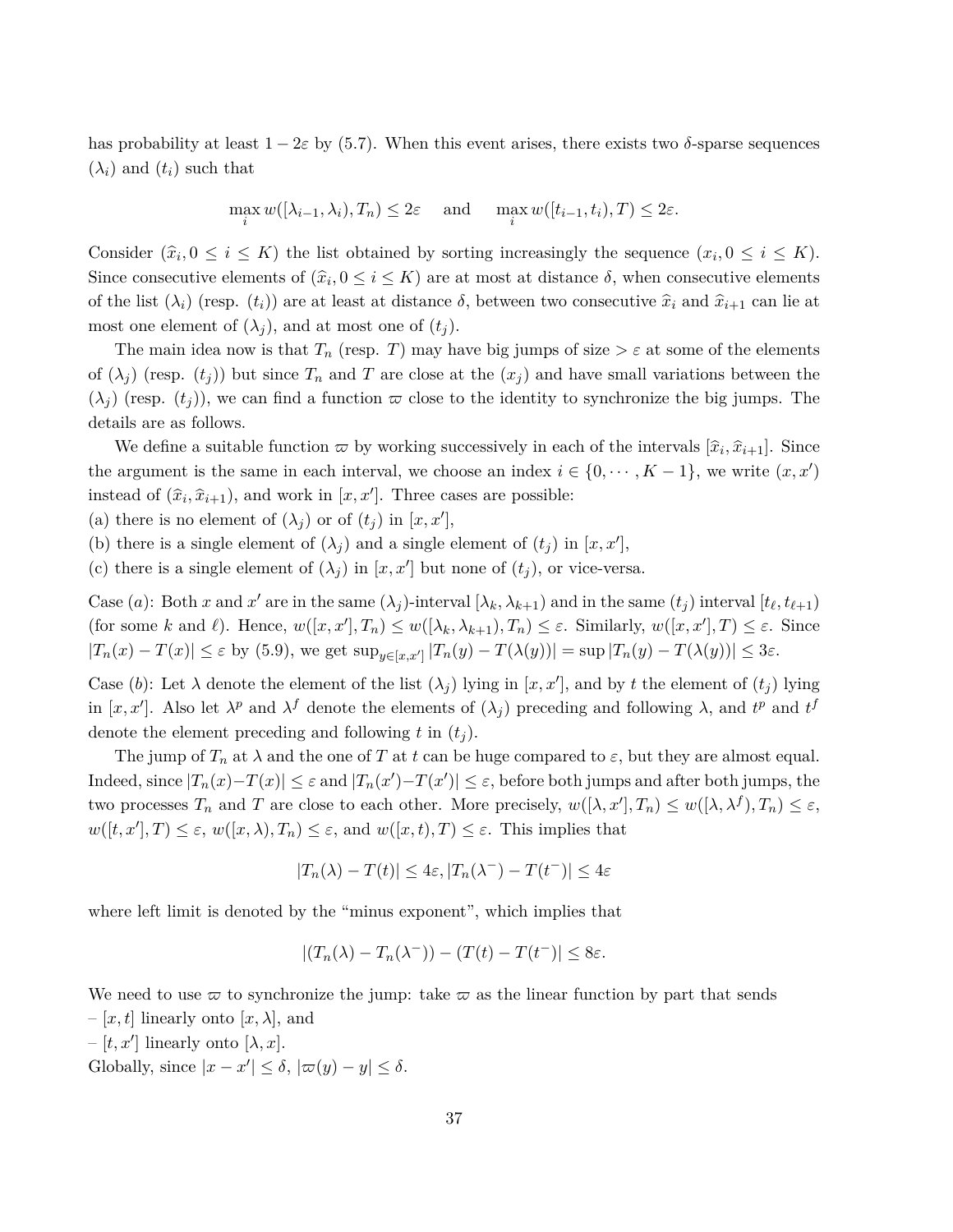We have on  $[x, x']$ ,

$$
\max_{y \in [x, x']} |T_n(y) - T(\varpi(y))| \le 10\varepsilon. \tag{5.10}
$$

Case (c): we take again  $\varpi(y) = y$  on  $[x, x']$ . By symmetry assume that there is an element  $\lambda$ of  $(\lambda_j)$  in  $[x, x']$  but none of  $(t_j)$ . In this case, by a similar argument to Case (b), one can see that the jump of  $T_n$  at  $\lambda$  must be smaller than  $4\varepsilon$ , and the conclusion follows. We thus have  $\max_{y \in [x, x']} |T(y) - T(x)| \leq 6\varepsilon.$ 

In total, we showed that on  $[x, x']$ 

$$
\max\{|\varpi(u) - u|, u \in [x, x']\} \vee \max\{|T_n(y) - T(\varpi(y))|, y \in [x, x']\} \le \delta + 10\varepsilon
$$

so that by (5.8), this is smaller than  $11\varepsilon$ . This implies that  $d(T_n, T) \leq 10\varepsilon$  with probability at least  $1 - 2\varepsilon$ .

### **References**

- [1] D. Aldous. The continuum random tree. II. An overview. In *Stochastic analysis (Durham, 1990)*, volume 167 of *London Mathematical Society Lecture Note Series*, pages 23–70. Cambridge Univ. Press, Cambridge, 1991.
- [2] S. Asmussen and H. Hering. *Branching processes*, volume 3 of *Progress in Probability and Statistics*. Birkhäuser Boston, Inc., Boston, MA, 1983.
- [3] K. B. Athreya and P. E. Ney. *Branching processes*. Dover Publications, Inc., Mineola, NY, 2004. Reprint of the 1972 original [Springer, New York; MR0373040].
- [4] P. Billingsley. *Convergence of probability measures*. Wiley Series in Probability and Statistics: Probability and Statistics. John Wiley & Sons Inc., New York, second edition, 1999.
- [5] B. Bollobás and O. Riordan. Random graphs and branching processes. In *Handbook of large-scale random networks*, pages 15–115. Springer, 2008.
- [6] L. Devroye. Branching processes and their applications in the analysis of tree structures and tree algorithms. In *Probabilistic methods for algorithmic discrete mathematics*, pages 249–314. Springer, 1998.
- [7] P. Haccou, P. Jagers, and V. A. Vatutin. *Branching processes: variation, growth, and extinction of populations*, volume 5 of *Cambridge Studies in Adaptive Dynamics*. Cambridge University Press, Cambridge; IIASA, Laxenburg, 2007.
- [8] P. Jagers. *Branching processes with biological applications*. Wiley, 1975.
- [9] P. Jagers and O. Nerman. The growth and composition of branching populations. *Advances in Applied Probability*, pages 221–259, 1984.
- [10] S. Janson. Functional limit theorems for multitype branching processes and generalized Pólya urns. *Stochastic Processes and their Applications*, 110(2):177–245, 2004.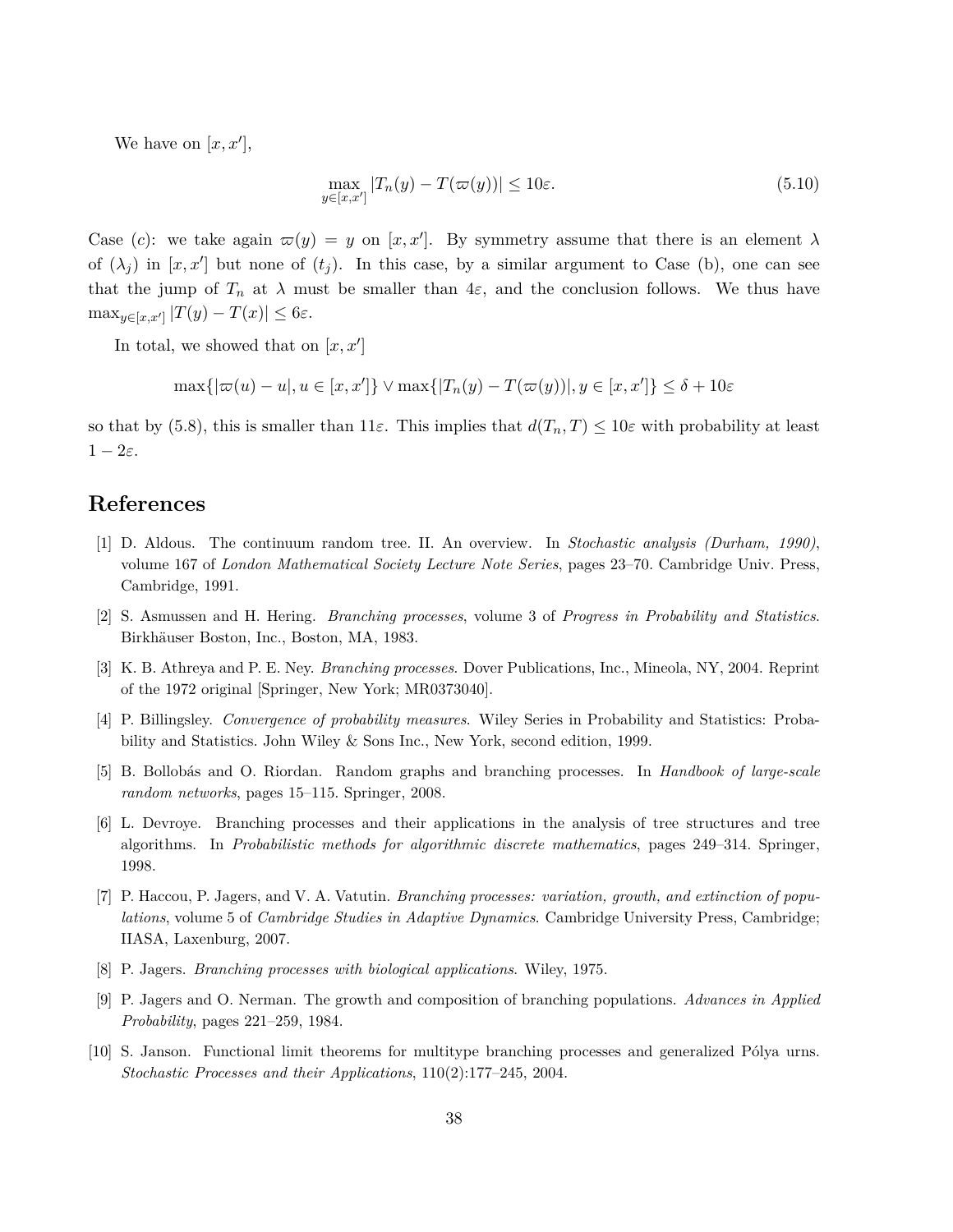- [11] H. Kesten and B. P. Stigum. A limit theorem for multidimensional galton-watson processes. *Annals of Mathematical Statistics*, 37(5):1211–1223, 10 1966.
- [12] M. Kimmel and D. E. Axelrod. *Branching processes in biology*, volume 19 of *Interdisciplinary Applied Mathematics*. Springer-Verlag, New York, 2002.
- [13] J.-F. Le Gall and G. Miermont. Scaling limits of random trees and planar maps. In *Probability and statistical physics in two and more dimensions*, volume 15 of *Clay Mathematics Proceedings*, pages 155– 211. American Mathematical Society, Providence, RI, 2012.
- [14] Q. Liu. The growth of an entire characteristic fonction and the tail probabilities of the limit of a tree martingale. In B. Chauvin, S. Cohen, and A. Rouault, editors, *Trees*, pages 51–80, Basel, 1996. Birkhäuser Basel.
- [15] Q. Liu. Fixed points of a generalized smoothing transformation and applications to the branching random walk. *Advances in Applied Probability*, pages 85–112, 1998.
- [16] R. Lyons and Y. Peres. *Probability on trees and networks*, volume 42 of *Cambridge Series in Statistical and Probabilistic Mathematics*. Cambridge University Press, New York, 2016.
- [17] J.-F. Marckert and A. Mokkadem. The depth first processes of Galton-Watson trees converge to the same Brownian excursion. *The Annals of Probability*, 31(3):1655–1678, 2003.
- [18] R. Neininger and H. Sulzbach. On a functional contraction method. *Annals of Probability*, 43(4):1777– 1822, 2015.
- [19] O. Nerman. On the convergence of supercritical general (cmj) branching processes. *Zeitschrift für Wahrscheinlichkeitstheorie und verwandte Gebiete*, 57(3):365–395, 1981.
- [20] U. Roesler and L. Rüschendorf. The contraction method for recursive algorithms. *Algorithmica*, 29(1):3– 33, 2001.
- [21] E. Seneta. On recent theorems concerning the supercritical Galton-Watson process. *The Annals of Mathematical Statistics*, 39(6):2098–2102, 1968.